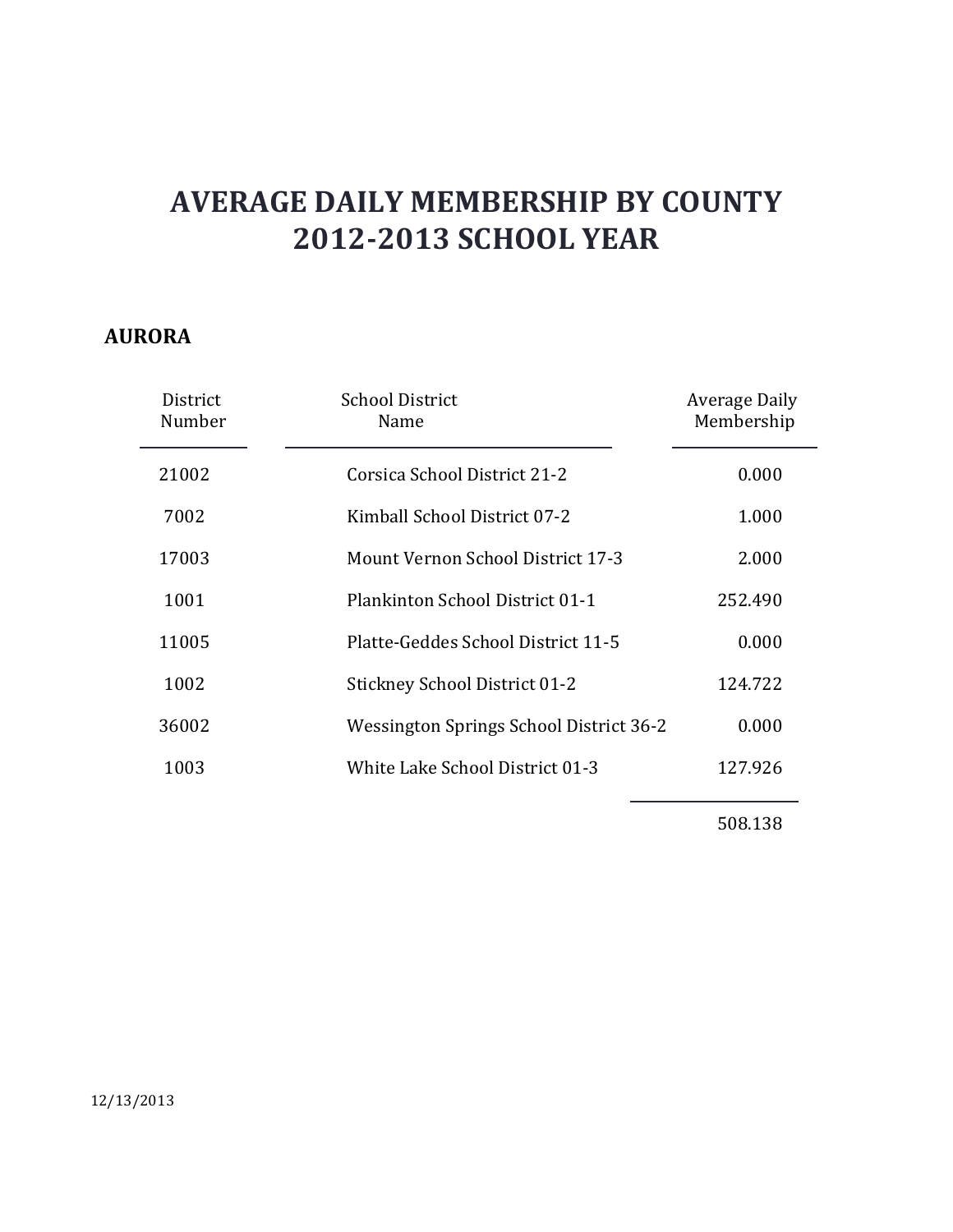### **BEADLE**

| District<br>Number | <b>School District</b><br>Name          | Average Daily<br>Membership |
|--------------------|-----------------------------------------|-----------------------------|
| 56002              | Doland School District 56-2             | 0.000                       |
| 56006              | Hitchcock-Tulare School District 56-6   | 2.894                       |
| 2002               | Huron School District 02-2              | 2,721.417                   |
| 2003               | Iroquois School District 02-3           | 171.810                     |
| 29004              | Miller School District 29-4             | 0.000                       |
| 36002              | Wessington Springs School District 36-2 | 0.000                       |
| 12003              | Willow Lake School District 12-3        | 11.729                      |
| 2006               | Wolsey-Wessington Sch District 02-6     | 225.407                     |

3,133.257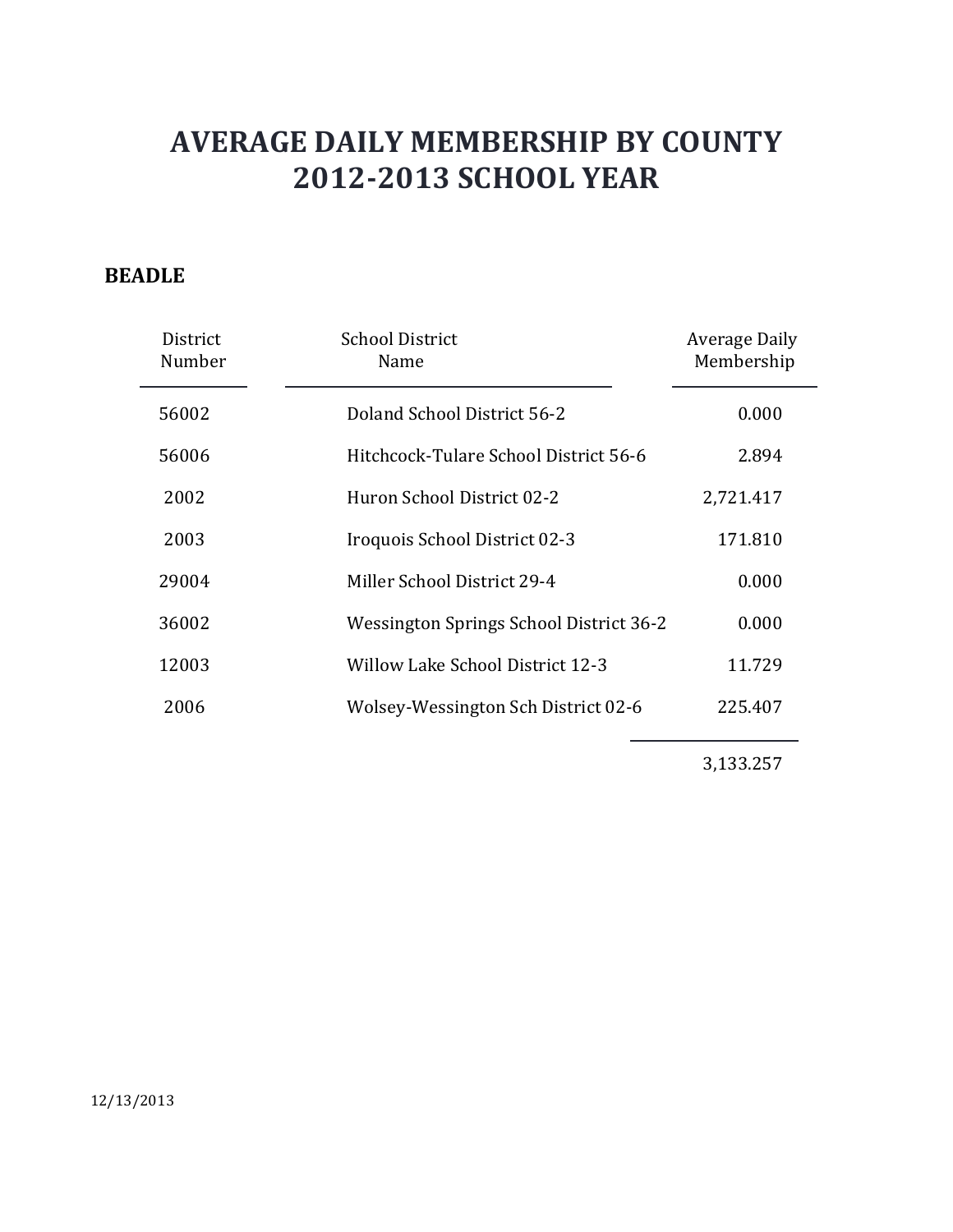#### **BENNETT**

| District | <b>School District</b>                     | Average Daily |
|----------|--------------------------------------------|---------------|
| Number   | Name                                       | Membership    |
| 3001     | <b>Bennett County School District 03-1</b> | 756.267       |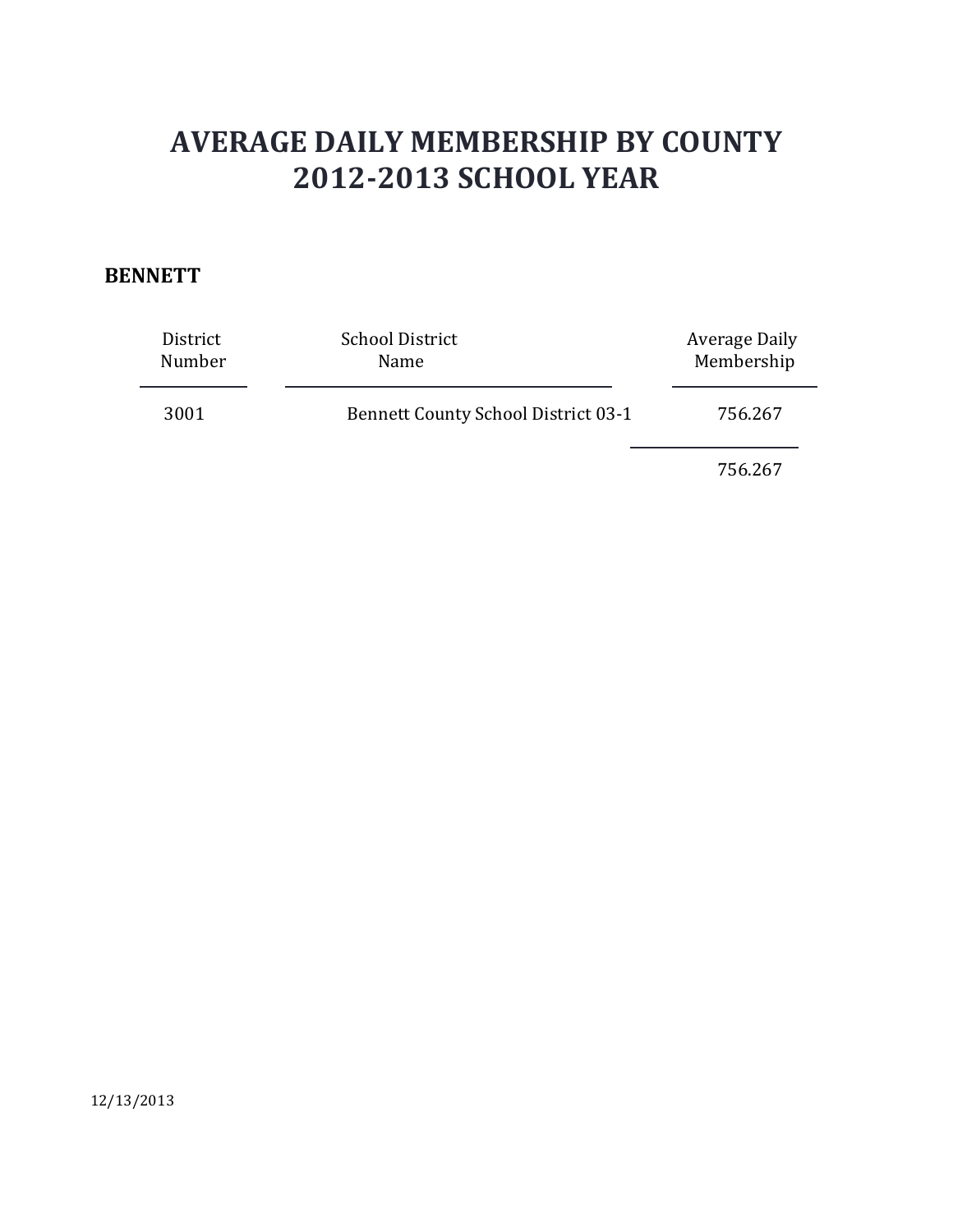### **BON HOMME**

| District<br>Number | <b>School District</b><br>Name        | Average Daily<br>Membership |
|--------------------|---------------------------------------|-----------------------------|
| 4001               | Avon School District 04-1             | 206.150                     |
| 4002               | <b>Bon Homme School District 04-2</b> | 585.906                     |
| 4003               | Scotland School District 04-3         | 259.507                     |
| 33005              | Tripp-Delmont School District 33-5    | 6.000                       |
|                    |                                       |                             |

1,057.564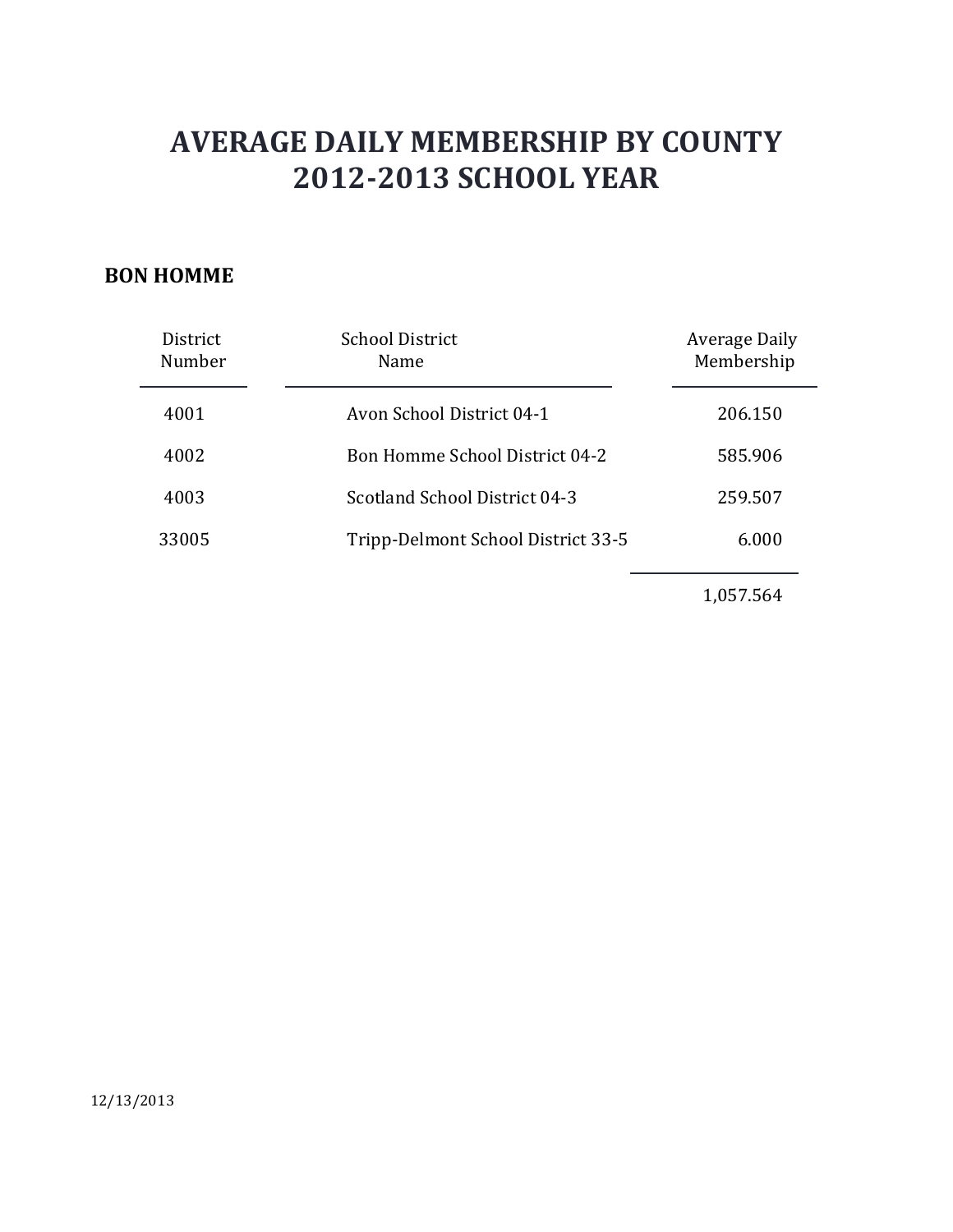### **BROOKINGS**

| District<br>Number | <b>School District</b><br>Name        | Average Daily<br>Membership |
|--------------------|---------------------------------------|-----------------------------|
| 38001              | Arlington School District 38-1        | 15.000                      |
| 5001               | <b>Brookings School District 05-1</b> | 3,084.880                   |
| 5006               | Deubrook Area School District 05-6    | 259.126                     |
| 5003               | Elkton School District 05-3           | 267.559                     |
| 28002              | Estelline School District 28-2        | 1.000                       |
| 5005               | Sioux Valley School District 05-5     | 572.502                     |

4,200.067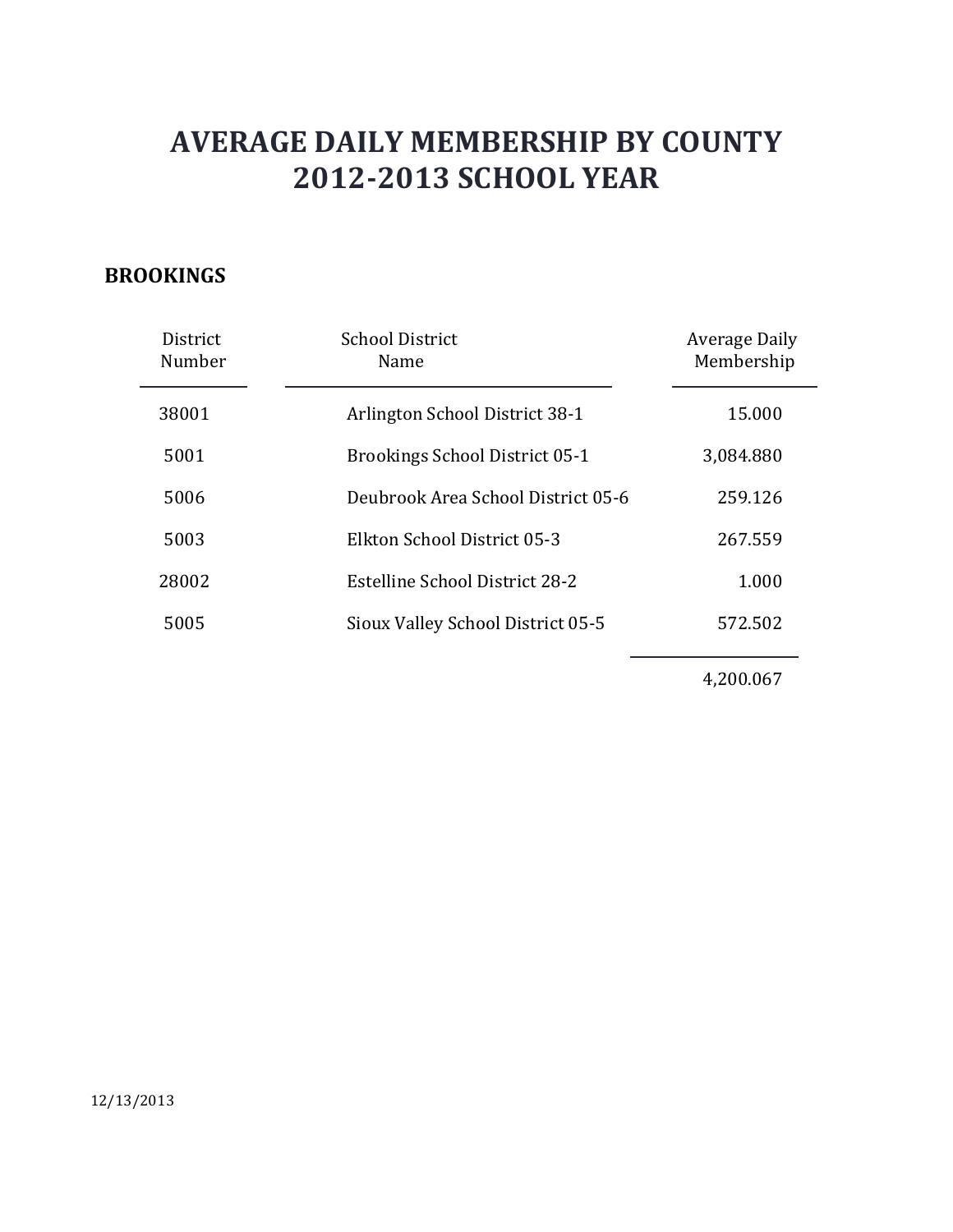#### **BROWN**

| District<br>Number | <b>School District</b><br>Name         | Average Daily<br>Membership |
|--------------------|----------------------------------------|-----------------------------|
| 6001               | Aberdeen School District 06-1          | 4,979.681                   |
| 45004              | Britton-Hecla School District 45-4     | 18.027                      |
| 6002               | Frederick Area School District 06-2    | 182.637                     |
| 6006               | Groton Area School District 06-6       | 571.569                     |
| 45005              | Langford Area School District 45-5     | 27.675                      |
| 56007              | Northwestern Area School District 56-7 | 10.000                      |
| 6005               | Warner School District 06-5            | 264.448                     |

6,054.036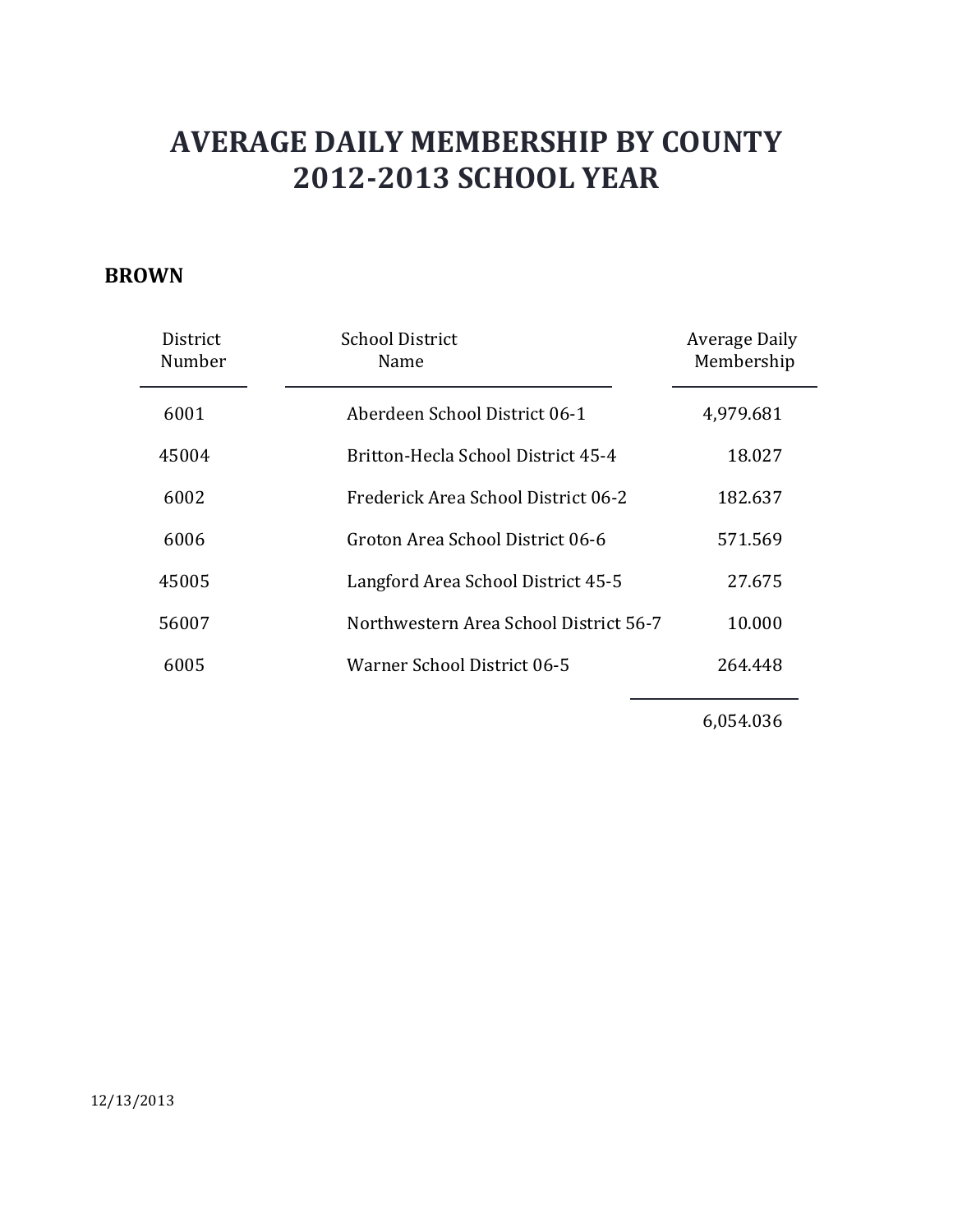### **BRULE**

| District<br>Number | <b>School District</b><br>Name          | Average Daily<br>Membership |
|--------------------|-----------------------------------------|-----------------------------|
| 7001               | Chamberlain School District 07-1        | 965.511                     |
| 7002               | Kimball School District 07-2            | 260.643                     |
| 11005              | Platte-Geddes School District 11-5      | 17.000                      |
| 36002              | Wessington Springs School District 36-2 | 0.000                       |
| 1003               | White Lake School District 01-3         | 0.000                       |

1,243.153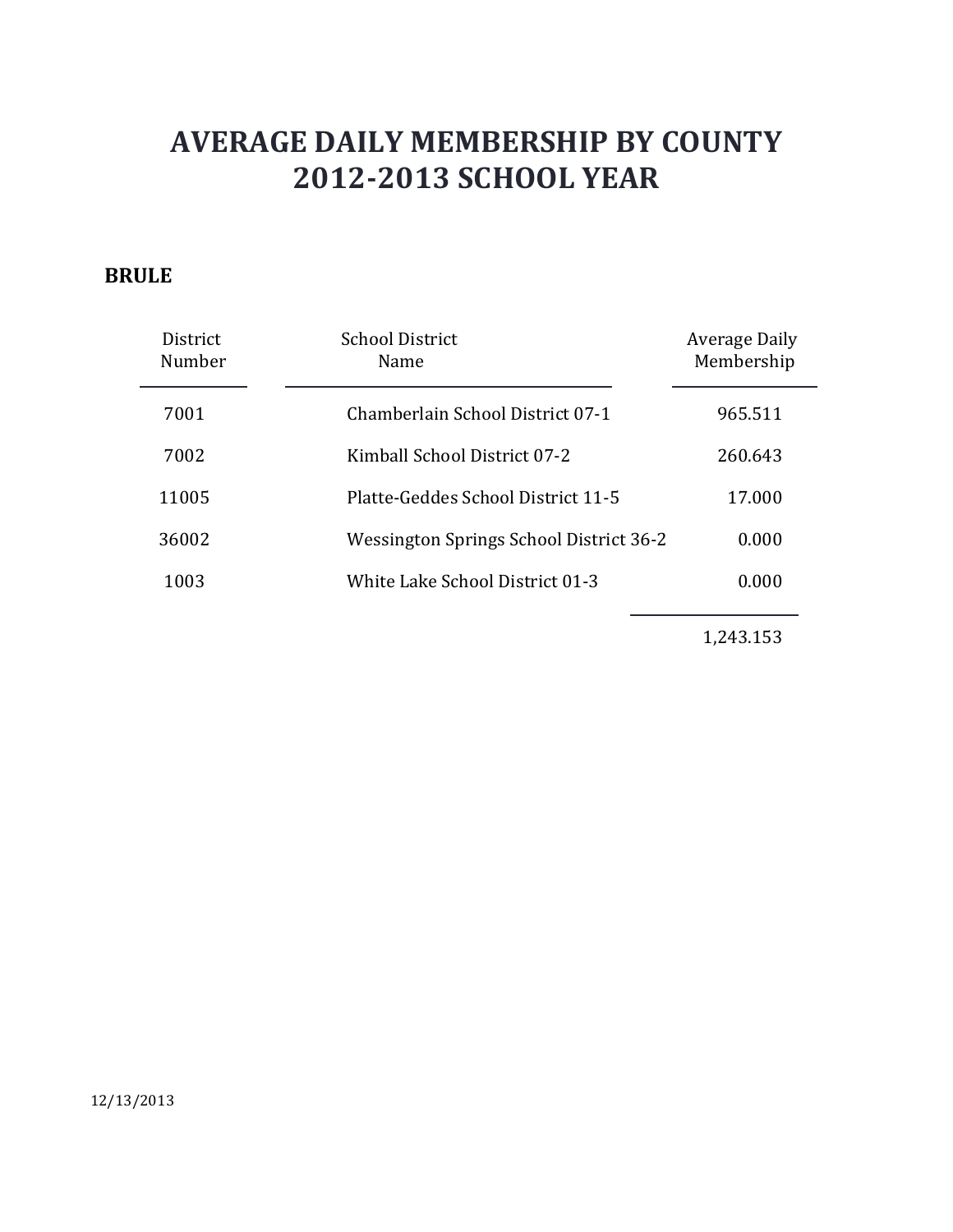### **BUFFALO**

| District<br>Number | <b>School District</b><br>Name          | <b>Average Daily</b><br>Membership |
|--------------------|-----------------------------------------|------------------------------------|
| 7001               | Chamberlain School District 07-1        | 363.110                            |
| 7002               | Kimball School District 07-2            | 0.000                              |
| 29004              | Miller School District 29-4             | 0.000                              |
| 36002              | Wessington Springs School District 36-2 | 8.988                              |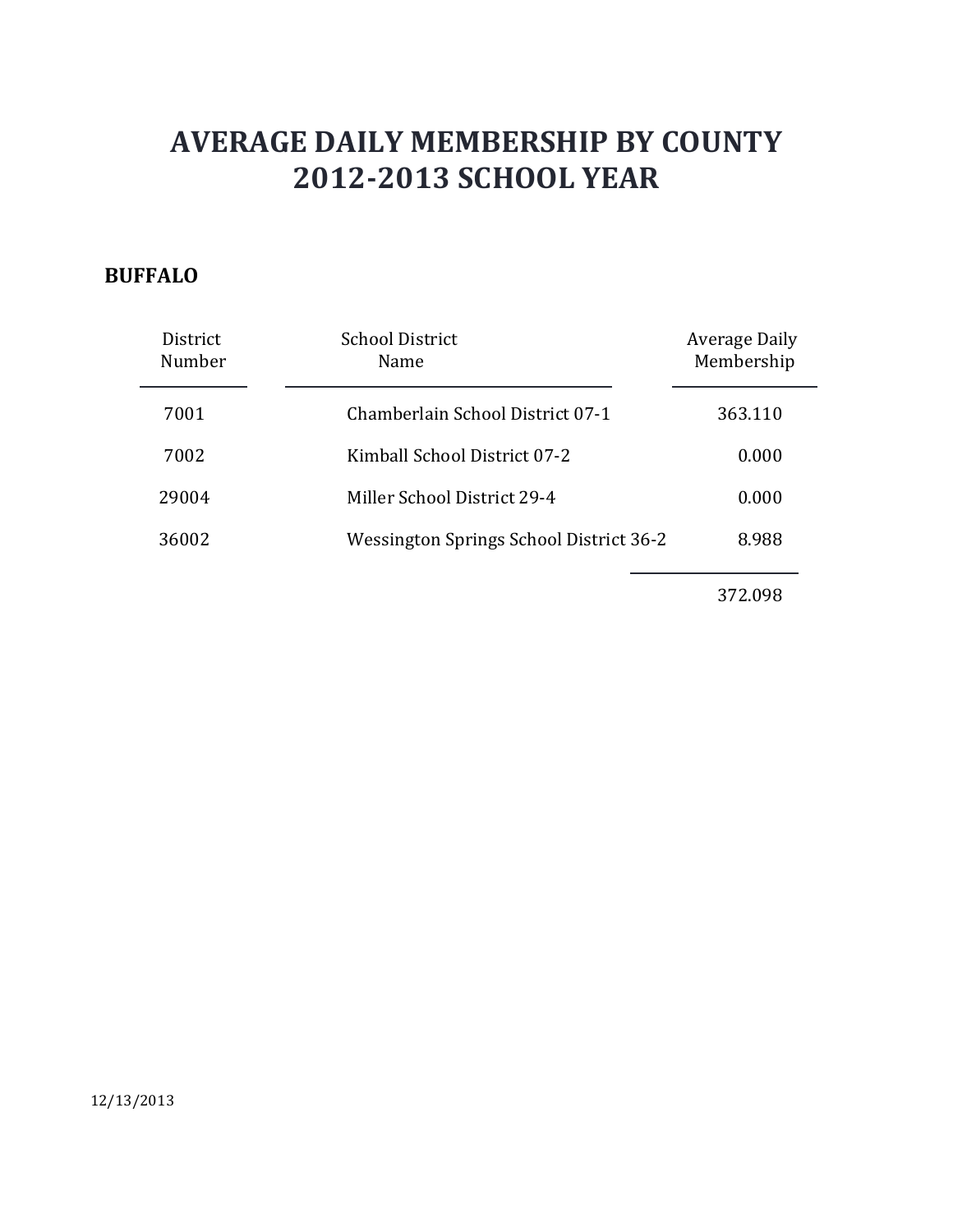### **BUTTE**

| District<br>Number | <b>School District</b><br>Name     | Average Daily<br>Membership |
|--------------------|------------------------------------|-----------------------------|
| 9001               | Belle Fourche School District 09-1 | 1,409.361                   |
| 9002               | Newell School District 09-2        | 351.823                     |
| 40002              | Spearfish School District 40-2     | 0.000                       |
|                    |                                    |                             |

1,761.184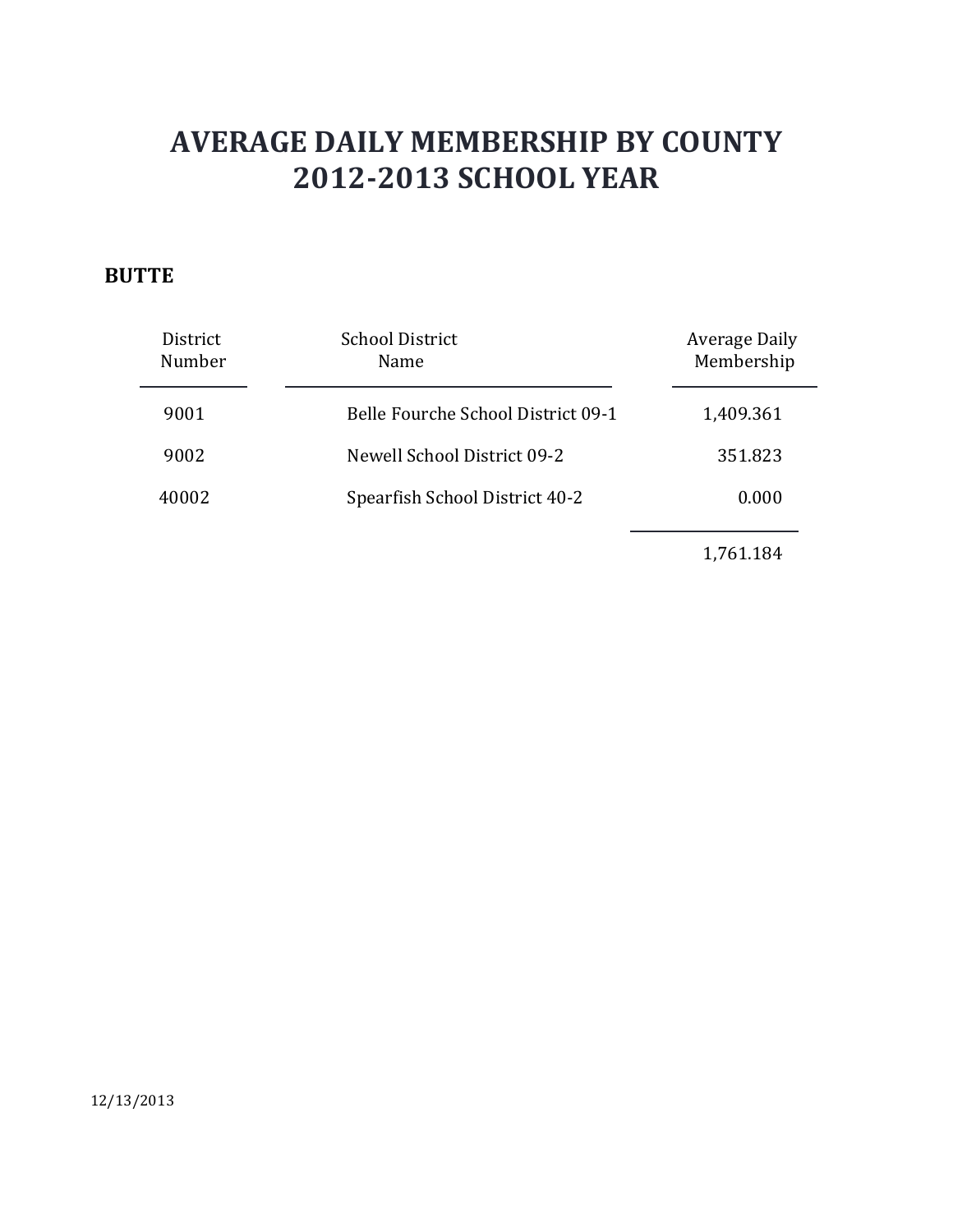### **CAMPBELL**

| District<br>Number | <b>School District</b><br>Name        | Average Daily<br>Membership |
|--------------------|---------------------------------------|-----------------------------|
| 22001              | <b>Bowdle School District 22-1</b>    | 0.000                       |
| 44001              | Eureka School District 44-1           | 4.000                       |
| 10001              | Herreid School District 10-1          | 103.691                     |
| 62006              | Mobridge-Pollock School District 62-6 | 27.597                      |
| 62005              | Selby Area School District 62-5       | 3.977                       |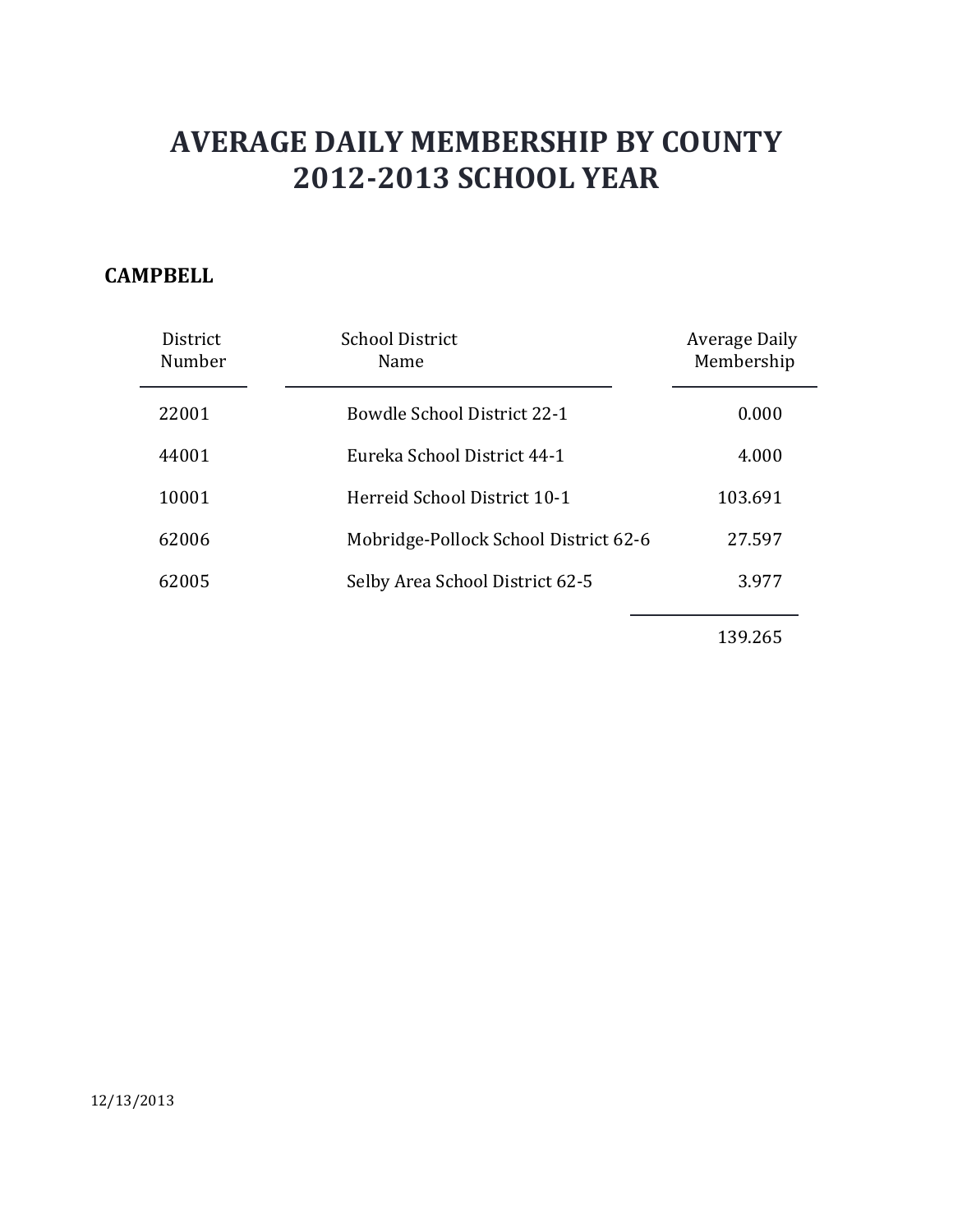#### **CHARLES MIX**

| District<br>Number | <b>School District</b><br>Name               | Average Daily<br>Membership |
|--------------------|----------------------------------------------|-----------------------------|
| 11001              | Andes Central School District 11-1           | 457.534                     |
| 21001              | Armour School District 21-1                  | 0.000                       |
| 4001               | Avon School District 04-1                    | 8.881                       |
| 11005              | Platte-Geddes School District 11-5           | 517.287                     |
| 33005              | Tripp-Delmont School District 33-5           | 2.000                       |
| 11004              | <b>Wagner Community School District 11-4</b> | 877.415                     |

1,863.117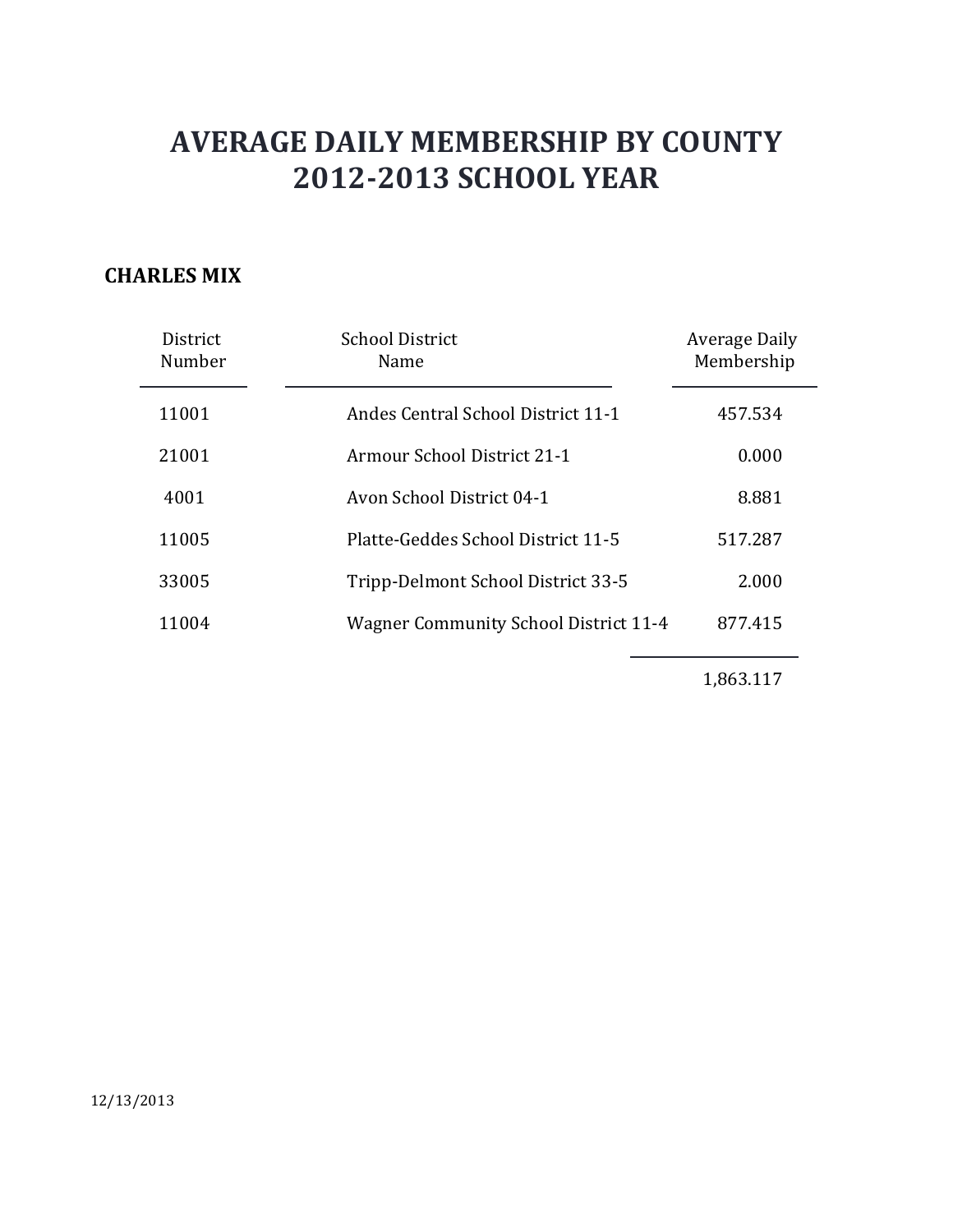### **CLARK**

| District<br>Number | <b>School District</b><br>Name    | Average Daily<br>Membership |
|--------------------|-----------------------------------|-----------------------------|
| 12002              | Clark School District 12-2        | 401.119                     |
| 38002              | De Smet School District 38-2      | 0.000                       |
| 56002              | Doland School District 56-2       | 0.000                       |
| 6006               | Groton Area School District 06-6  | 0.000                       |
| 28003              | Hamlin School District 28-3       | 2.000                       |
| 14002              | Henry School District 14-2        | 0.986                       |
| 18005              | Webster Area School District 18-5 | 6.451                       |
| 12003              | Willow Lake School District 12-3  | 190.639                     |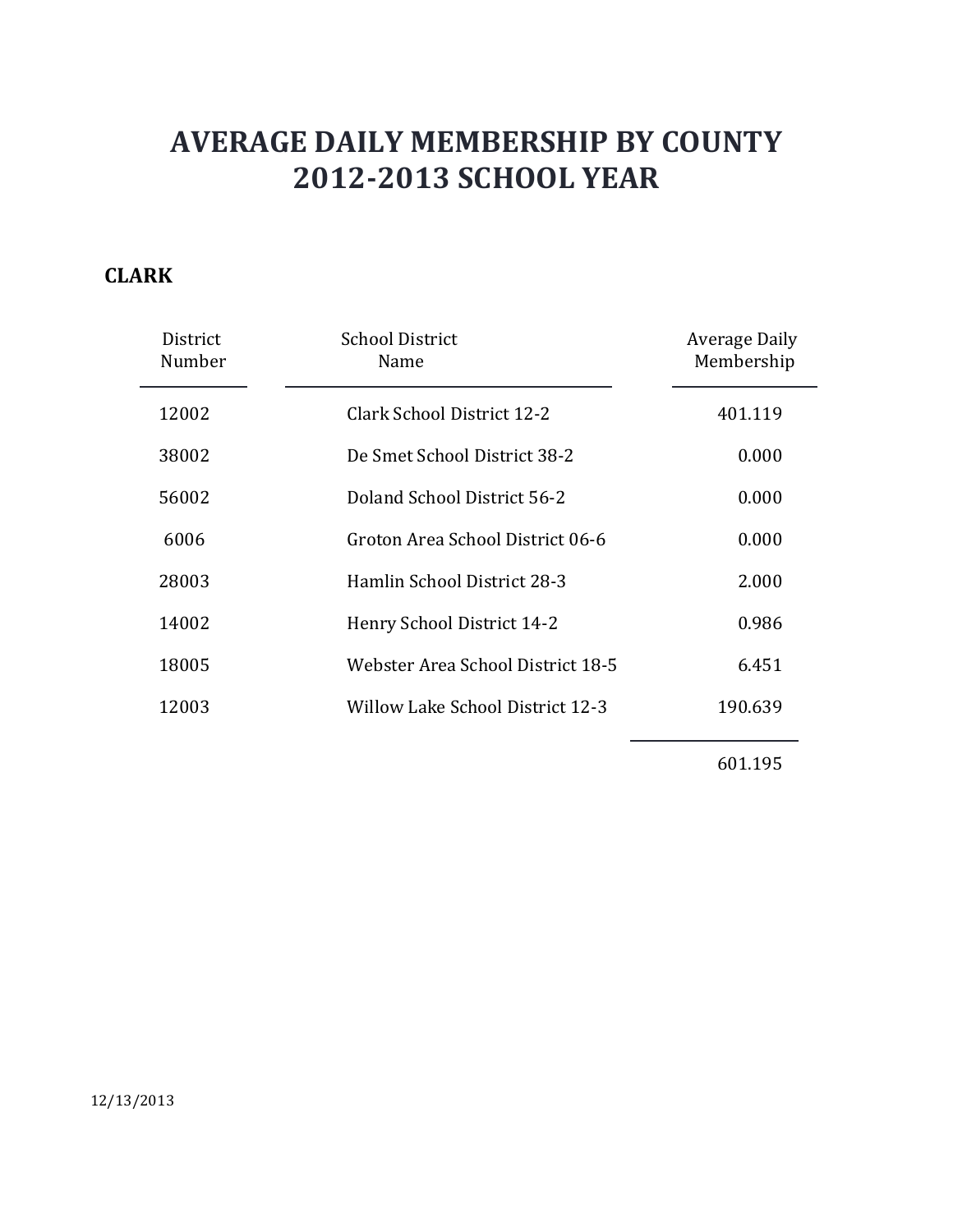### **CLAY**

| District<br>Number | <b>School District</b><br>Name      | Average Daily<br>Membership |
|--------------------|-------------------------------------|-----------------------------|
| 61002              | Beresford School District 61-2      | 49.888                      |
| 60001              | Centerville School District 60-1    | 21.994                      |
| 63001              | Gayville-Volin School District 63-1 | 0.000                       |
| 13003              | Irene-Wakonda School District 13-3  | 260.957                     |
| 13001              | Vermillion School District 13-1     | 1,334.028                   |
| 60006              | Viborg-Hurley School District 60-6  | 0.000                       |

1,666.868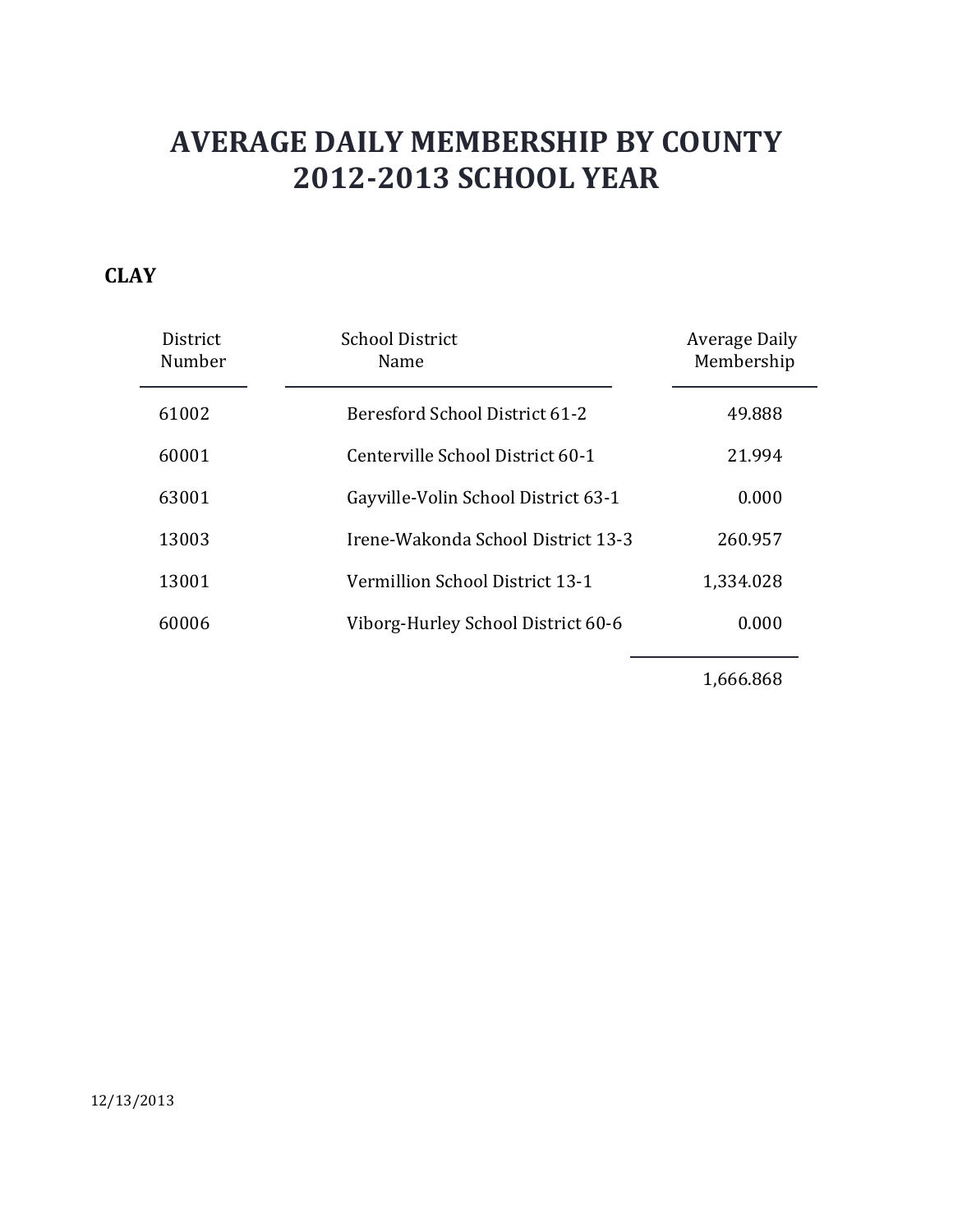### **CODINGTON**

| District<br>Number | <b>School District</b><br>Name      | Average Daily<br>Membership |
|--------------------|-------------------------------------|-----------------------------|
| 28001              | Castlewood School District 28-1     | 0.000                       |
| 19004              | Deuel School District 19-4          | 1.000                       |
| 14001              | Florence School District 14-1       | 157.873                     |
| 25003              | Grant-Deuel School District 25-3    | 0.000                       |
| 28003              | Hamlin School District 28-3         | 0.986                       |
| 14002              | Henry School District 14-2          | 97.226                      |
| 14004              | Watertown School District 14-4      | 4,318.255                   |
| 14005              | <b>Waverly School District 14-5</b> | 174.039                     |
| 18005              | Webster Area School District 18-5   | 5.744                       |
|                    |                                     |                             |

4,755.122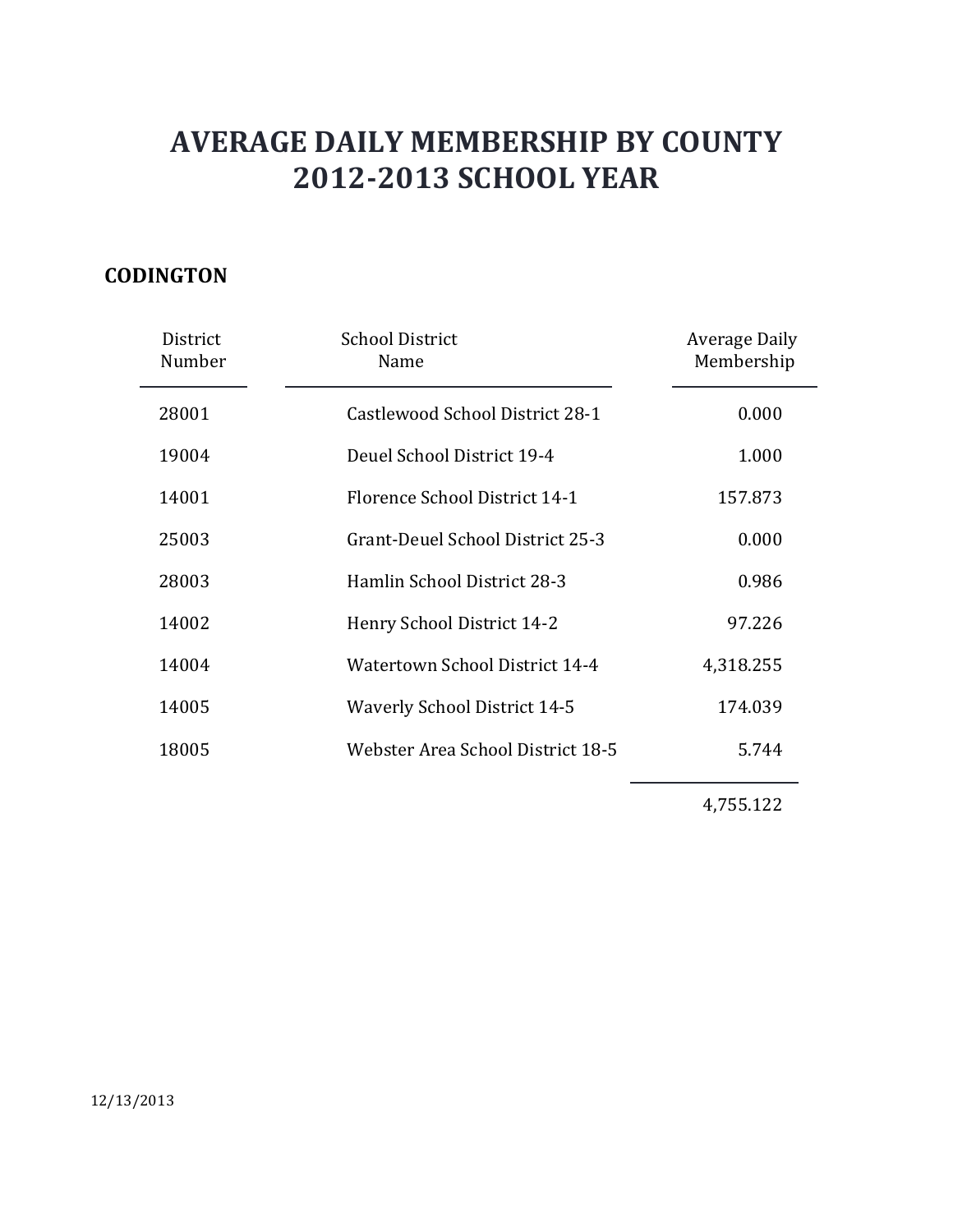### **CORSON**

| <b>District</b><br>Number | <b>School District</b><br>Name   | Average Daily<br>Membership |
|---------------------------|----------------------------------|-----------------------------|
| 52004                     | Lemmon School District 52-4      | 10.000                      |
| 15001                     | McIntosh School District 15-1    | 108.795                     |
| 15002                     | McLaughlin School District 15-2  | 684.649                     |
| 15003                     | Smee School District 15-3        | 151.078                     |
| 20003                     | Timber Lake School District 20-3 | 9.000                       |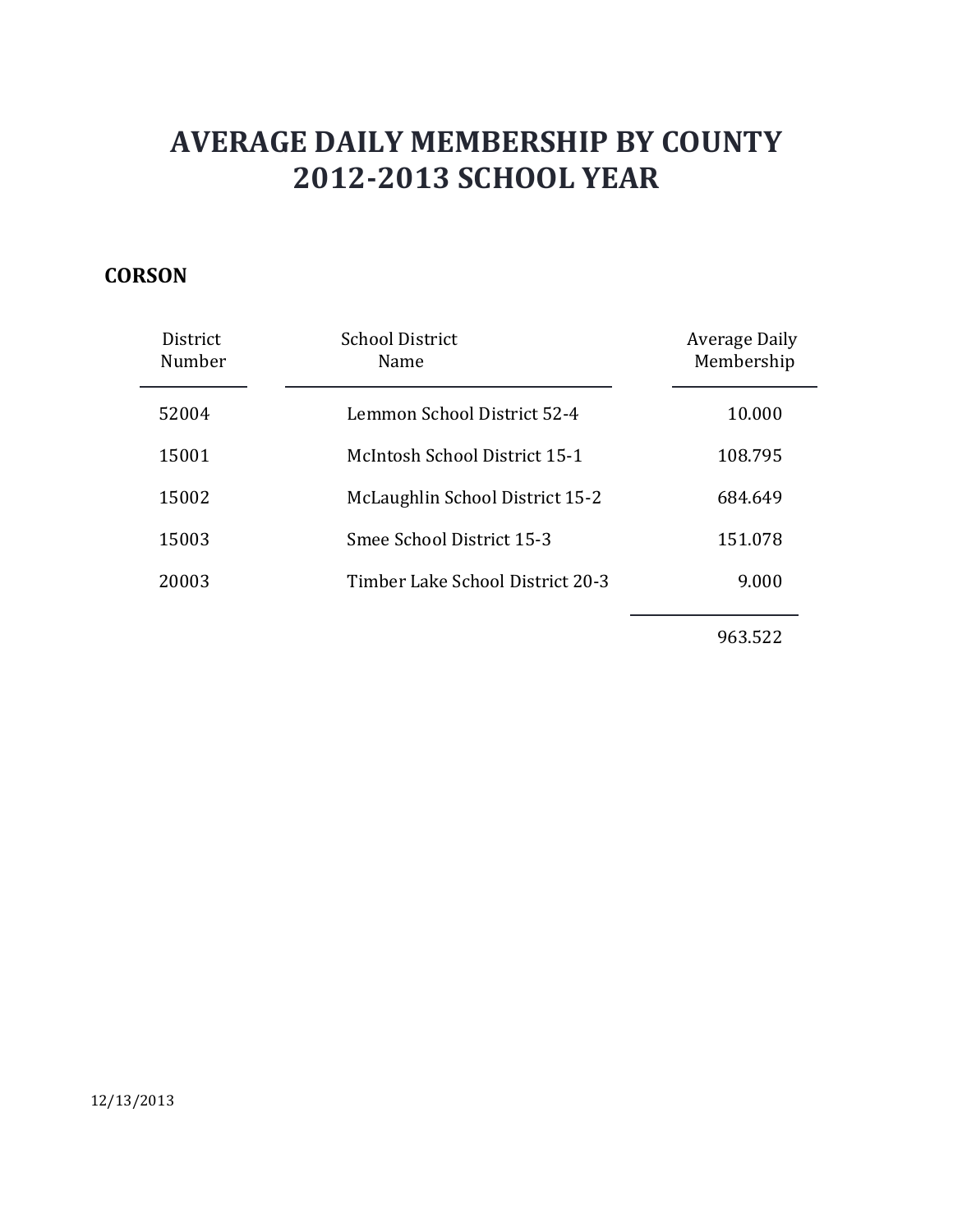### **CUSTER**

| District<br>Number | <b>School District</b><br>Name     | Average Daily<br>Membership |
|--------------------|------------------------------------|-----------------------------|
| 16001              | <b>Custer School District 16-1</b> | 1,020.995                   |
| 16002              | Elk Mountain School District 16-2  | 13.256                      |
| 23002              | Hot Springs School District 23-2   | 0.000                       |
|                    |                                    |                             |

1,034.251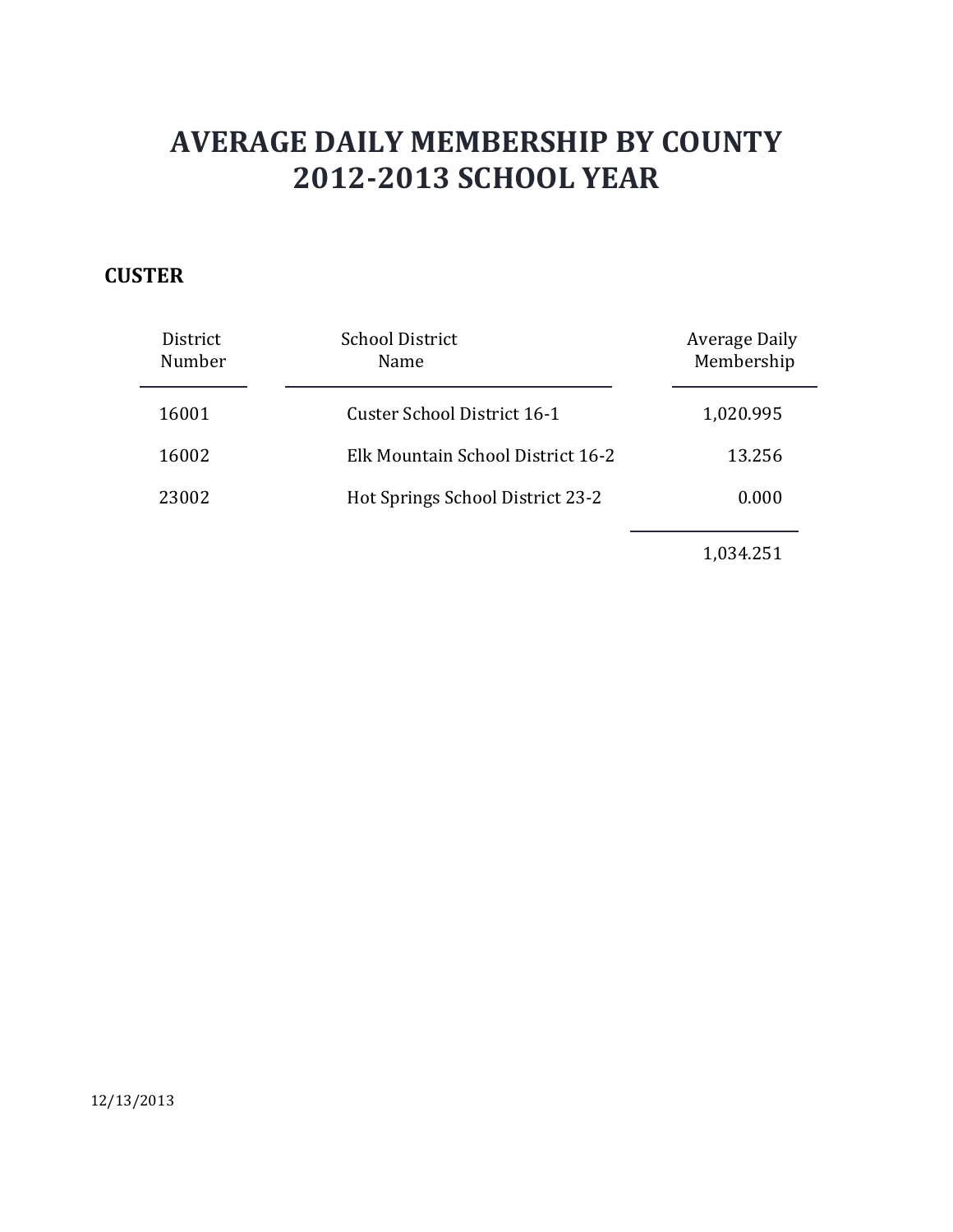### **DAVISON**

| District<br>Number | <b>School District</b><br>Name           | Average Daily<br>Membership |
|--------------------|------------------------------------------|-----------------------------|
| 17001              | Ethan School District 17-1               | 163.416                     |
| 17002              | Mitchell School District 17-2            | 2,974.397                   |
| 17003              | <b>Mount Vernon School District 17-3</b> | 191.937                     |
| 33003              | Parkston School District 33-3            | 0.000                       |
| 1001               | Plankinton School District 01-1          | 0.000                       |
| 55005              | Sanborn Central School District 55-5     | 2.000                       |
| 1002               | <b>Stickney School District 01-2</b>     | 0.000                       |

3,331.750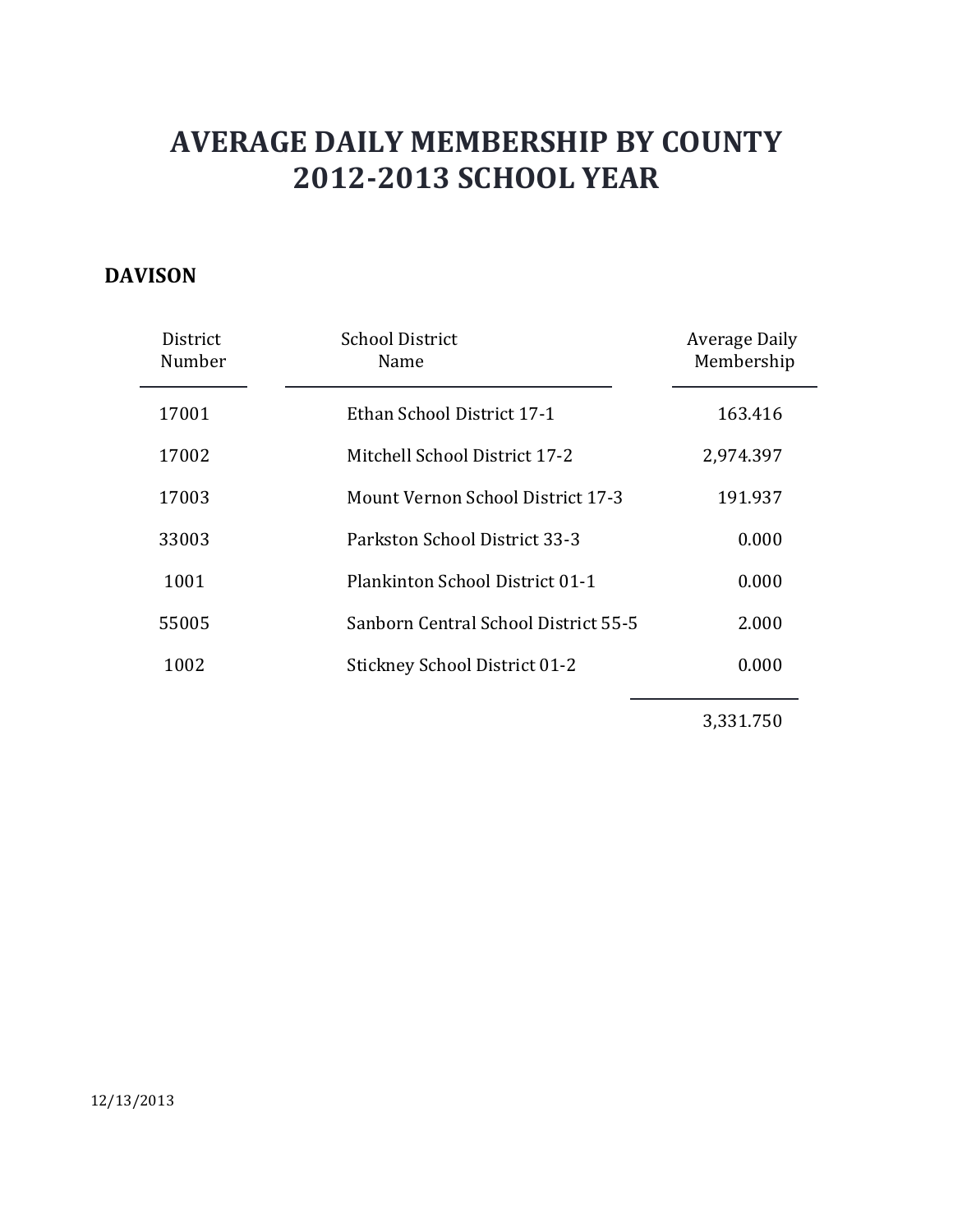### **DAY**

| District<br>Number | <b>School District</b><br>Name      | Average Daily<br>Membership |
|--------------------|-------------------------------------|-----------------------------|
| 14001              | Florence School District 14-1       | 3.000                       |
| 6006               | Groton Area School District 06-6    | 53.840                      |
| 45005              | Langford Area School District 45-5  | 33.407                      |
| 18003              | <b>Waubay School District 18-3</b>  | 213.327                     |
| 14005              | <b>Waverly School District 14-5</b> | 0.000                       |
| 18005              | Webster Area School District 18-5   | 520.247                     |
|                    |                                     |                             |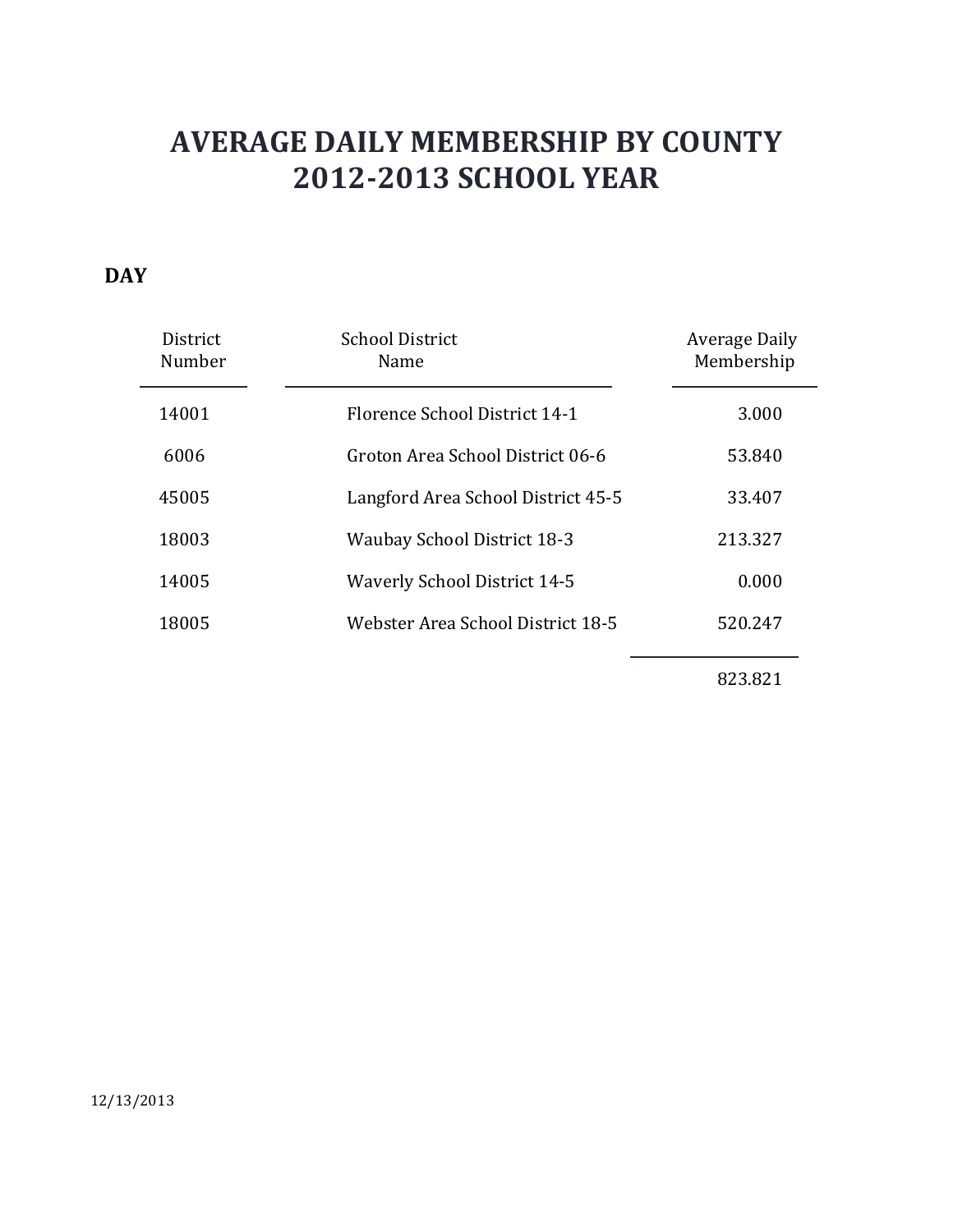### **DEUEL**

| District<br>Number | <b>School District</b><br>Name      | Average Daily<br>Membership |
|--------------------|-------------------------------------|-----------------------------|
| 28001              | Castlewood School District 28-1     | 0.000                       |
| 5006               | Deubrook Area School District 05-6  | 95.826                      |
| 19004              | Deuel School District 19-4          | 554.910                     |
| 28002              | Estelline School District 28-2      | 0.000                       |
| 25003              | Grant-Deuel School District 25-3    | 7.988                       |
| 14004              | Watertown School District 14-4      | 1.000                       |
| 14005              | <b>Waverly School District 14-5</b> | 0.000                       |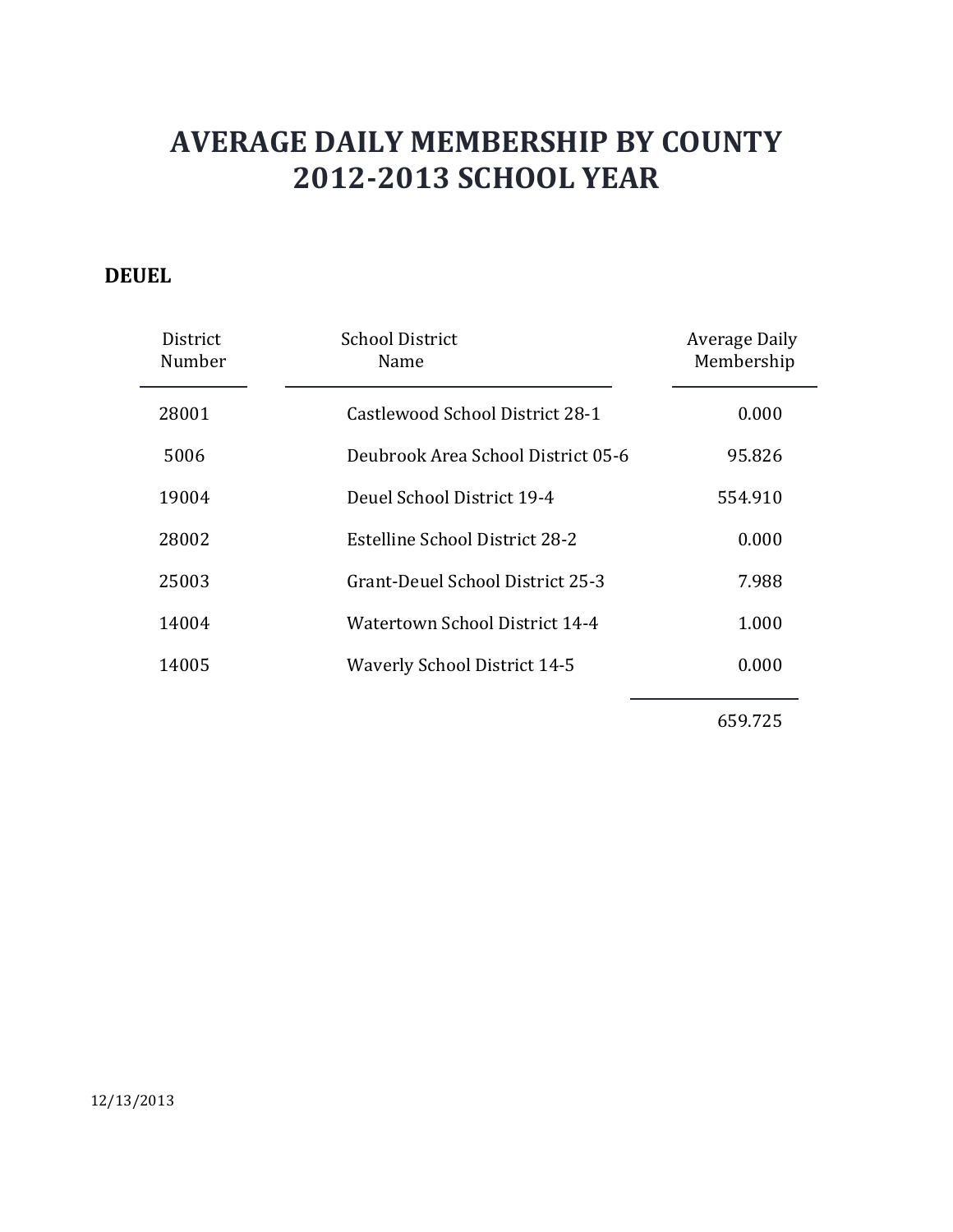#### **DEWEY**

| District<br>Number | <b>School District</b><br>Name   | Average Daily<br>Membership |
|--------------------|----------------------------------|-----------------------------|
| 64002              | Dupree School District 64-2      | 4.060                       |
| 20001              | Eagle Butte School District 20-1 | 1,317.365                   |
| 20003              | Timber Lake School District 20-3 | 275.721                     |
|                    |                                  |                             |

1,597.146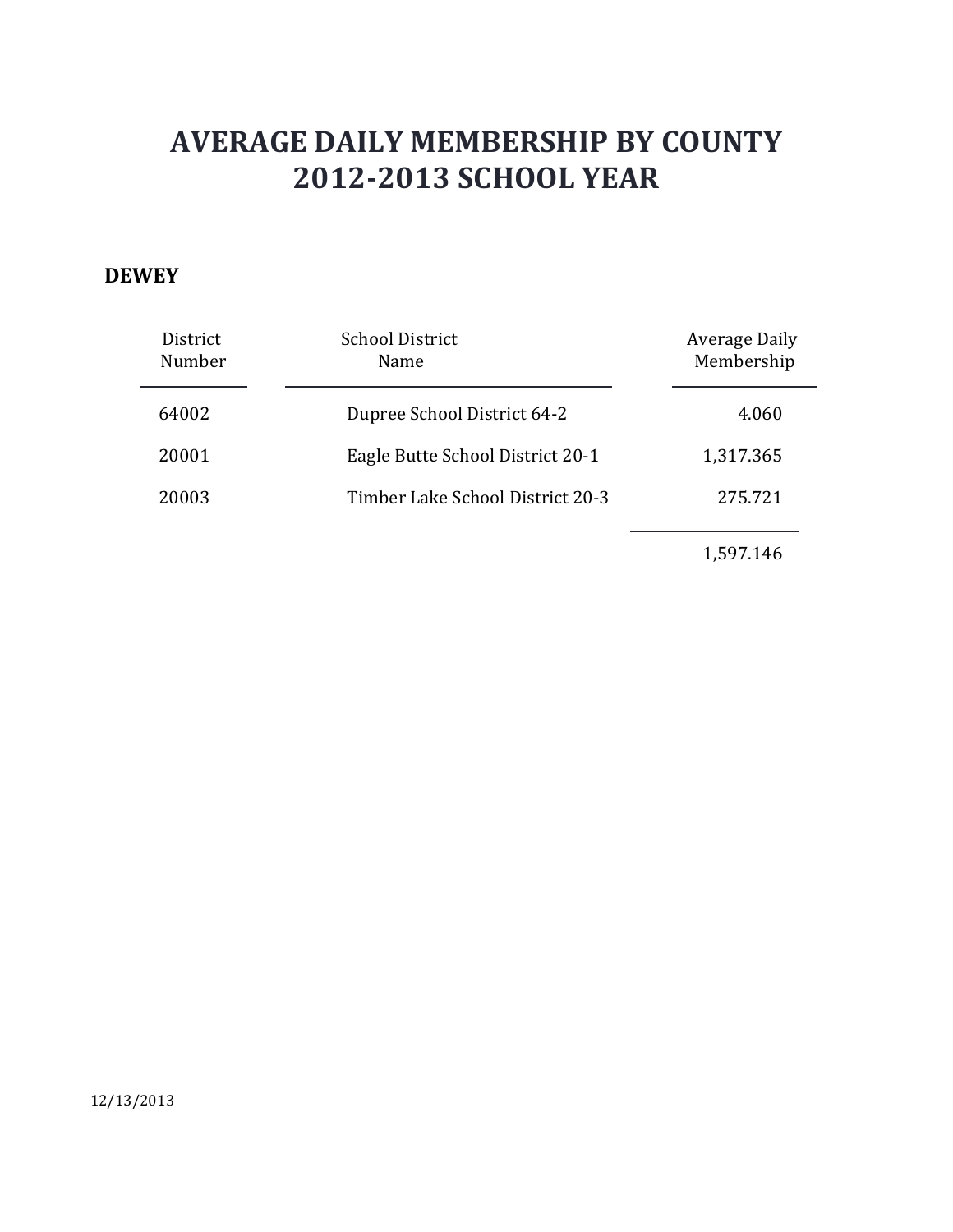### **DOUGLAS**

| District<br>Number | <b>School District</b><br>Name     | <b>Average Daily</b><br>Membership |
|--------------------|------------------------------------|------------------------------------|
| 21001              | Armour School District 21-1        | 167.735                            |
| 21002              | Corsica School District 21-2       | 217.467                            |
| 33003              | Parkston School District 33-3      | 0.000                              |
| 11005              | Platte-Geddes School District 11-5 | 7.000                              |
| 33005              | Tripp-Delmont School District 33-5 | 21.000                             |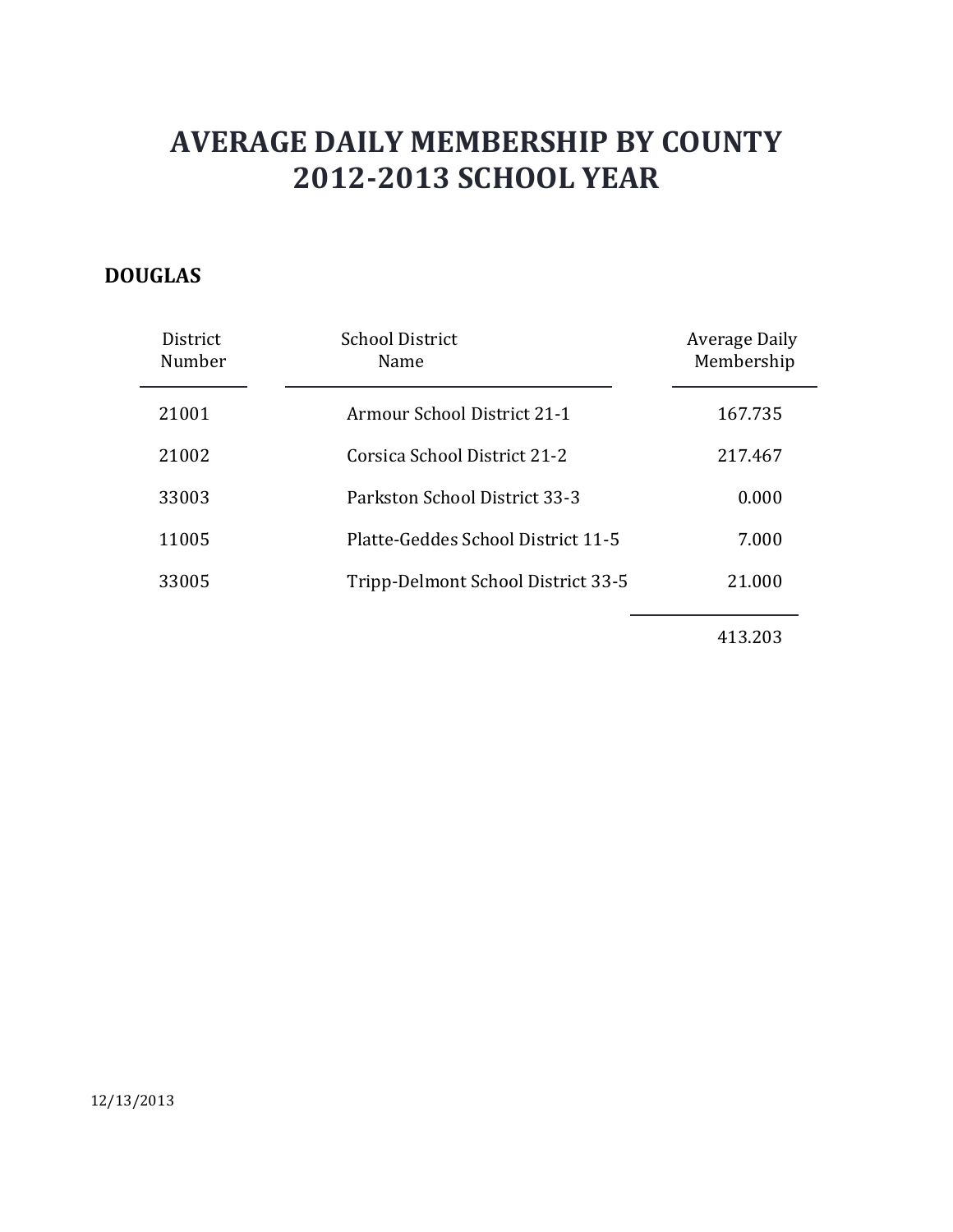### **EDMUNDS**

| District<br>Number | <b>School District</b><br>Name         | Average Daily<br>Membership |
|--------------------|----------------------------------------|-----------------------------|
| 22001              | Bowdle School District 22-1            | 127.450                     |
| 22005              | Edmunds Central School District 22-5   | 147.320                     |
| 53002              | Hoven School District 53-2             | 1.000                       |
| 22006              | Ipswich Public School District 22-6    | 423.820                     |
| 56007              | Northwestern Area School District 56-7 | 0.000                       |
| 6005               | Warner School District 06-5            | 0.000                       |
|                    |                                        |                             |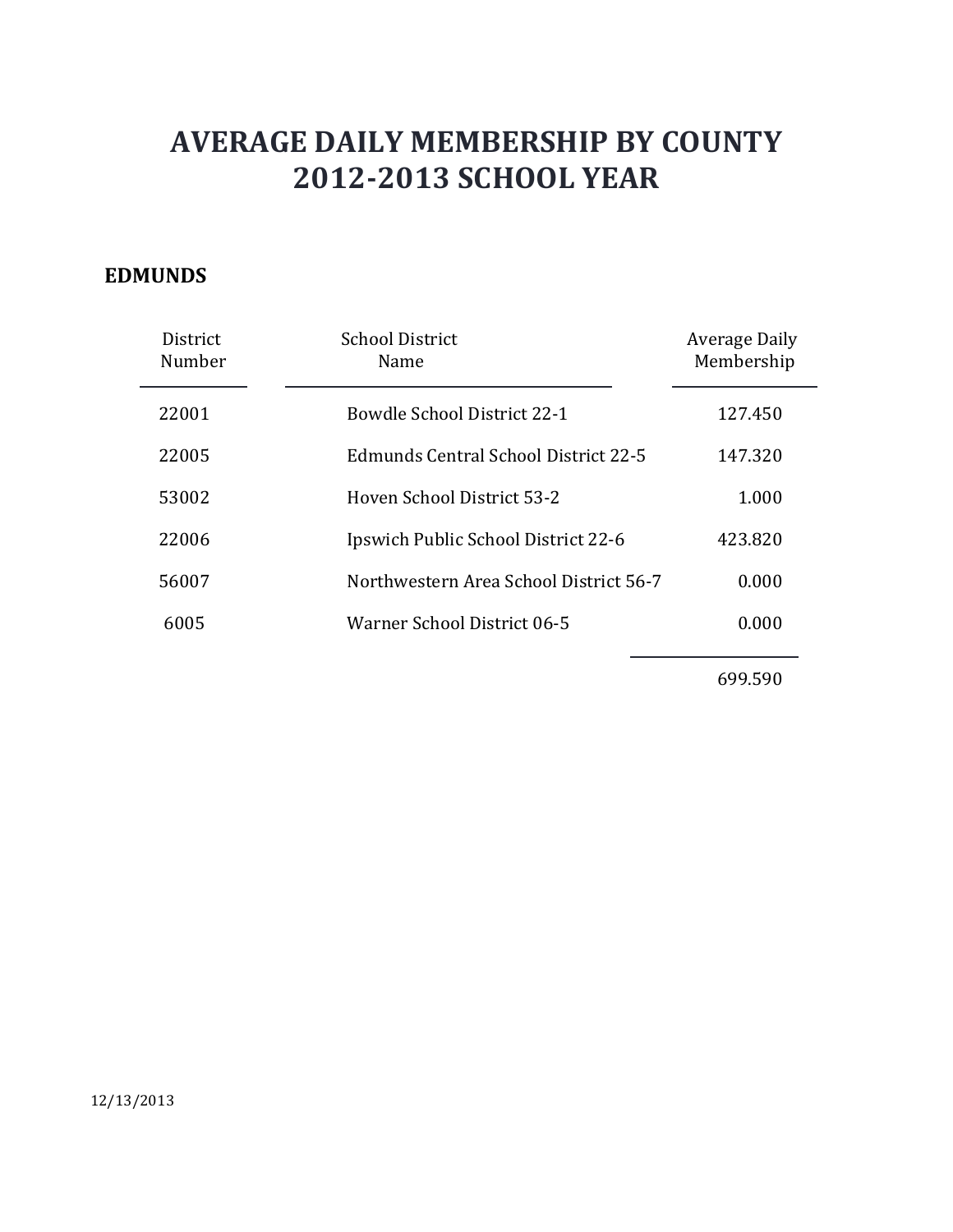### **FALL RIVER**

| District<br>Number | <b>School District</b><br>Name       | Average Daily<br>Membership |
|--------------------|--------------------------------------|-----------------------------|
| 23001              | Edgemont School District 23-1        | 169.135                     |
| 23002              | Hot Springs School District 23-2     | 755.576                     |
| 23003              | <b>Oelrichs School District 23-3</b> | 32.426                      |
|                    |                                      |                             |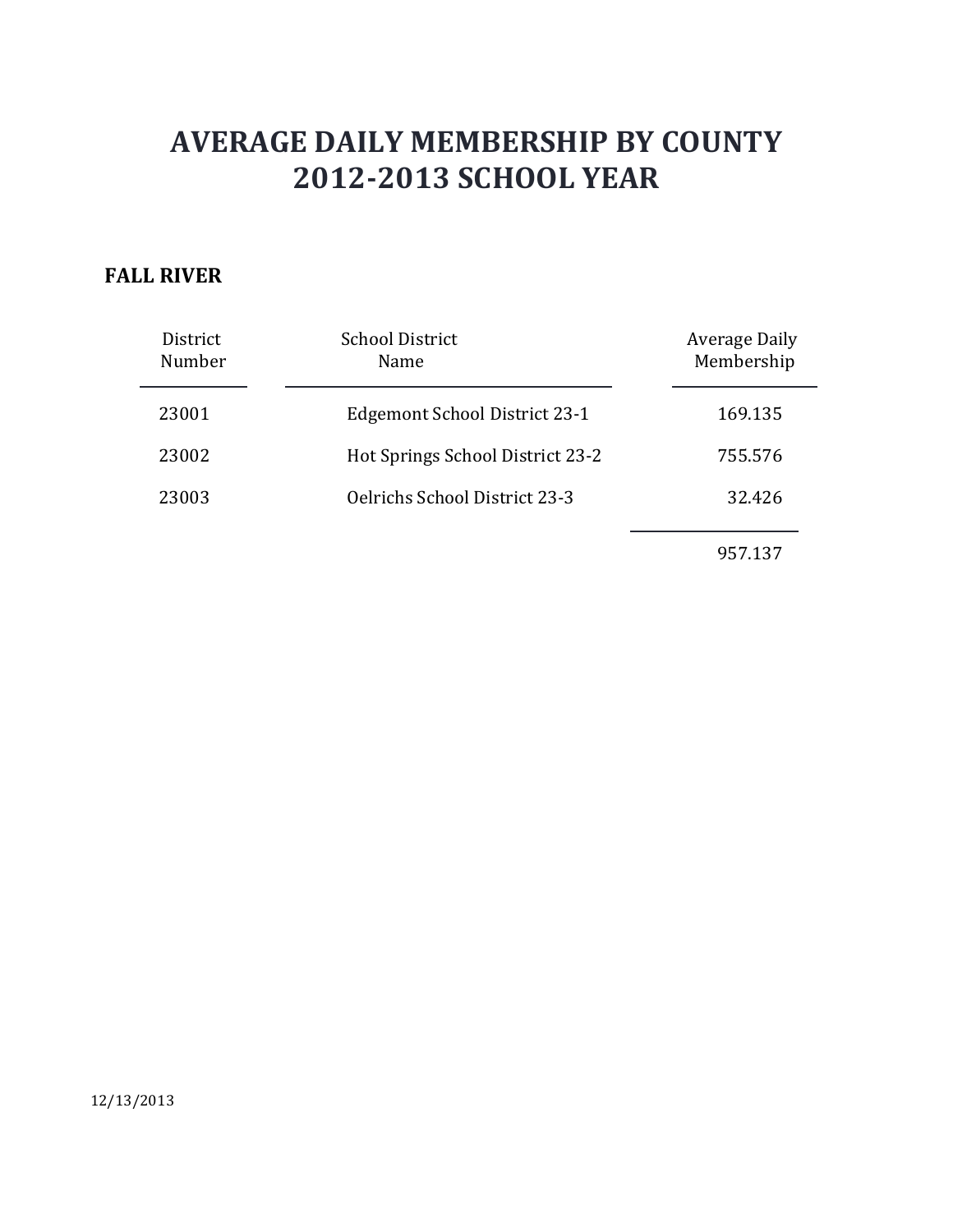#### **FAULK**

| District<br>Number | School District<br>Name                    | Average Daily<br>Membership |
|--------------------|--------------------------------------------|-----------------------------|
| 22005              | Edmunds Central School District 22-5       | 0.000                       |
| 24004              | <b>Faulkton Area Schools District 24-4</b> | 296.189                     |
| 53002              | Hoven School District 53-2                 | 1.000                       |
| 22006              | Ipswich Public School District 22-6        | 0.988                       |
| 56007              | Northwestern Area School District 56-7     | 0.000                       |
| 56004              | Redfield School District 56-4              | 0.000                       |
|                    |                                            |                             |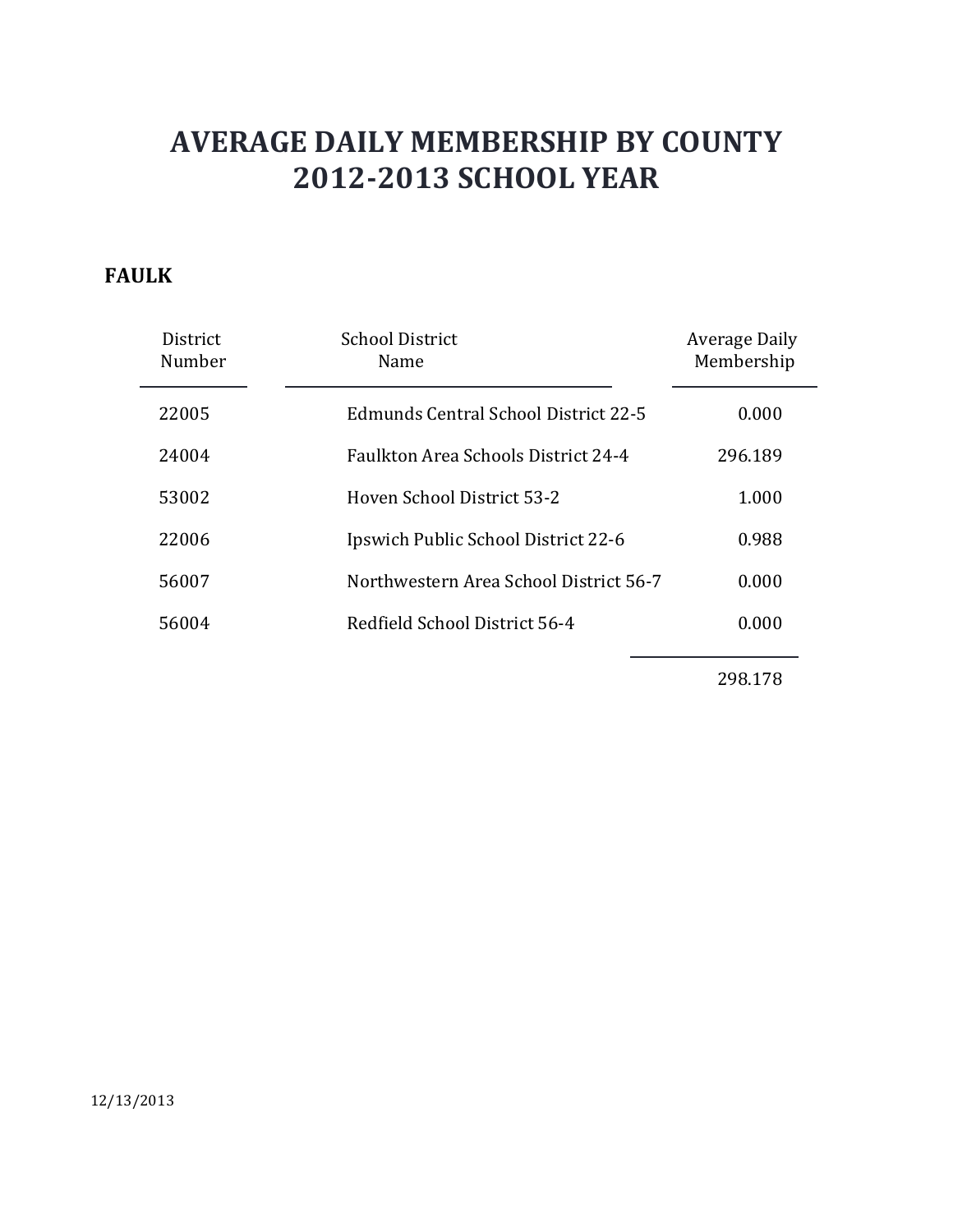### **GRANT**

| District<br>Number | <b>School District</b><br>Name      | Average Daily<br>Membership |
|--------------------|-------------------------------------|-----------------------------|
| 25001              | Big Stone City School District 25-1 | 88.543                      |
| 14001              | Florence School District 14-1       | 1.000                       |
| 25003              | Grant-Deuel School District 25-3    | 134.720                     |
| 25004              | Milbank School District 25-4        | 964.106                     |
| 54006              | Summit School District 54-6         | 48.926                      |
| 14004              | Watertown School District 14-4      | 0.000                       |
| 18003              | <b>Waubay School District 18-3</b>  | 3.105                       |
| 14005              | <b>Waverly School District 14-5</b> | 2.493                       |
| 54007              | Wilmot School District 54-7         | 2.000                       |
|                    |                                     |                             |

1,244.892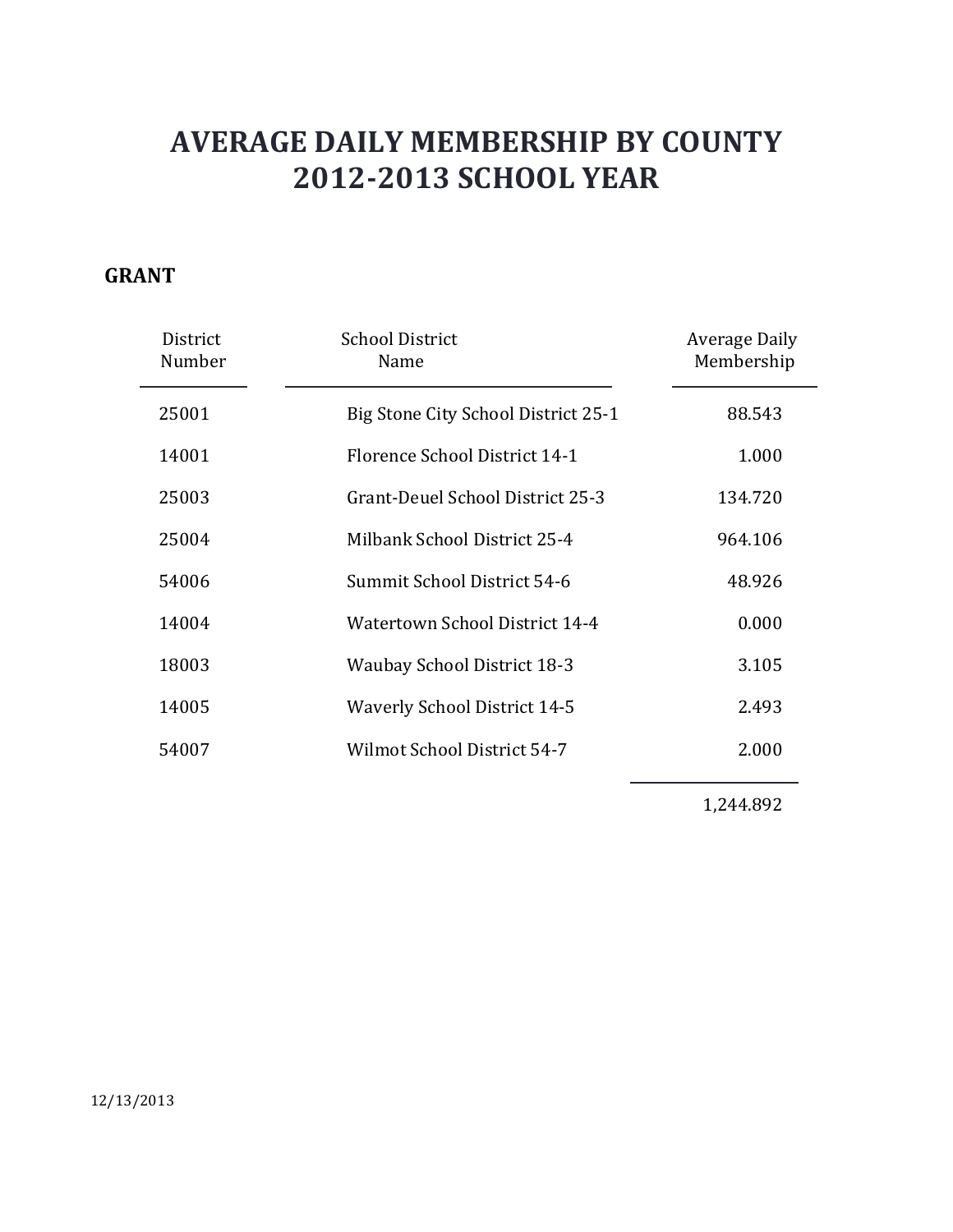### **GREGORY**

| District<br>Number | School District<br>Name            | Average Daily<br>Membership |
|--------------------|------------------------------------|-----------------------------|
| 11001              | Andes Central School District 11-1 | 0.000                       |
| 26002              | <b>Burke School District 26-2</b>  | 230.009                     |
| 26004              | Gregory School District 26-4       | 351.065                     |
| 26005              | South Central School District 26-5 | 126.907                     |
|                    |                                    |                             |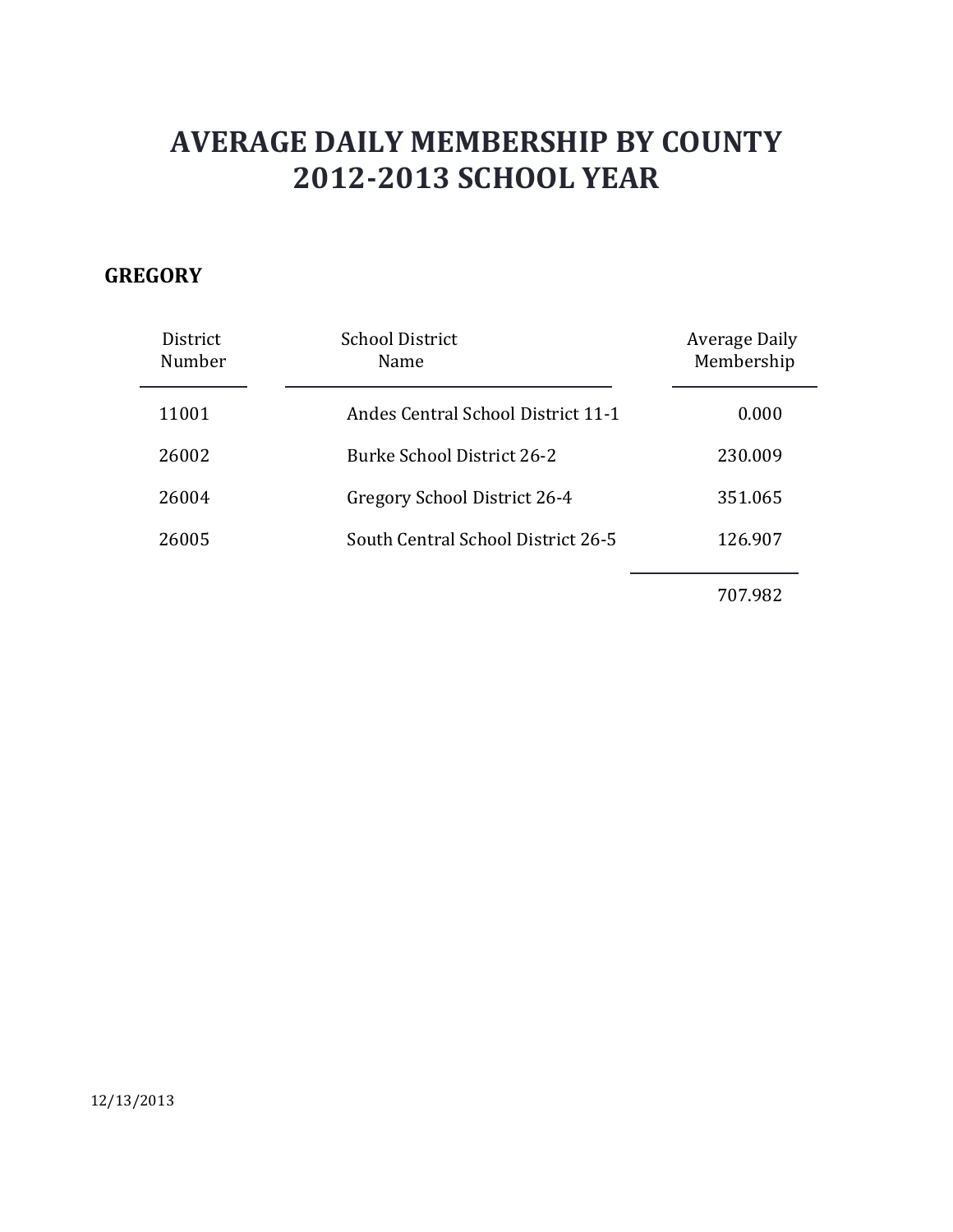#### **HAAKON**

| District<br>Number | <b>School District</b><br>Name   | Average Daily<br>Membership |
|--------------------|----------------------------------|-----------------------------|
| 27001              | Haakon School District 27-1      | 263.729                     |
| 35002              | Kadoka Area School District 35-2 | 15.974                      |
|                    |                                  |                             |

279.702

12/13/2013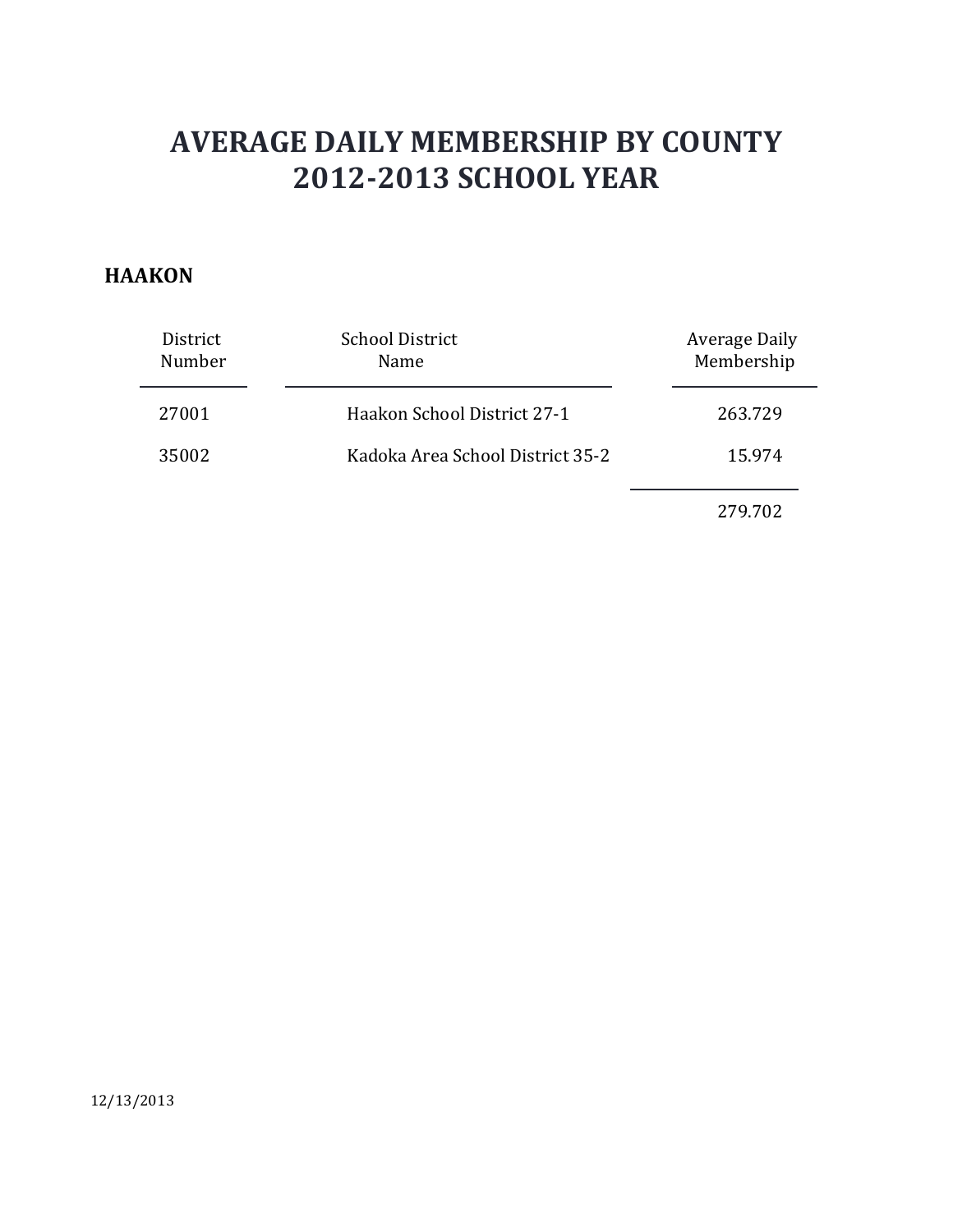#### **HAMLIN**

| District<br>Number | <b>School District</b><br>Name      | Average Daily<br>Membership |
|--------------------|-------------------------------------|-----------------------------|
| 38001              | Arlington School District 38-1      | 3.000                       |
| 28001              | Castlewood School District 28-1     | 280.691                     |
| 19004              | Deuel School District 19-4          | 0.000                       |
| 28002              | Estelline School District 28-2      | 264.380                     |
| 28003              | Hamlin School District 28-3         | 775.474                     |
| 14002              | Henry School District 14-2          | 0.000                       |
| 14004              | Watertown School District 14-4      | 0.000                       |
| 14005              | <b>Waverly School District 14-5</b> | 0.000                       |

1,323.545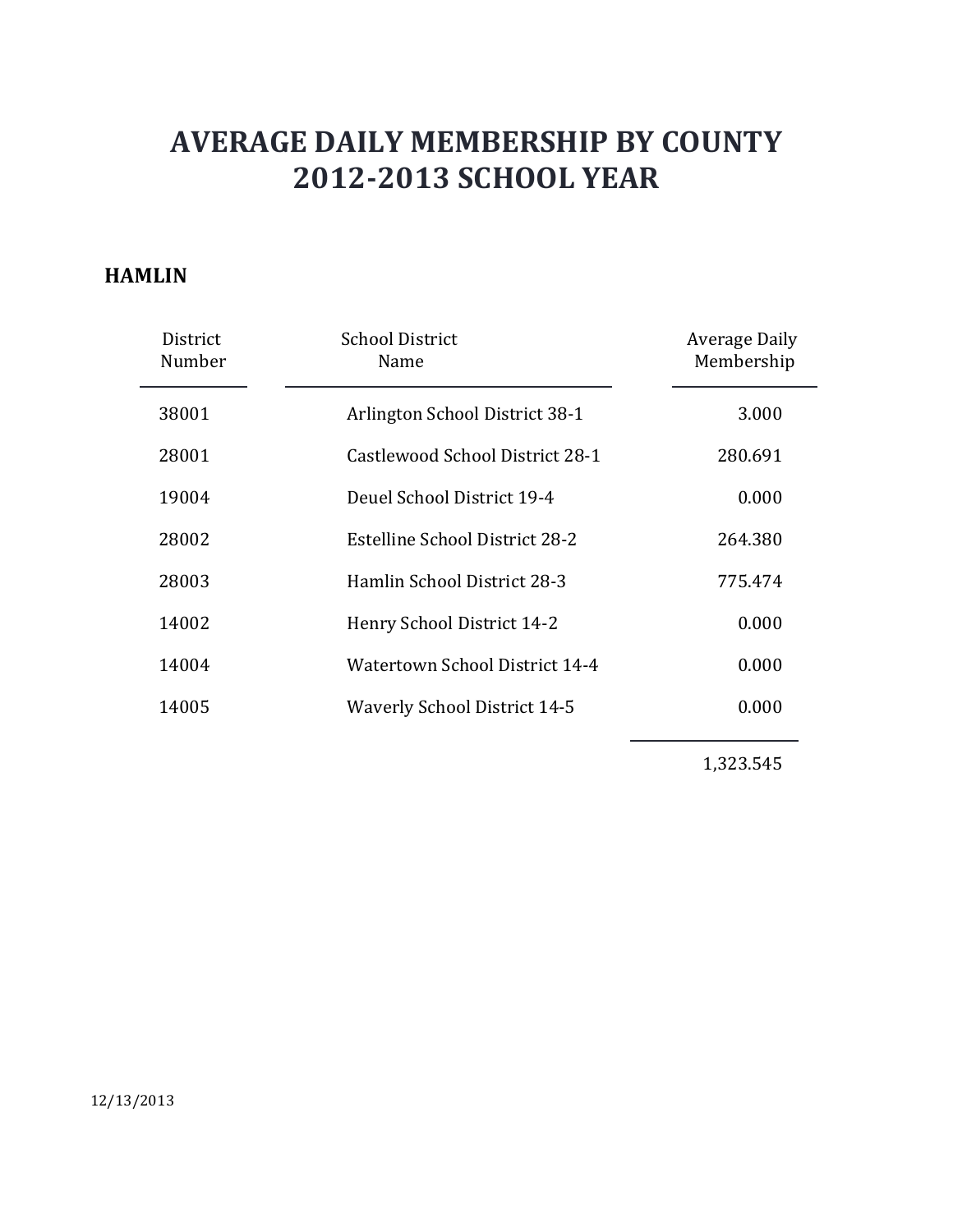#### **HAND**

| <b>District</b><br>Number | <b>School District</b><br>Name             | Average Daily<br>Membership |
|---------------------------|--------------------------------------------|-----------------------------|
| 24004                     | <b>Faulkton Area Schools District 24-4</b> | 19.000                      |
| 56006                     | Hitchcock-Tulare School District 56-6      | 0.000                       |
| 29004                     | Miller School District 29-4                | 466.080                     |
| 56004                     | Redfield School District 56-4              | 0.994                       |
| 2006                      | Wolsey-Wessington Sch District 02-6        | 1.994                       |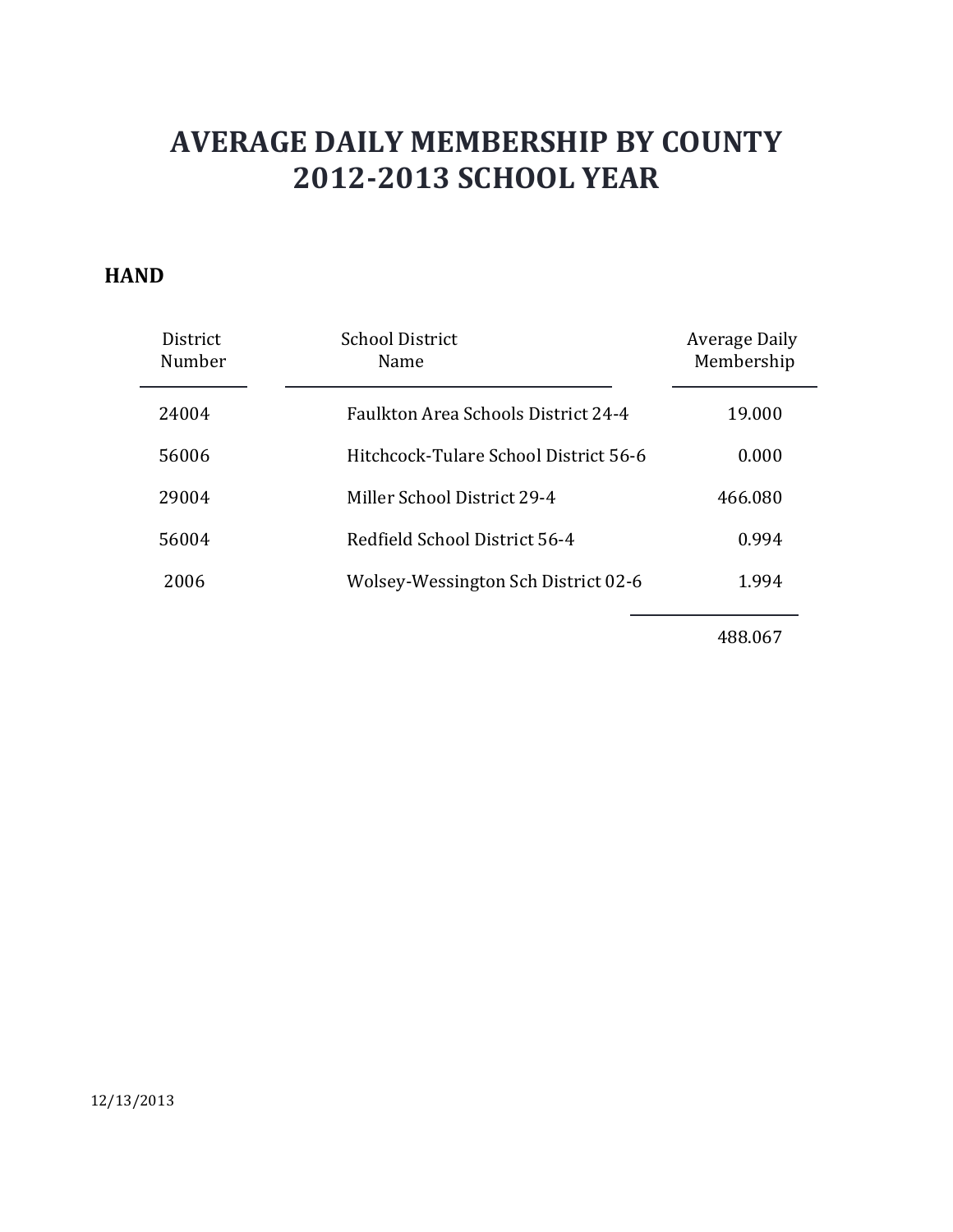#### **HANSON**

| District<br>Number | <b>School District</b><br>Name         | Average Daily<br>Membership |
|--------------------|----------------------------------------|-----------------------------|
| 30003              | Bridgewater-Emery School District 30-3 | 159.968                     |
| 17001              | Ethan School District 17-1             | 25.800                      |
| 30001              | Hanson School District 30-1            | 431.744                     |
| 48003              | <b>Howard School District 48-3</b>     | 2.000                       |
| 17002              | Mitchell School District 17-2          | 3.000                       |
| 33003              | Parkston School District 33-3          | 0.000                       |
|                    |                                        |                             |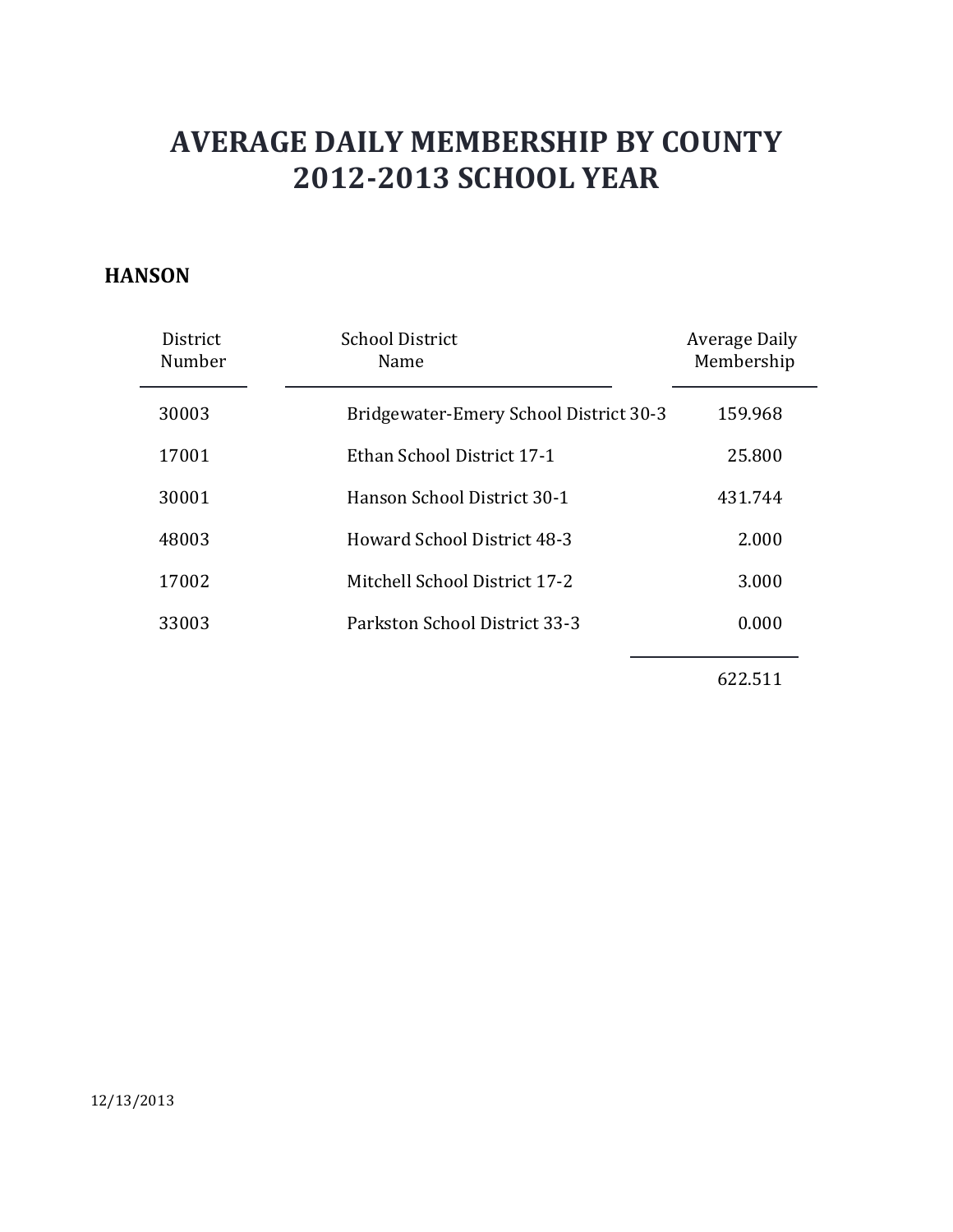### **HARDING**

| District<br>Number | <b>School District</b><br>Name      | Average Daily<br>Membership |
|--------------------|-------------------------------------|-----------------------------|
| 31001              | Harding County School District 31-1 | 191.297                     |
|                    |                                     | 191.297                     |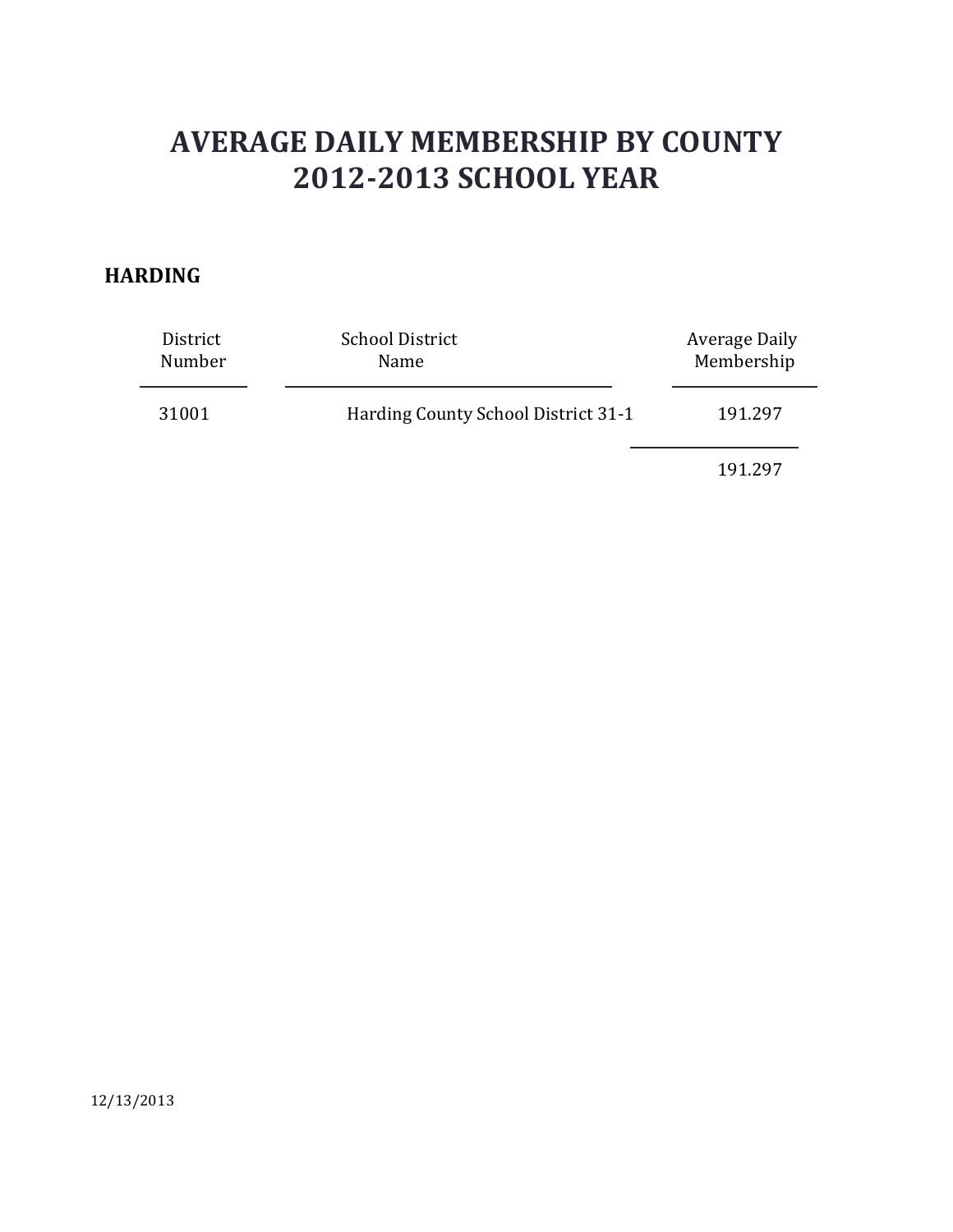### **HUGHES**

| District<br>Number | <b>School District</b><br>Name        | Average Daily<br>Membership |
|--------------------|---------------------------------------|-----------------------------|
| 58003              | Agar-Blunt-Onida School District 58-3 | 89.534                      |
| 34002              | Highmore-Harrold School District 34-2 | 39.000                      |
| 32002              | Pierre School District 32-2           | 2,694.364                   |
|                    |                                       | 2,822.898                   |

12/13/2013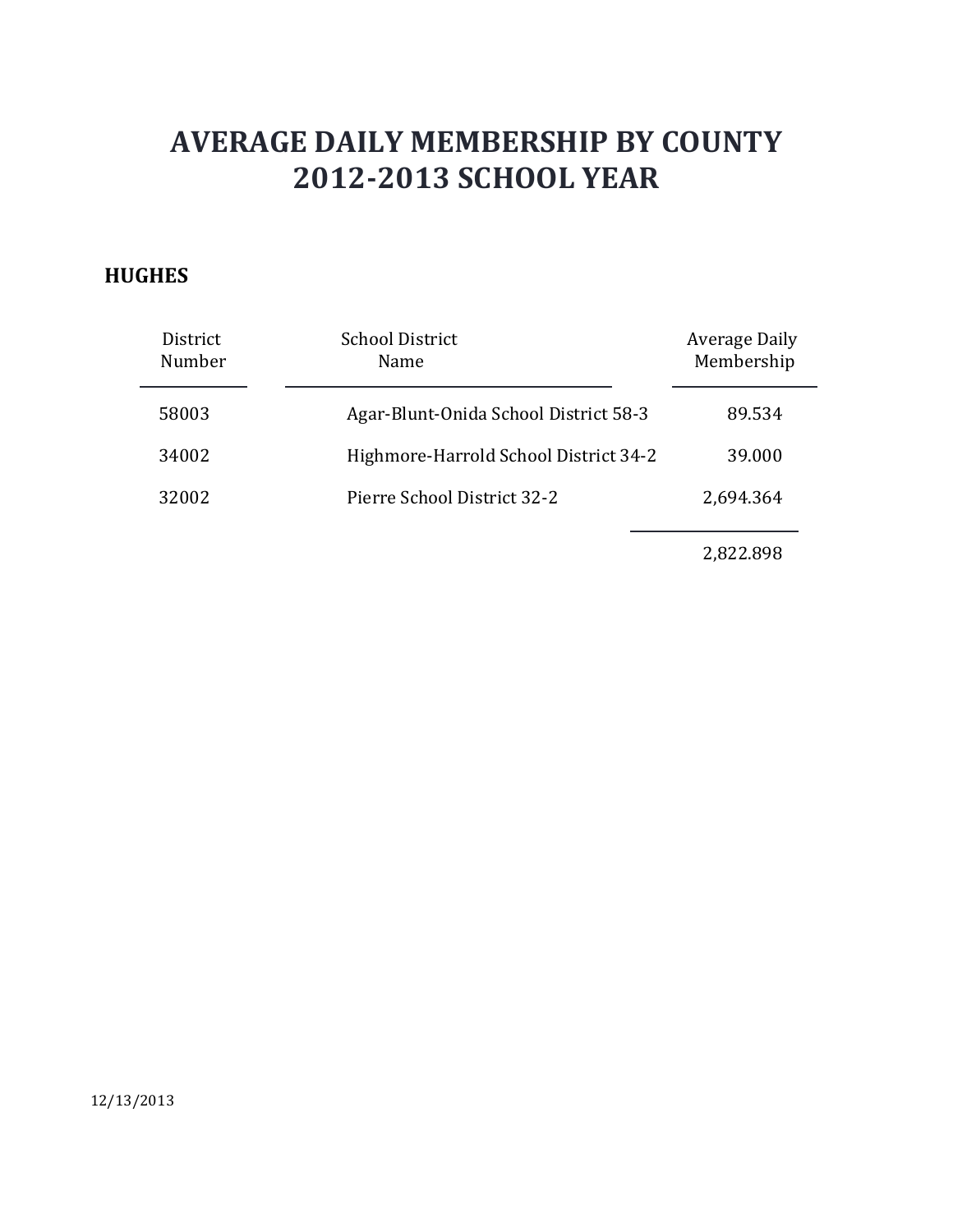### **HUTCHINSON**

| District<br>Number | <b>School District</b><br>Name         | Average Daily<br>Membership |
|--------------------|----------------------------------------|-----------------------------|
| 30003              | Bridgewater-Emery School District 30-3 | 19.678                      |
| 17001              | Ethan School District 17-1             | 0.000                       |
| 33001              | Freeman School District 33-1           | 415.148                     |
| 33002              | Menno School District 33-2             | 255.292                     |
| 33003              | Parkston School District 33-3          | 536.674                     |
| 4003               | Scotland School District 04-3          | 11.000                      |
| 33005              | Tripp-Delmont School District 33-5     | 199.661                     |

1,437.453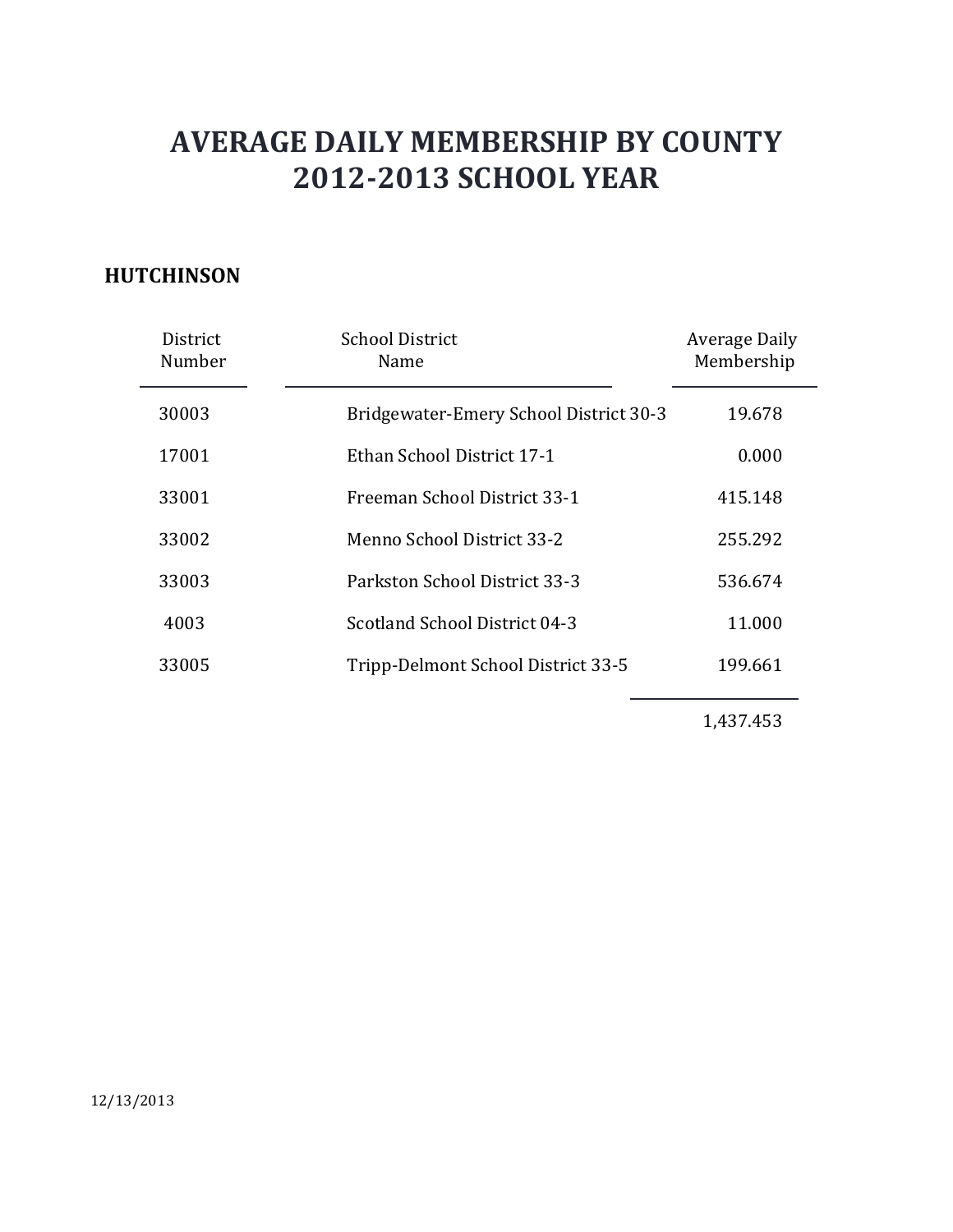#### **HYDE**

| District<br>Number | <b>School District</b><br>Name        | Average Daily<br>Membership |
|--------------------|---------------------------------------|-----------------------------|
| 24004              | Faulkton Area Schools District 24-4   | 1.000                       |
| 34002              | Highmore-Harrold School District 34-2 | 248.062                     |
| 29004              | Miller School District 29-4           | 0.000                       |
|                    |                                       |                             |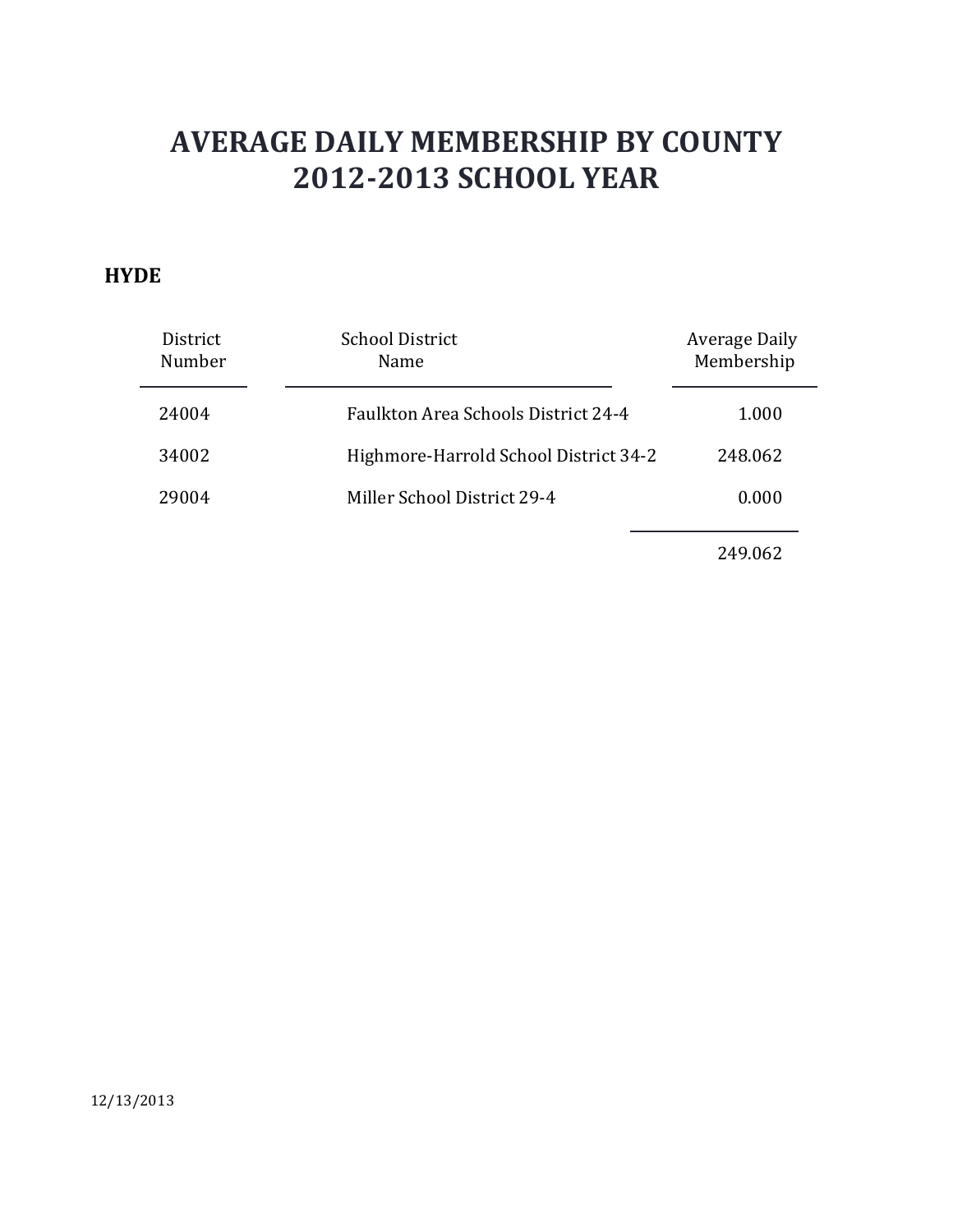### **JACKSON**

| District<br>Number | <b>School District</b><br><b>Name</b> | Average Daily<br>Membership |
|--------------------|---------------------------------------|-----------------------------|
| 27001              | Haakon School District 27-1           | 0.993                       |
| 35002              | Kadoka Area School District 35-2      | 638.901                     |
|                    |                                       |                             |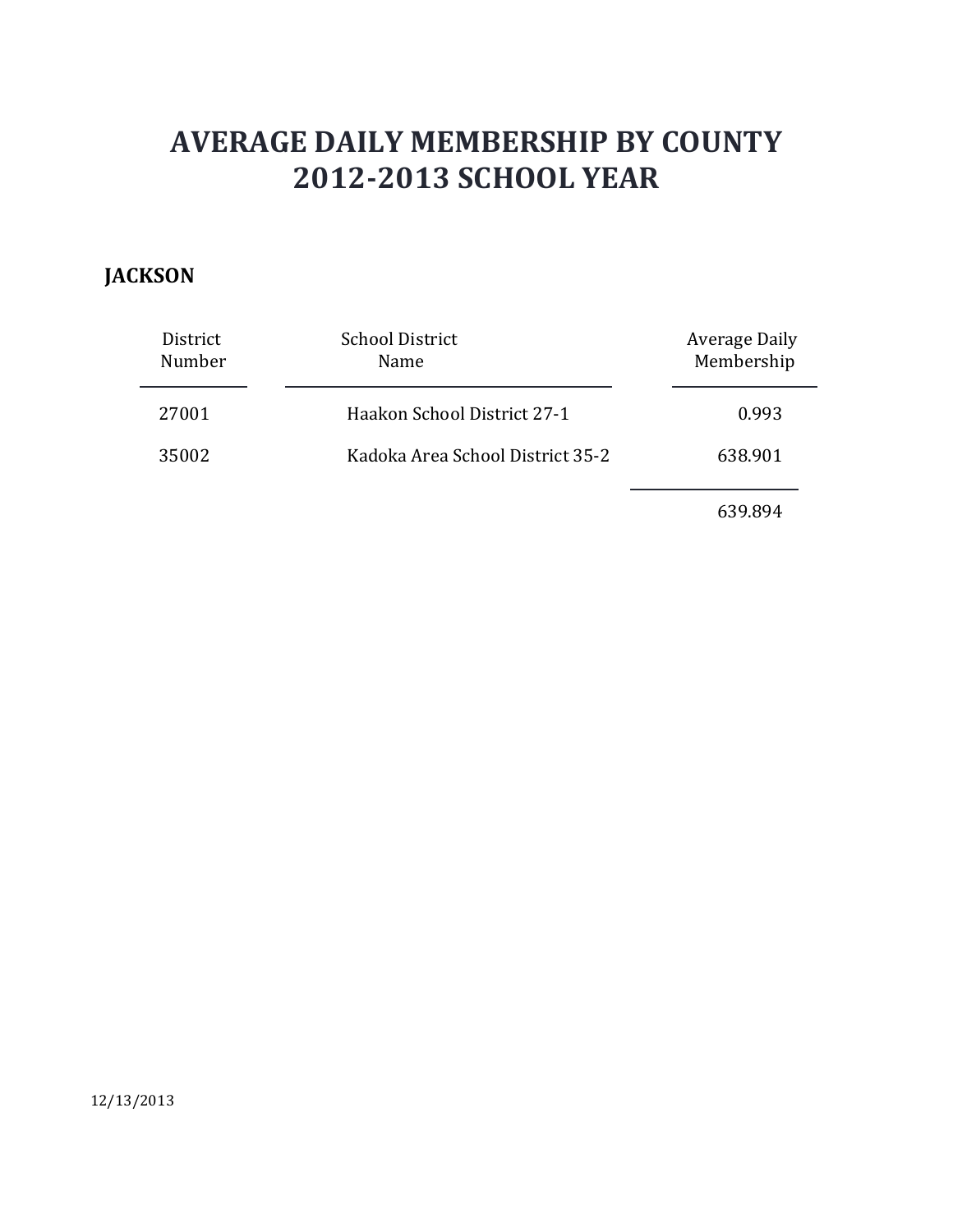### **JERAULD**

| District<br>Number | <b>School District</b><br>Name          | Average Daily<br>Membership |
|--------------------|-----------------------------------------|-----------------------------|
| 2002               | Huron School District 02-2              | 8.912                       |
| 7002               | Kimball School District 07-2            | 2.000                       |
| 36002              | Wessington Springs School District 36-2 | 292.237                     |
| 55004              | Woonsocket School District 55-4         | 5.000                       |
|                    |                                         |                             |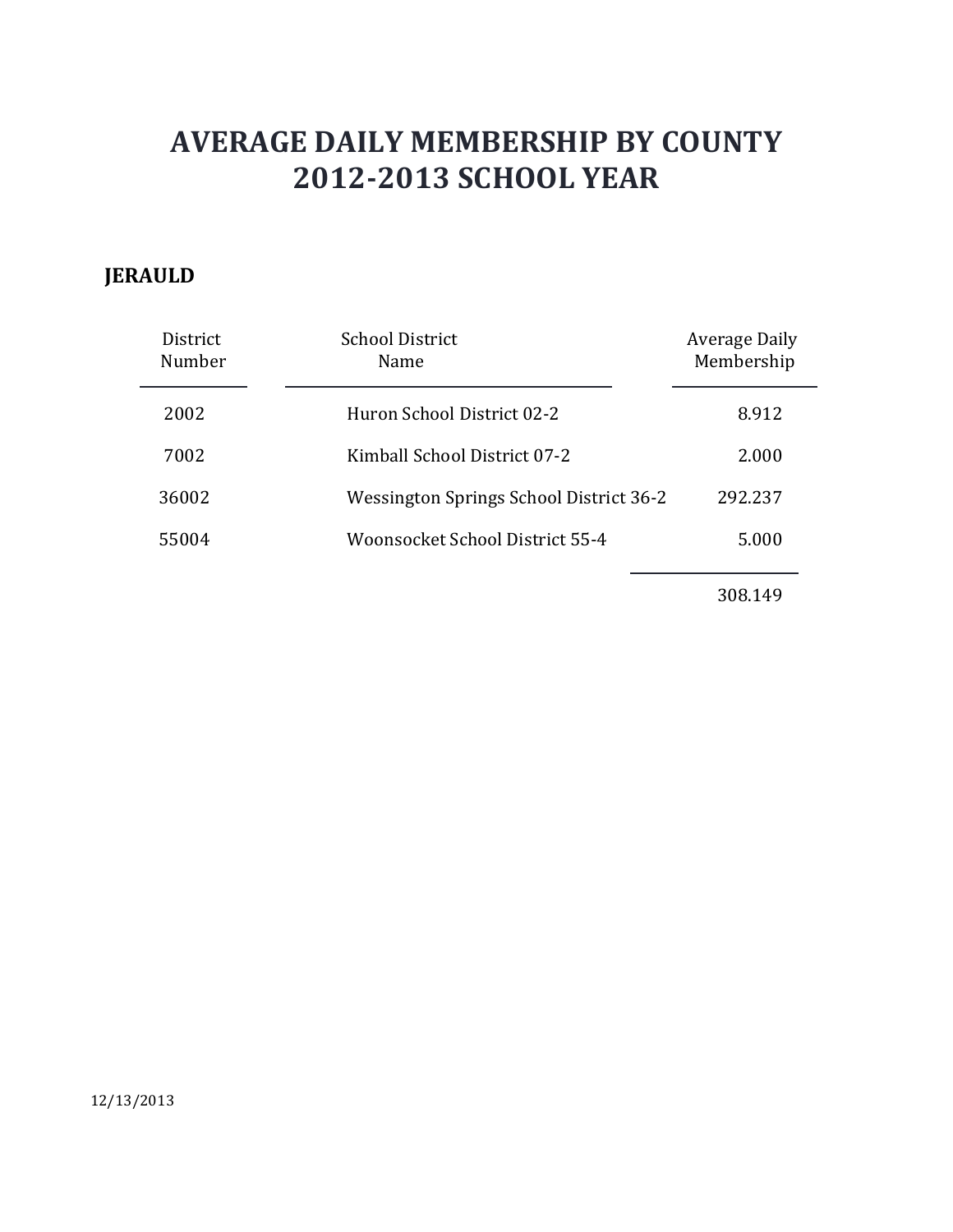### **JONES**

| District<br>Number | <b>School District</b><br>Name    | Average Daily<br>Membership |
|--------------------|-----------------------------------|-----------------------------|
| 37003              | Jones County School District 37-3 | 165.881                     |
| 35002              | Kadoka Area School District 35-2  | 0.000                       |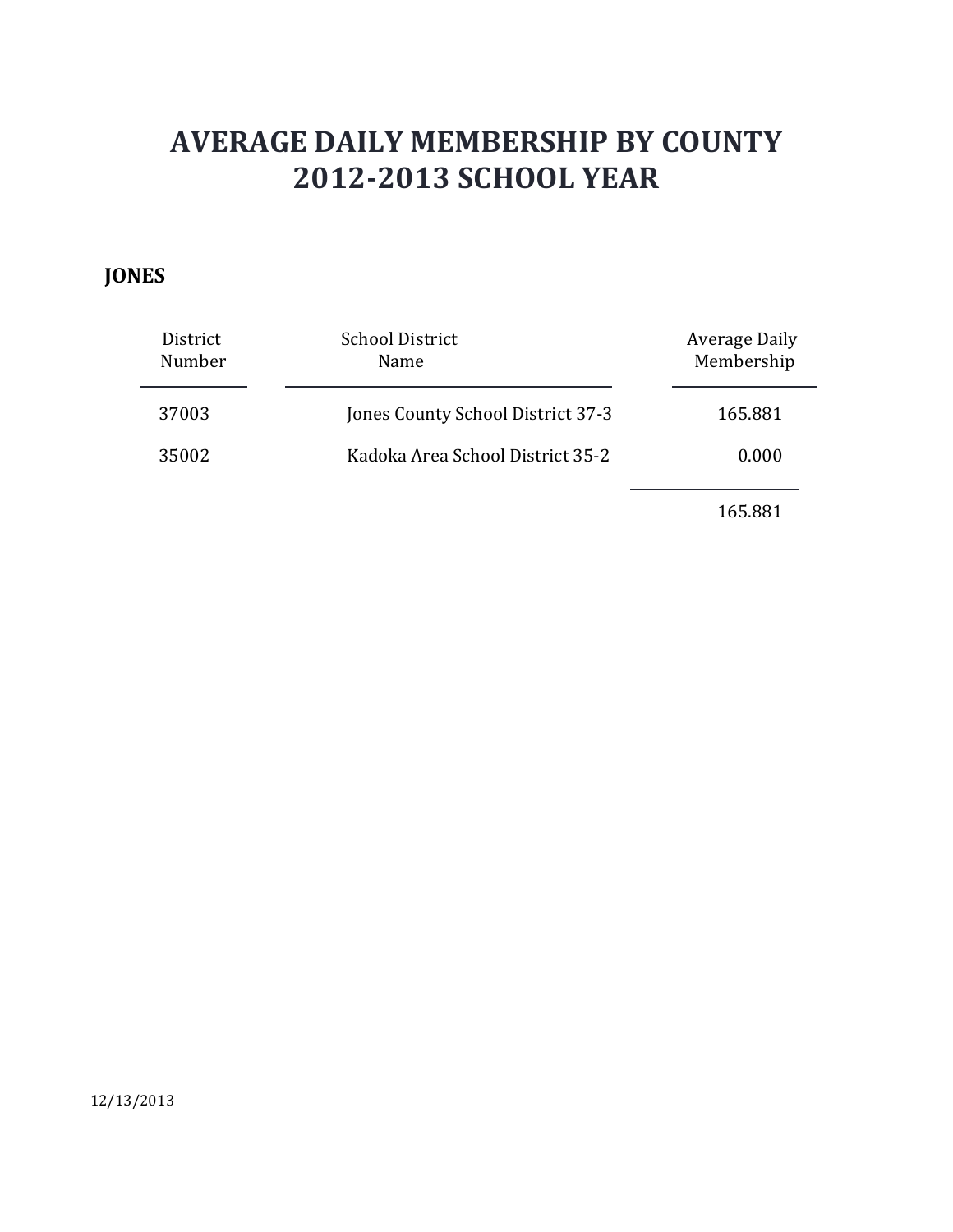### **KINGSBURY**

| District<br>Number | <b>School District</b><br>Name          | Average Daily<br>Membership |
|--------------------|-----------------------------------------|-----------------------------|
| 38001              | Arlington School District 38-1          | 295.476                     |
| 38002              | De Smet School District 38-2            | 269.633                     |
| 28003              | Hamlin School District 28-3             | 1.000                       |
| 48003              | Howard School District 48-3             | 0.000                       |
| 2003               | Iroquois School District 02-3           | 19.981                      |
| 38003              | Lake Preston School District 38-3       | 176.115                     |
| 39005              | Oldham-Ramona School District 39-5      | 47.326                      |
| 12003              | <b>Willow Lake School District 12-3</b> | 0.000                       |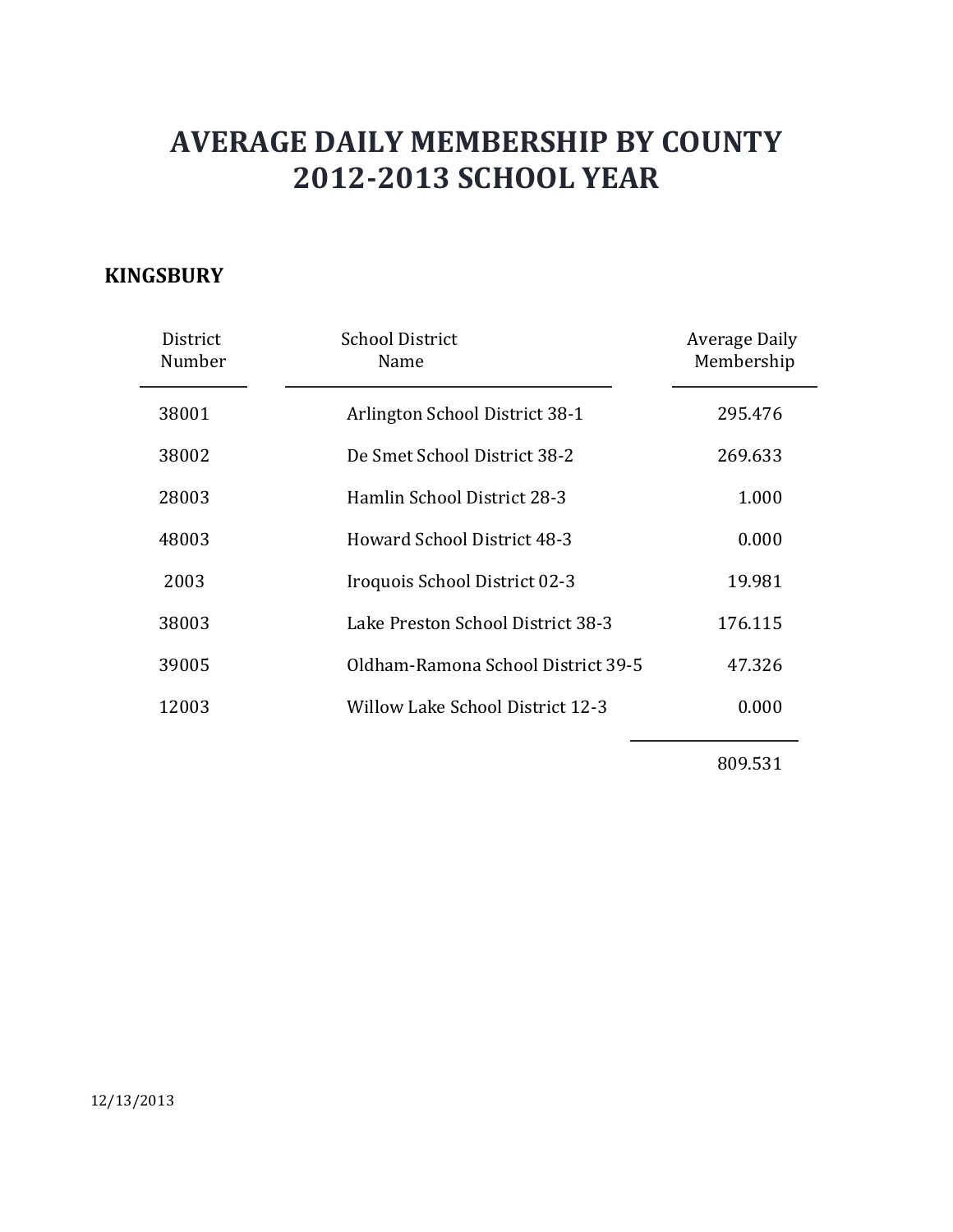### **LAKE**

| District<br>Number | <b>School District</b><br>Name           | Average Daily<br>Membership |
|--------------------|------------------------------------------|-----------------------------|
| 39001              | <b>Chester Area School District 39-1</b> | 295.199                     |
| 50005              | Colman-Egan School District 50-5         | 0.000                       |
| 39002              | Madison Central School District 39-2     | 1,281.329                   |
| 43007              | McCook Central School District 43-7      | 2.000                       |
| 39005              | Oldham-Ramona School District 39-5       | 77.248                      |
| 39004              | Rutland School District 39-4             | 95.895                      |
| 5005               | Sioux Valley School District 05-5        | 1.000                       |

1,752.672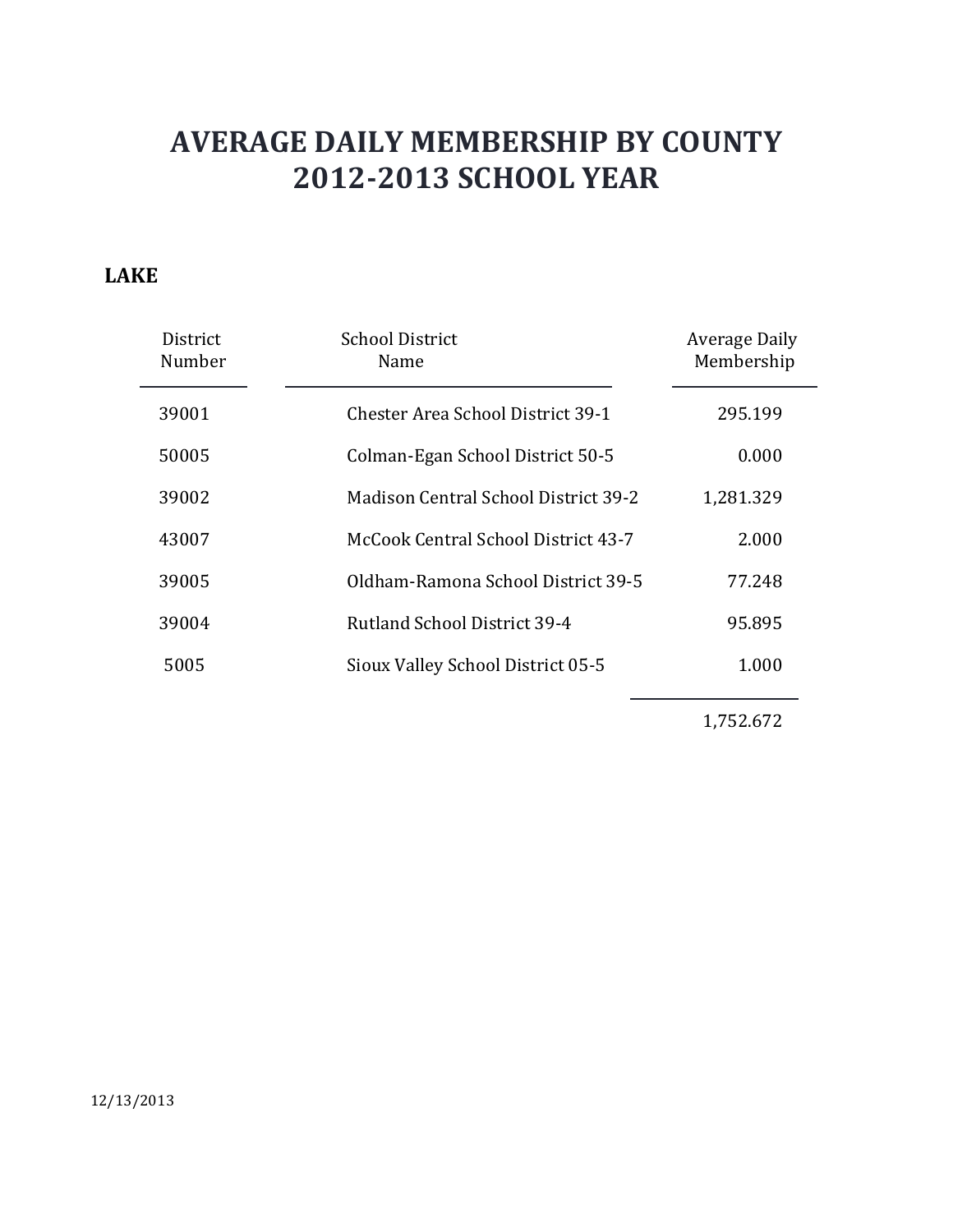#### **LAWRENCE**

| District<br>Number | <b>School District</b><br>Name     | Average Daily<br>Membership |
|--------------------|------------------------------------|-----------------------------|
| 9001               | Belle Fourche School District 09-1 | 8.038                       |
| 40001              | Lead-Deadwood School District 40-1 | 897.809                     |
| 46001              | Meade School District 46-1         | 203.708                     |
| 40002              | Spearfish School District 40-2     | 2,160.422                   |
|                    |                                    |                             |

3,269.977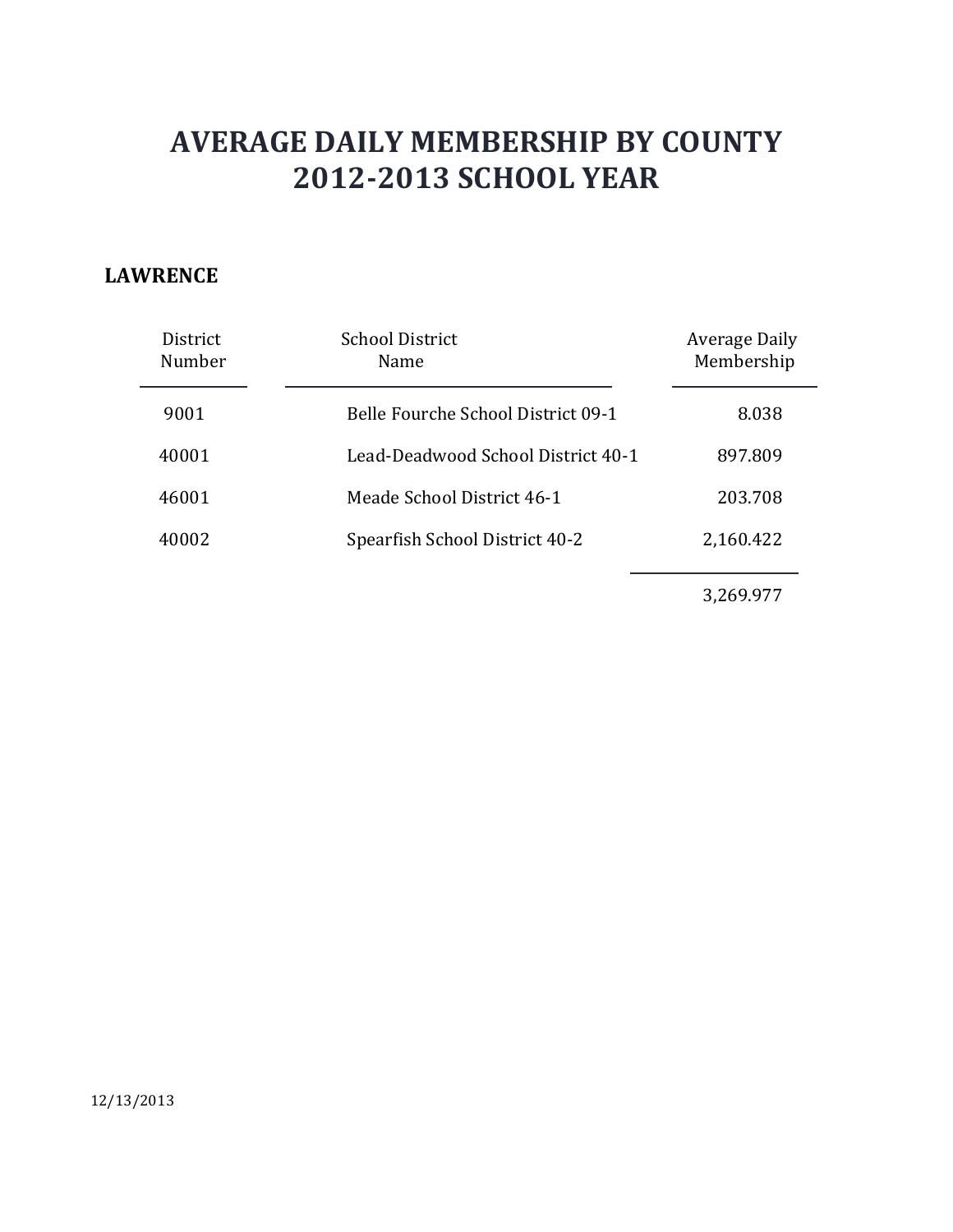### **LINCOLN**

| District<br>Number | <b>School District</b><br>Name       | Average Daily<br>Membership |
|--------------------|--------------------------------------|-----------------------------|
| 61001              | Alcester-Hudson School District 61-1 | 69.629                      |
| 61002              | Beresford School District 61-2       | 141.315                     |
| 41001              | Canton School District 41-1          | 1,000.490                   |
| 60001              | Centerville School District 60-1     | 19.000                      |
| 41002              | Harrisburg School District 41-2      | 3,612.919                   |
| 41004              | Lennox School District 41-4          | 967.041                     |
| 49005              | Sioux Falls School District 49-5     | 1,974.900                   |
| 41005              | Tea Area School District 41-5        | 1,509.174                   |
|                    |                                      |                             |

9,294.468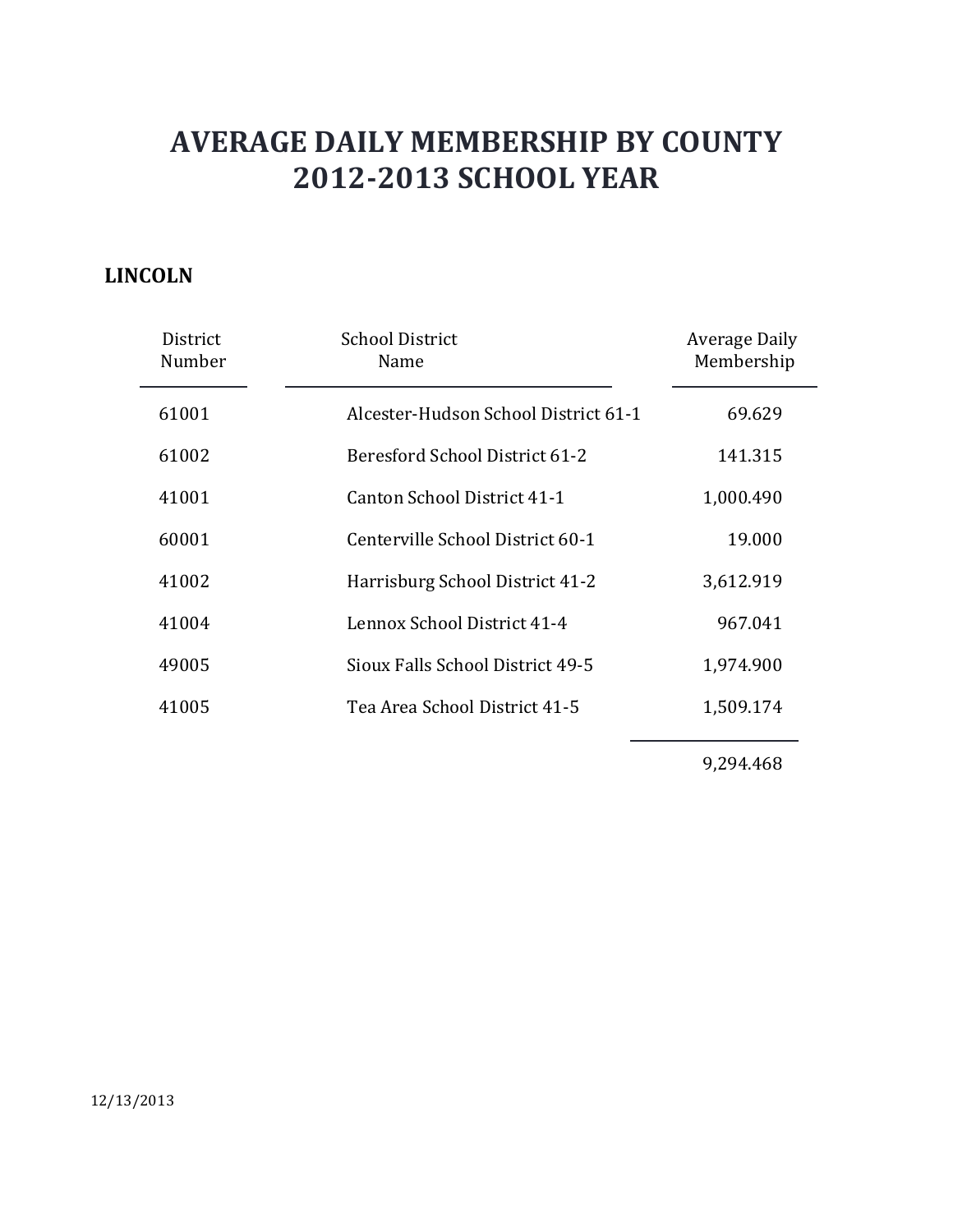#### **LYMAN**

| District<br>Number | <b>School District</b><br>Name   | Average Daily<br>Membership |
|--------------------|----------------------------------|-----------------------------|
| 7001               | Chamberlain School District 07-1 | 4.958                       |
| 26004              | Gregory School District 26-4     | 0.000                       |
| 42001              | Lyman School District 42-1       | 701.224                     |
| 59002              | Winner School District 59-2      | 0.000                       |
|                    |                                  |                             |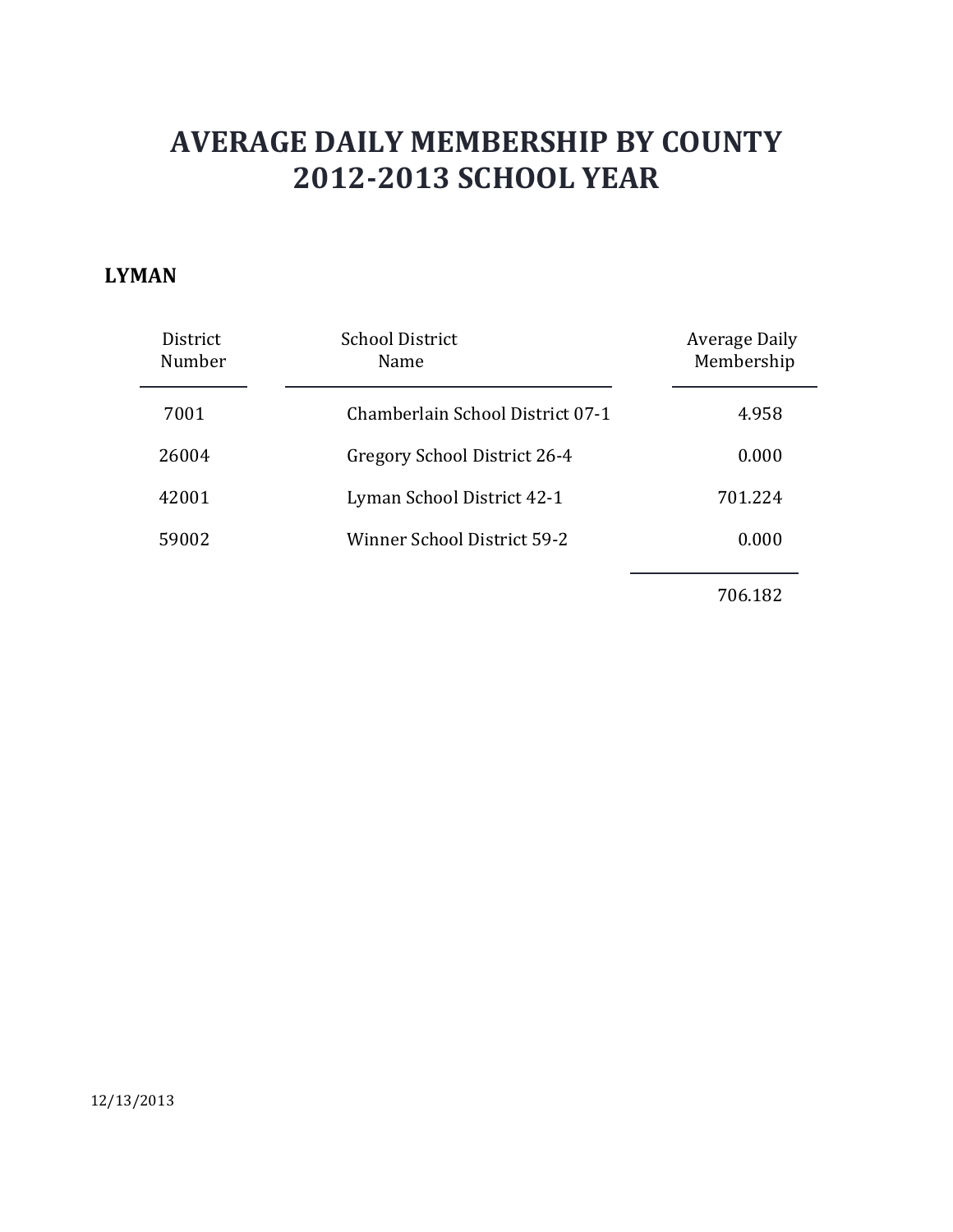#### **MARSHALL**

| District<br>Number | <b>School District</b><br><b>Name</b> | <b>Average Daily</b><br>Membership |
|--------------------|---------------------------------------|------------------------------------|
| 45004              | Britton-Hecla School District 45-4    | 426.049                            |
| 6006               | Groton Area School District 06-6      | 0.000                              |
| 45005              | Langford Area School District 45-5    | 155.113                            |
| 54002              | Sisseton School District 54-2         | 14.017                             |
| 18005              | Webster Area School District 18-5     | 1.000                              |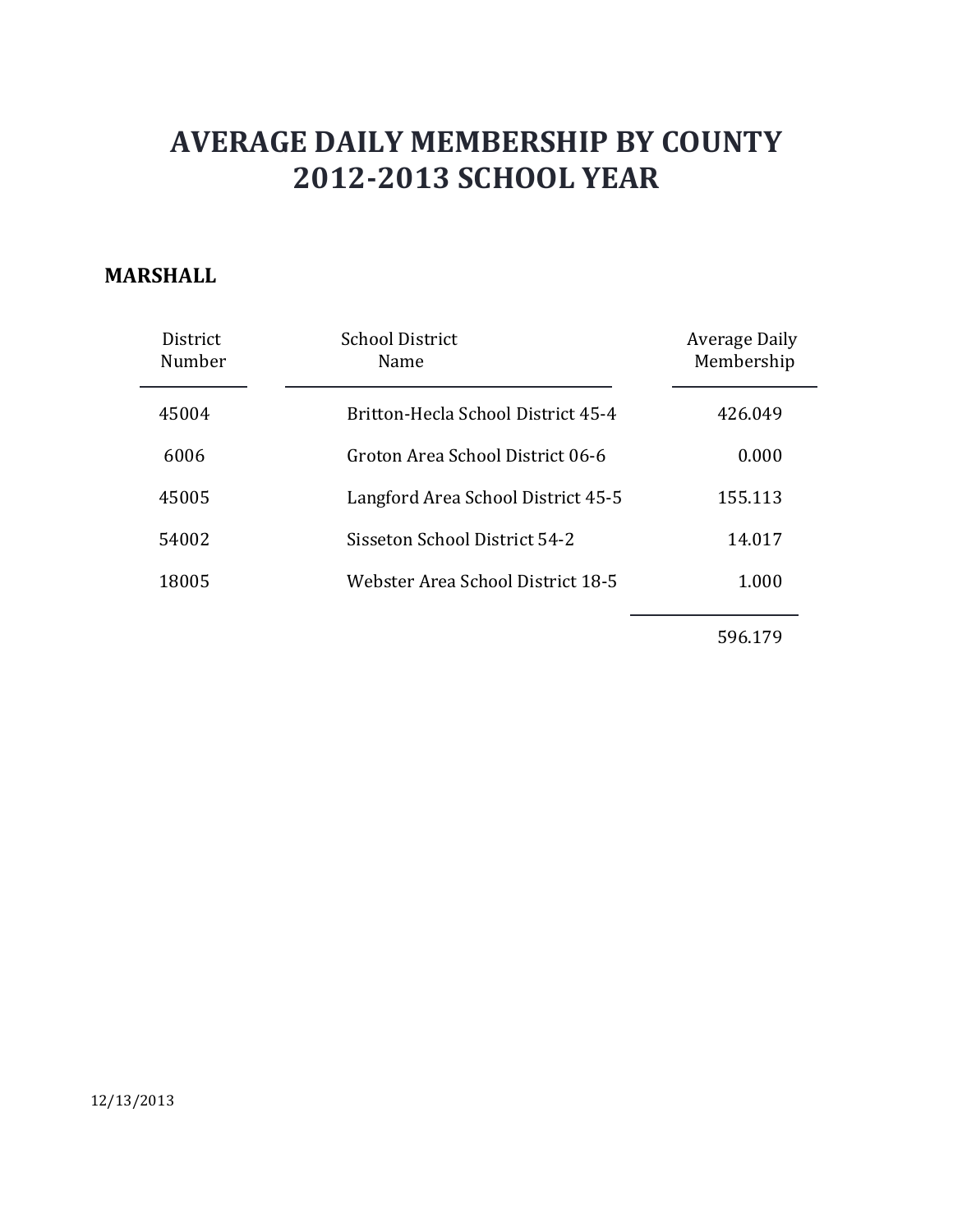### **MC COOK**

| District<br>Number | <b>School District</b><br>Name              | Average Daily<br>Membership |
|--------------------|---------------------------------------------|-----------------------------|
| 30003              | Bridgewater-Emery School District 30-3      | 182.779                     |
| 43001              | Canistota School District 43-1              | 189.999                     |
| 39001              | <b>Chester Area School District 39-1</b>    | 0.000                       |
| 33001              | Freeman School District 33-1                | 0.000                       |
| 48003              | <b>Howard School District 48-3</b>          | 0.000                       |
| 39002              | <b>Madison Central School District 39-2</b> | 0.000                       |
| 60003              | <b>Marion School District 60-3</b>          | 5.000                       |
| 43007              | McCook Central School District 43-7         | 448.690                     |
| 43002              | <b>Montrose School District 43-2</b>        | 221.241                     |
| 60004              | Parker School District 60-4                 | 5.000                       |
| 49007              | <b>West Central School District 49-7</b>    | 1.000                       |

1,053.709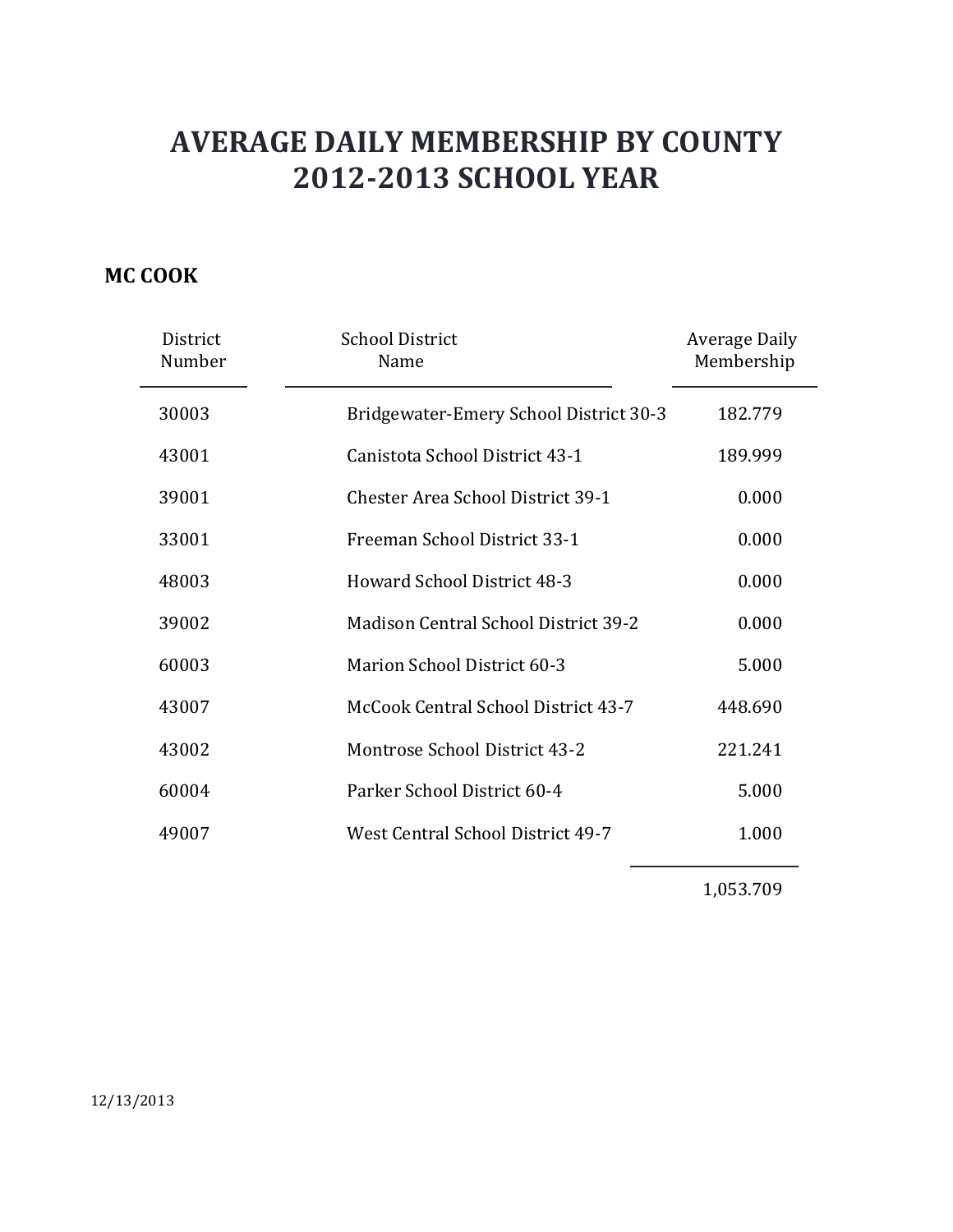#### **MC PHERSON**

| District<br>Number | <b>School District</b><br>Name       | Average Daily<br>Membership |
|--------------------|--------------------------------------|-----------------------------|
| 22005              | Edmunds Central School District 22-5 | 5.000                       |
| 44001              | Eureka School District 44-1          | 121.524                     |
| 44002              | Leola School District 44-2           | 281.139                     |
|                    |                                      | 407.663                     |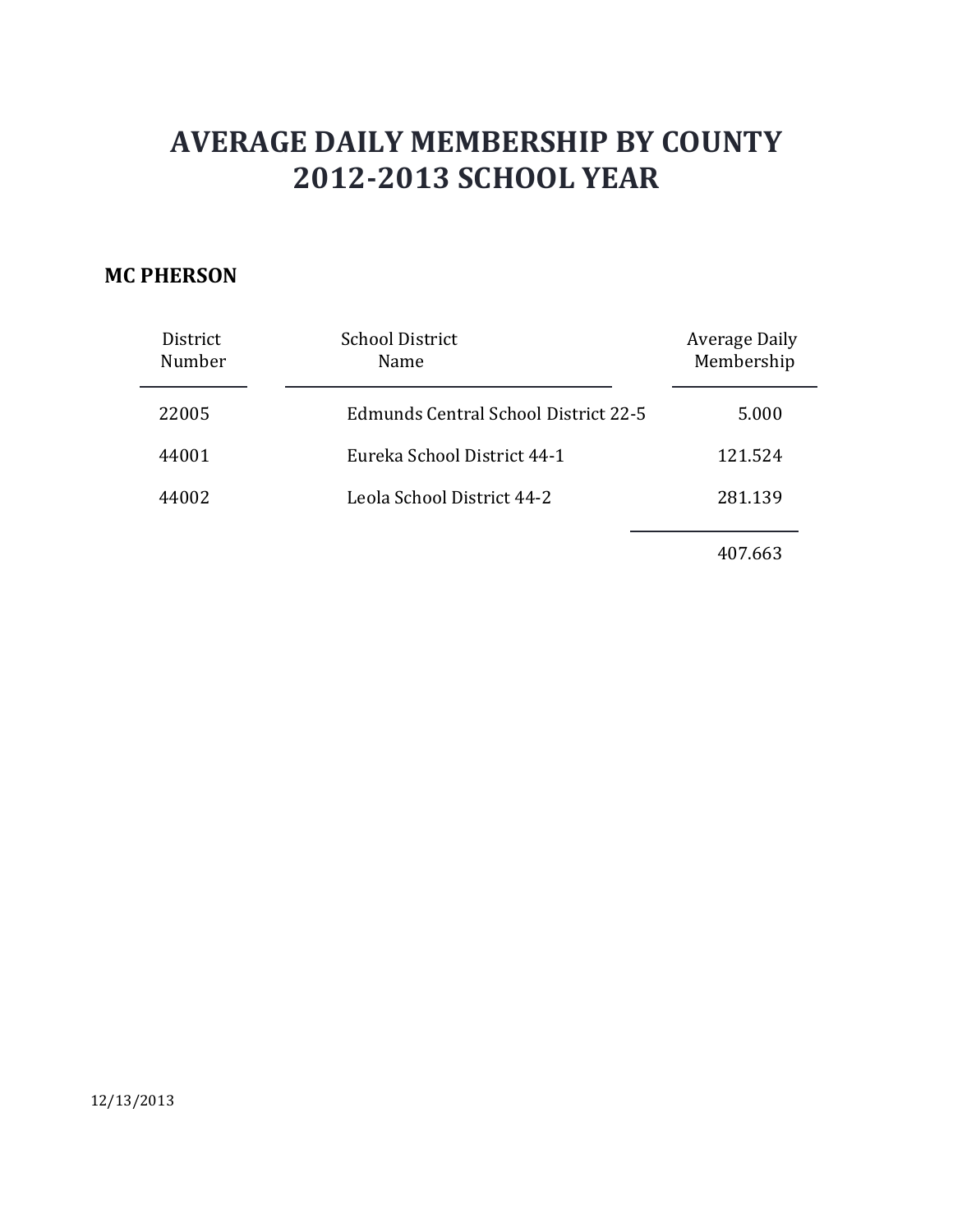#### **MEADE**

| District<br>Number | <b>School District</b><br>Name       | Average Daily<br>Membership |
|--------------------|--------------------------------------|-----------------------------|
| 51001              | Douglas School District 51-1         | 660.242                     |
| 46002              | Faith School District 46-2           | 113.655                     |
| 46001              | Meade School District 46-1           | 2,560.227                   |
| 51003              | New Underwood School District 51-3   | 0.000                       |
| 9002               | Newell School District 09-2          | 0.000                       |
| 51004              | Rapid City Area School District 51-4 | 343.434                     |
| 51005              | Wall School District 51-5            | 0.000                       |

3,677.557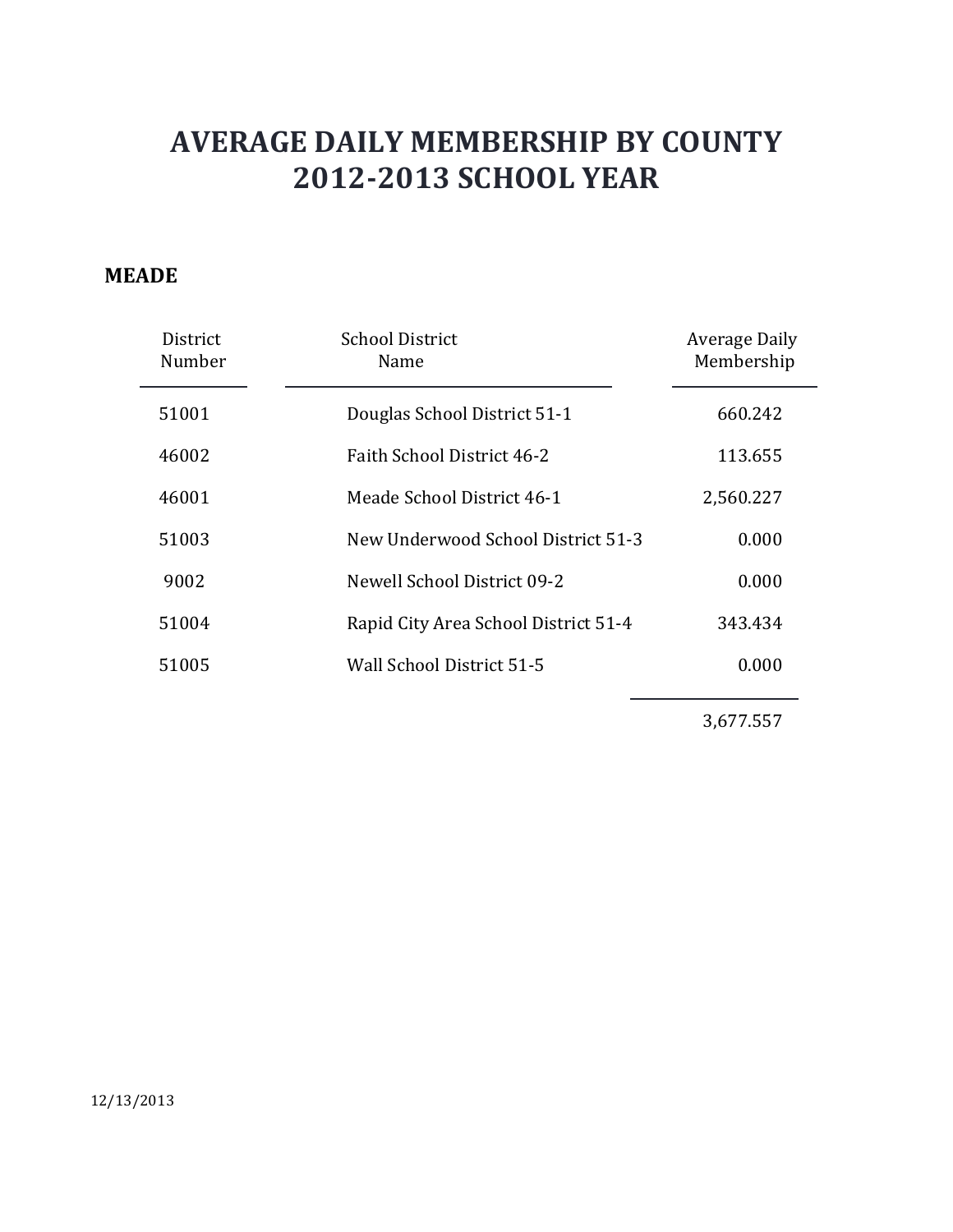#### **MELLETTE**

| <b>District</b><br>Number | <b>School District</b><br><b>Name</b>    | Average Daily<br>Membership |
|---------------------------|------------------------------------------|-----------------------------|
| 59003                     | Colome Consolidated School District 59-3 | 40.367                      |
| 37003                     | Jones County School District 37-3        | 0.000                       |
| 47001                     | White River School District 47-1         | 426.940                     |
|                           |                                          |                             |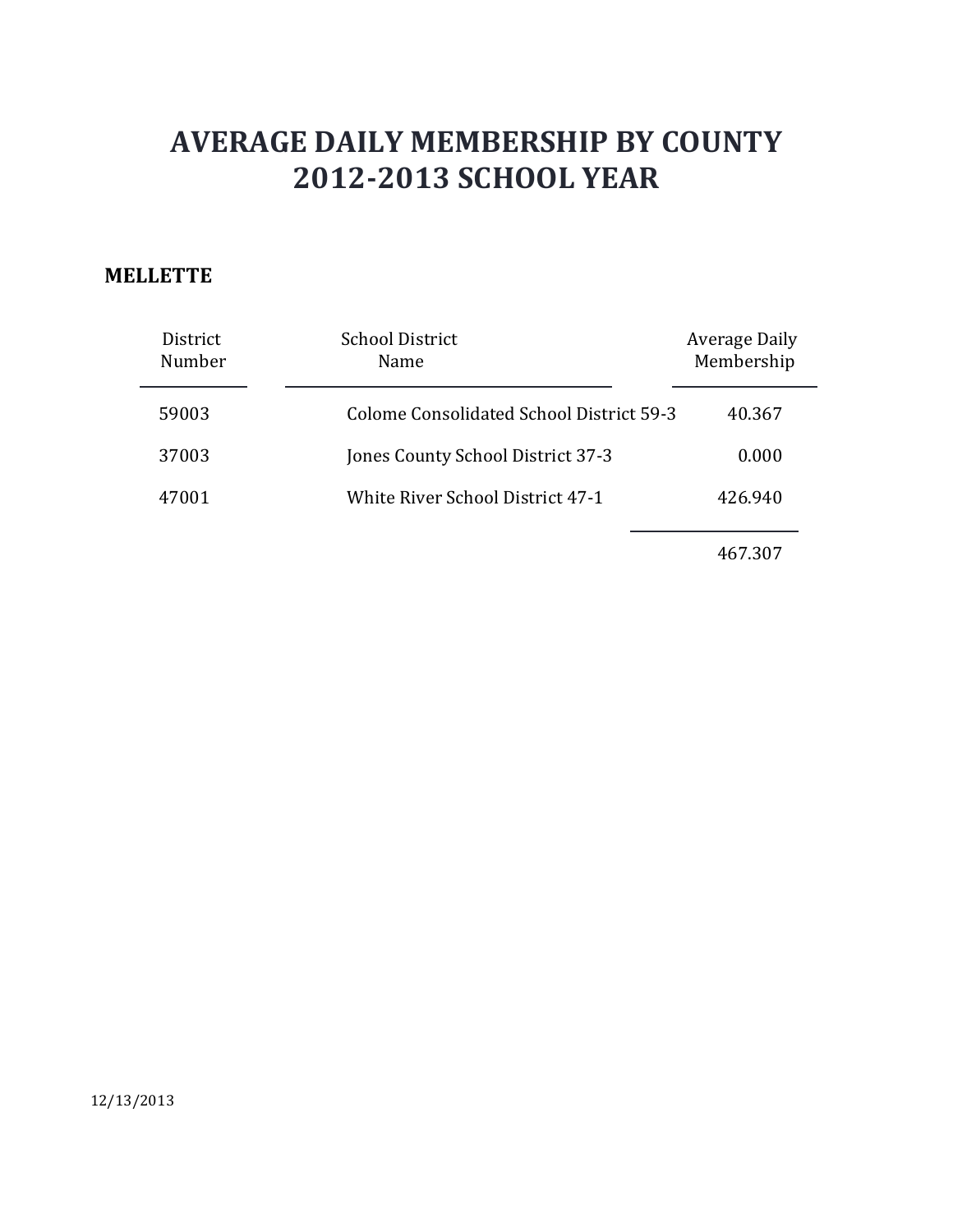#### **MINER**

| <b>District</b><br>Number | School District<br>Name              | Average Daily<br>Membership |
|---------------------------|--------------------------------------|-----------------------------|
| 30001                     | Hanson School District 30-1          | 0.000                       |
| 48003                     | <b>Howard School District 48-3</b>   | 401.276                     |
| 43007                     | McCook Central School District 43-7  | 4.160                       |
| 39005                     | Oldham-Ramona School District 39-5   | 1.994                       |
| 55005                     | Sanborn Central School District 55-5 | 0.000                       |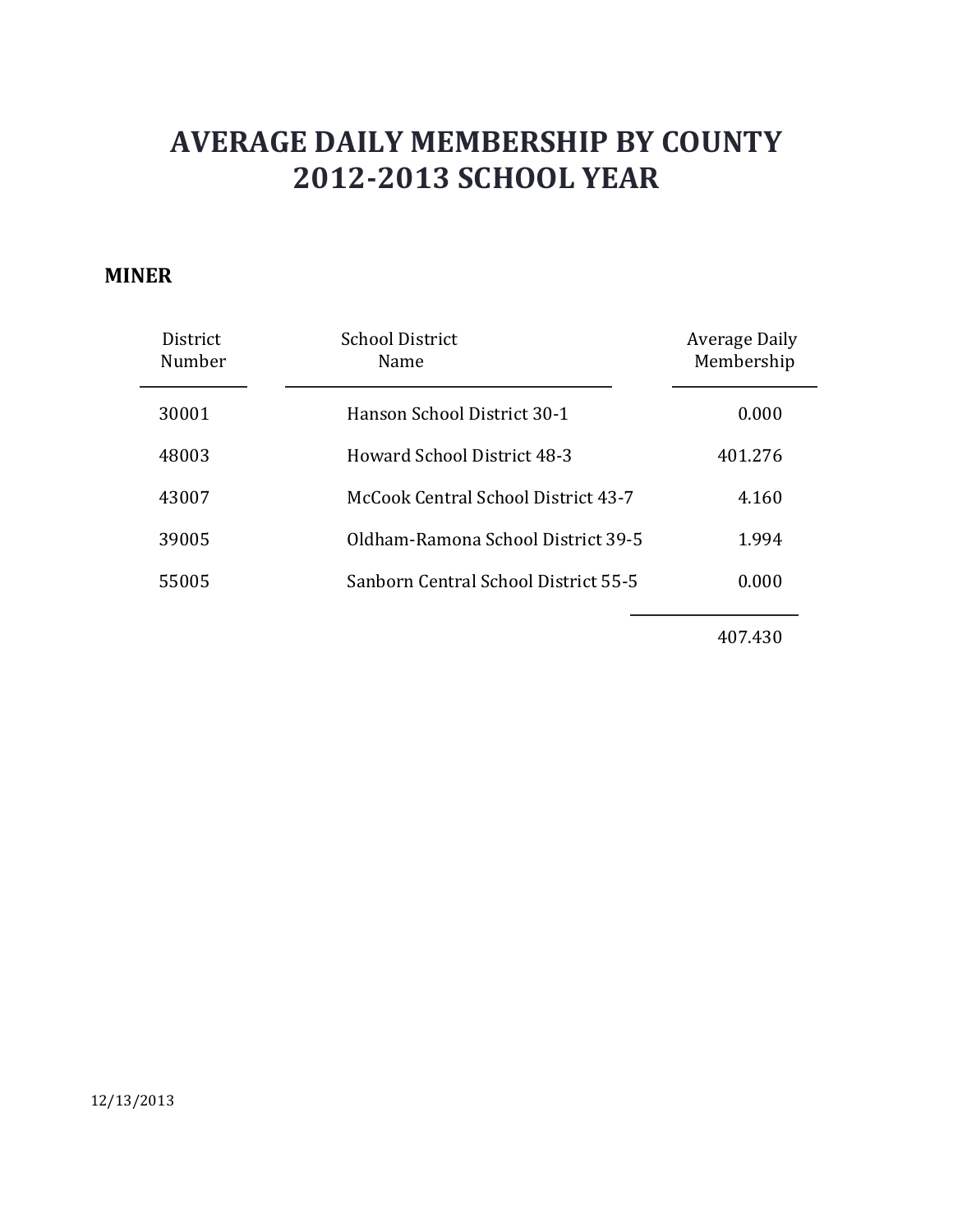### **MINNEHAHA**

| District<br>Number | <b>School District</b><br>Name           | <b>Average Daily</b><br>Membership |
|--------------------|------------------------------------------|------------------------------------|
| 49001              | <b>Baltic School District 49-1</b>       | 412.112                            |
| 49002              | Brandon Valley School District 49-2      | 3,866.690                          |
| 41001              | <b>Canton School District 41-1</b>       | 2.000                              |
| 39001              | <b>Chester Area School District 39-1</b> | 9.430                              |
| 49003              | Dell Rapids School District 49-3         | 1,116.174                          |
| 49004              | Garretson School District 49-4           | 564.172                            |
| 41002              | Harrisburg School District 41-2          | 2.000                              |
| 41004              | Lennox School District 41-4              | 3.841                              |
| 43002              | Montrose School District 43-2            | 6.754                              |
| 60004              | Parker School District 60-4              | 12.000                             |
| 49005              | Sioux Falls School District 49-5         | 23,029.277                         |
| 41005              | Tea Area School District 41-5            | 4.040                              |
| 49006              | Tri-Valley School District 49-6          | 994.783                            |
| 49007              | West Central School District 49-7        | 1,293.875                          |

31,317.149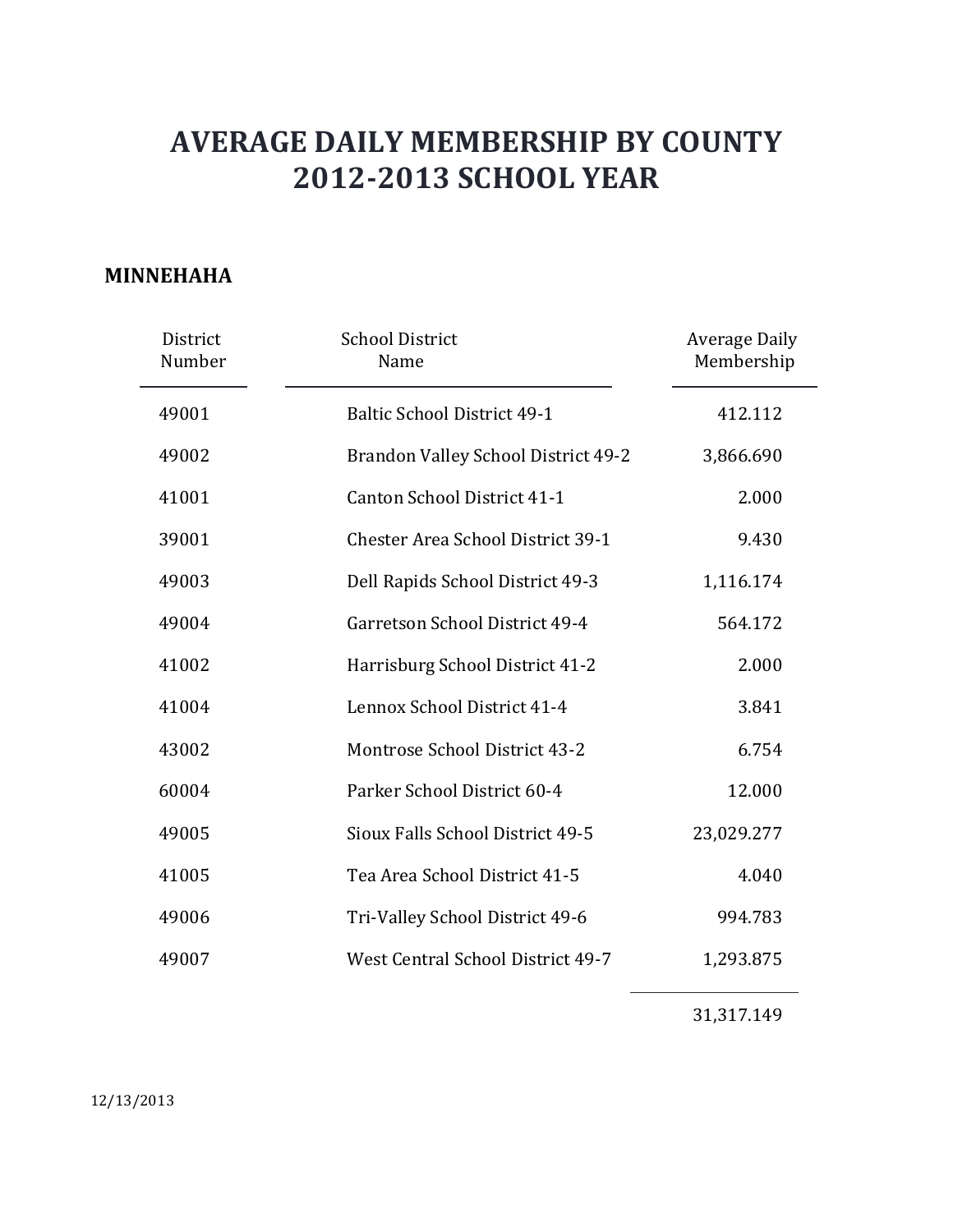### **MOODY**

| District<br>Number | <b>School District</b><br>Name           | Average Daily<br>Membership |
|--------------------|------------------------------------------|-----------------------------|
| 5001               | <b>Brookings School District 05-1</b>    | 0.000                       |
| 39001              | <b>Chester Area School District 39-1</b> | 10.227                      |
| 50005              | Colman-Egan School District 50-5         | 300.902                     |
| 49003              | Dell Rapids School District 49-3         | 11.738                      |
| 5003               | Elkton School District 05-3              | 0.000                       |
| 50003              | Flandreau School District 50-3           | 903.286                     |
| 39004              | <b>Rutland School District 39-4</b>      | 0.000                       |
| 5005               | Sioux Valley School District 05-5        | 0.000                       |

1,226.153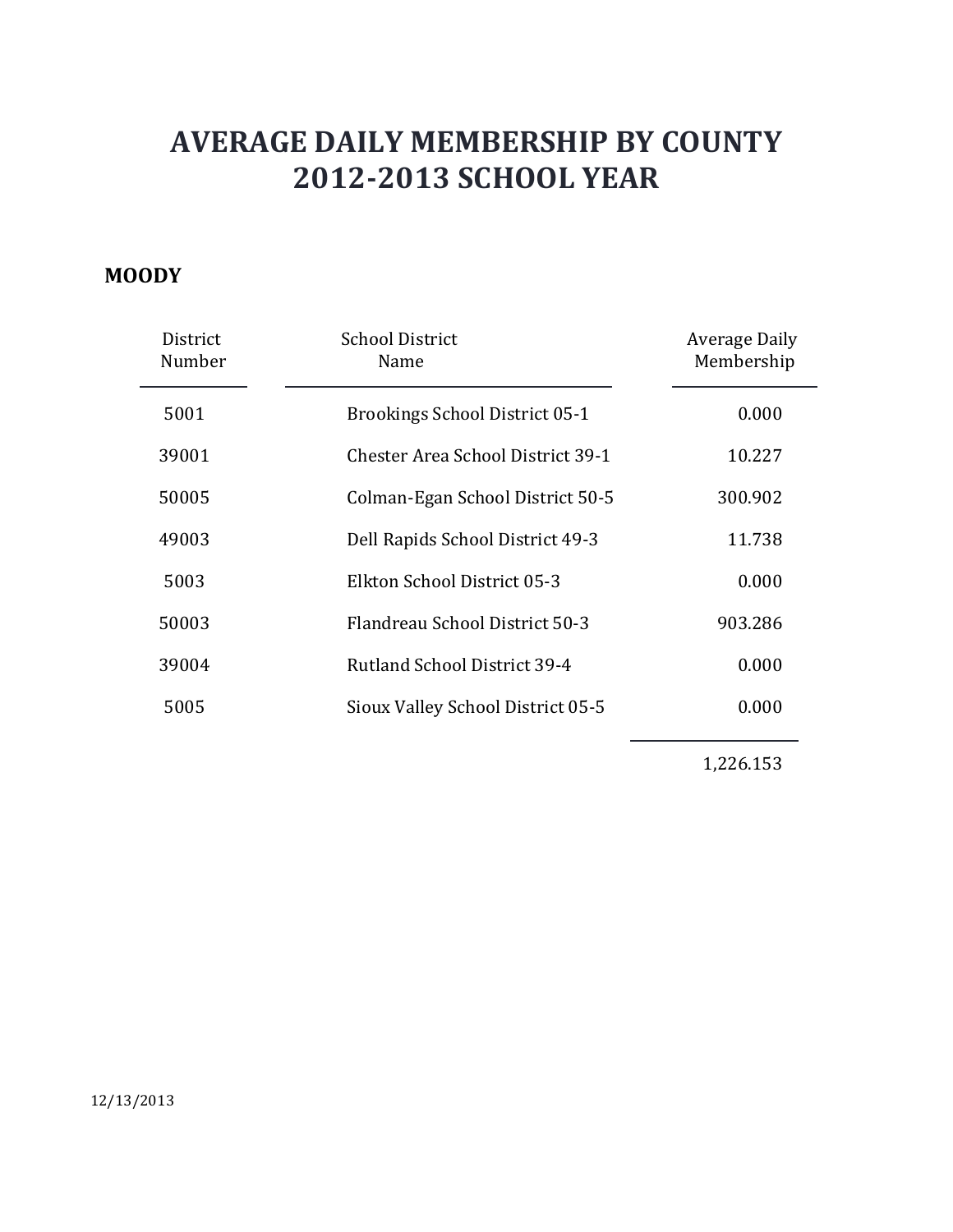### **PENNINGTON**

| District<br>Number | <b>School District</b><br>Name       | Average Daily<br>Membership |
|--------------------|--------------------------------------|-----------------------------|
| 16001              | Custer School District 16-1          | 23.688                      |
| 51001              | Douglas School District 51-1         | 1,905.005                   |
| 51002              | Hill City School District 51-2       | 492.963                     |
| 51003              | New Underwood School District 51-3   | 209.150                     |
| 51004              | Rapid City Area School District 51-4 | 15,146.866                  |
| 51005              | Wall School District 51-5            | 239.440                     |
|                    |                                      |                             |

18,017.112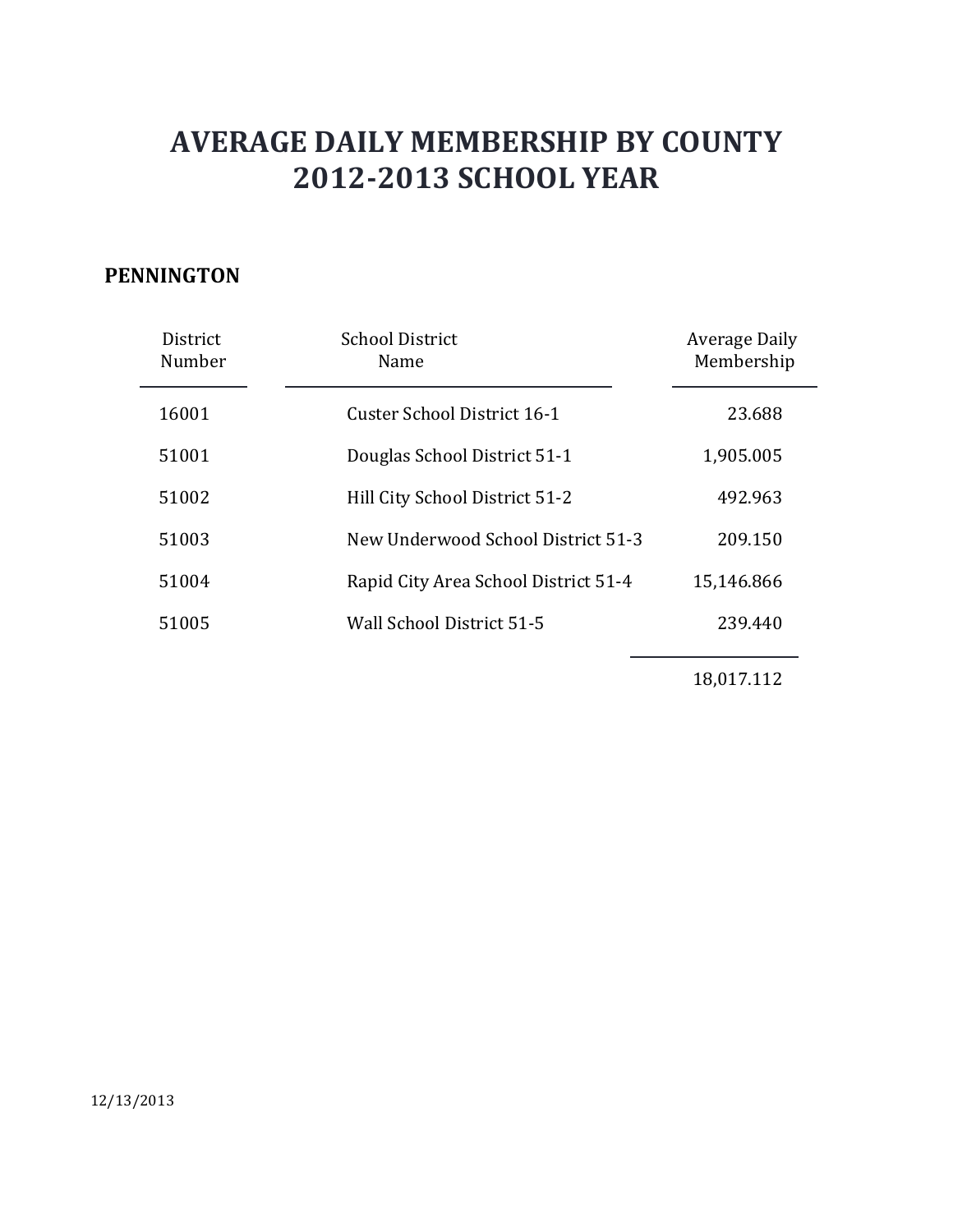### **PERKINS**

| District<br>Number | <b>School District</b><br>Name    | Average Daily<br>Membership |
|--------------------|-----------------------------------|-----------------------------|
| 52001              | <b>Bison School District 52-1</b> | 161.203                     |
| 46002              | Faith School District 46-2        | 24.000                      |
| 52004              | Lemmon School District 52-4       | 279.399                     |
|                    |                                   |                             |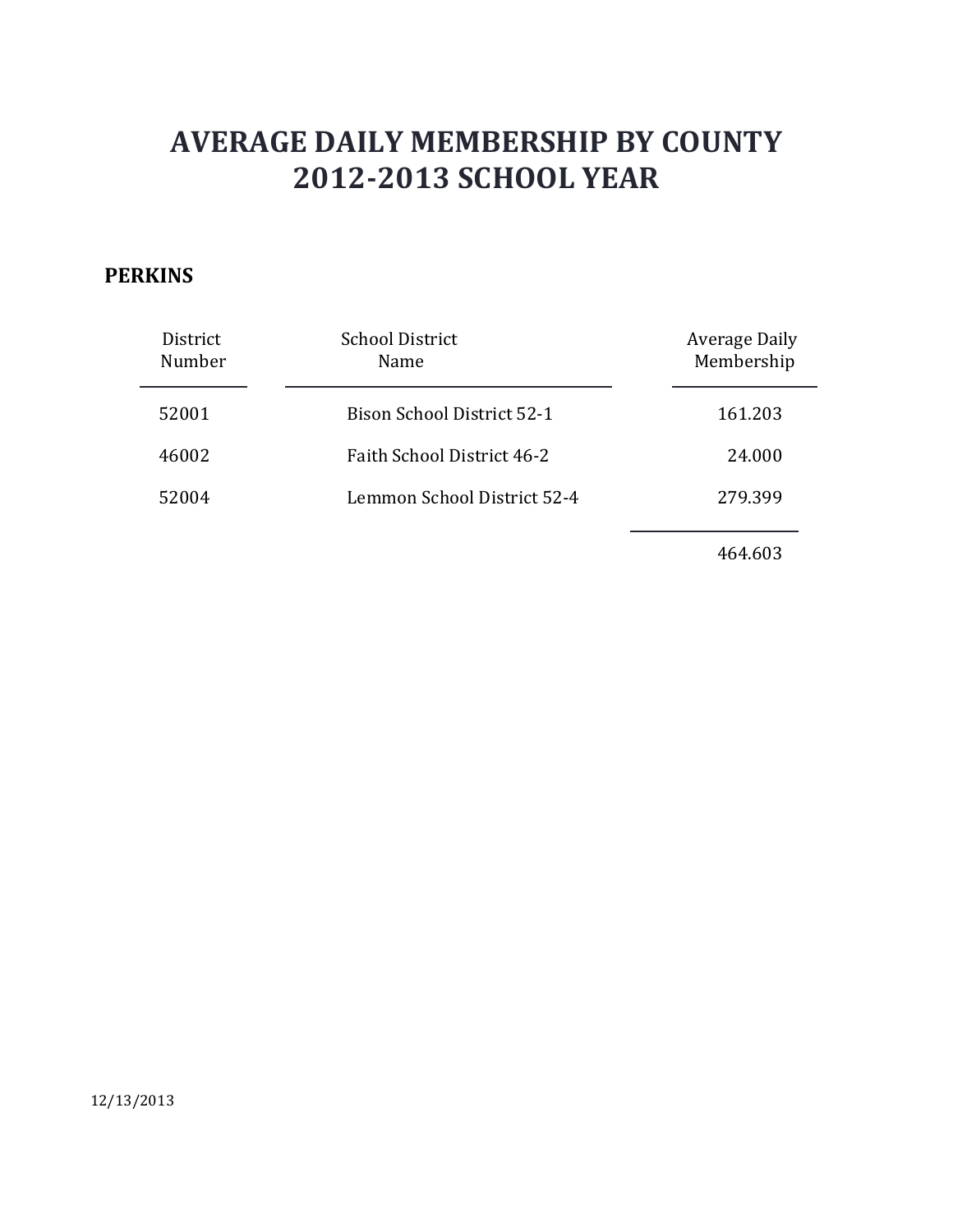### **POTTER**

| District<br>Number | <b>School District</b><br>Name      | Average Daily<br>Membership |
|--------------------|-------------------------------------|-----------------------------|
| 24004              | Faulkton Area Schools District 24-4 | 0.000                       |
| 53001              | Gettysburg School District 53-1     | 216.072                     |
| 53002              | Hoven School District 53-2          | 152.490                     |
|                    |                                     |                             |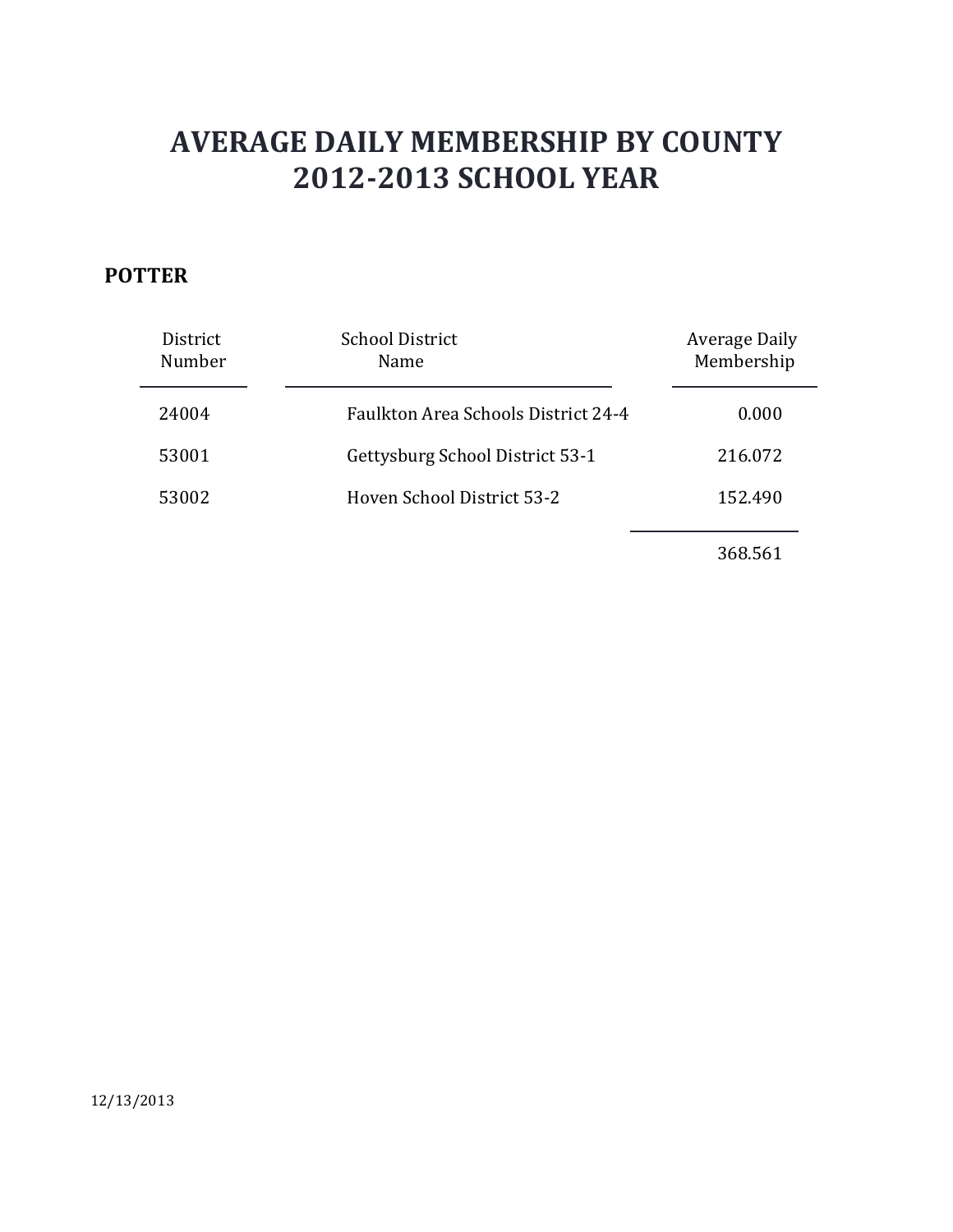### **ROBERTS**

| District<br>Number | School District<br>Name             | Average Daily<br>Membership |
|--------------------|-------------------------------------|-----------------------------|
| 25001              | Big Stone City School District 25-1 | 16.000                      |
| 25004              | Milbank School District 25-4        | 1.000                       |
| 54004              | Rosholt School District 54-4        | 205.012                     |
| 54002              | Sisseton School District 54-2       | 1,603.296                   |
| 54006              | Summit School District 54-6         | 93.573                      |
| 18003              | <b>Waubay School District 18-3</b>  | 0.000                       |
| 54007              | Wilmot School District 54-7         | 210.694                     |
|                    |                                     |                             |

2,129.575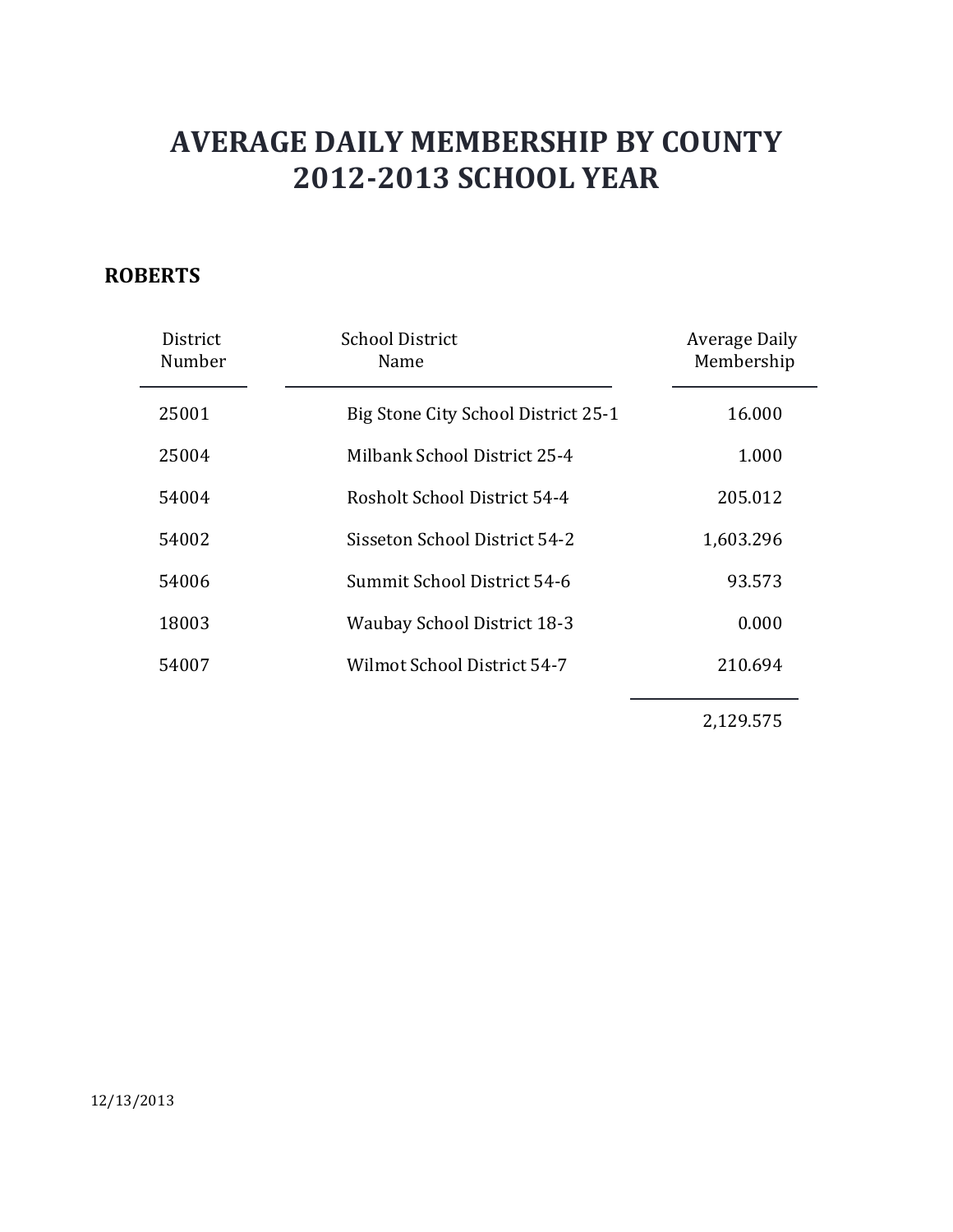#### **SANBORN**

| District<br>Number | <b>School District</b><br>Name                 | Average Daily<br>Membership |
|--------------------|------------------------------------------------|-----------------------------|
| 2002               | Huron School District 02-2                     | 0.000                       |
| 17003              | <b>Mount Vernon School District 17-3</b>       | 1.000                       |
| 55005              | Sanborn Central School District 55-5           | 184.345                     |
| 36002              | <b>Wessington Springs School District 36-2</b> | 0.000                       |
| 55004              | Woonsocket School District 55-4                | 185.611                     |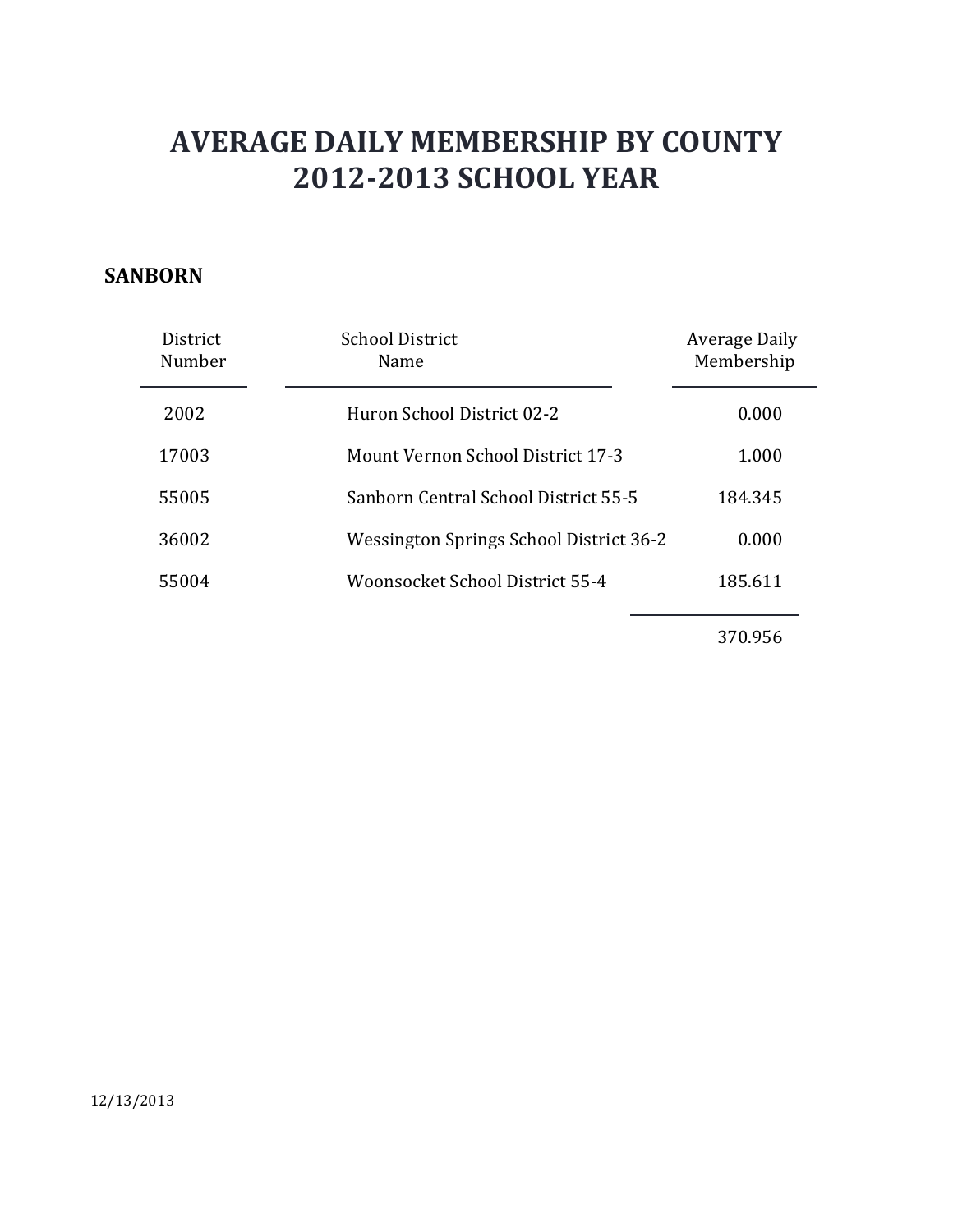#### **SHANNON**

| District | <b>School District</b>              | Average Daily |
|----------|-------------------------------------|---------------|
| Number   | Name                                | Membership    |
| 65001    | Shannon County School District 65-1 | 4,030.827     |

4,030.827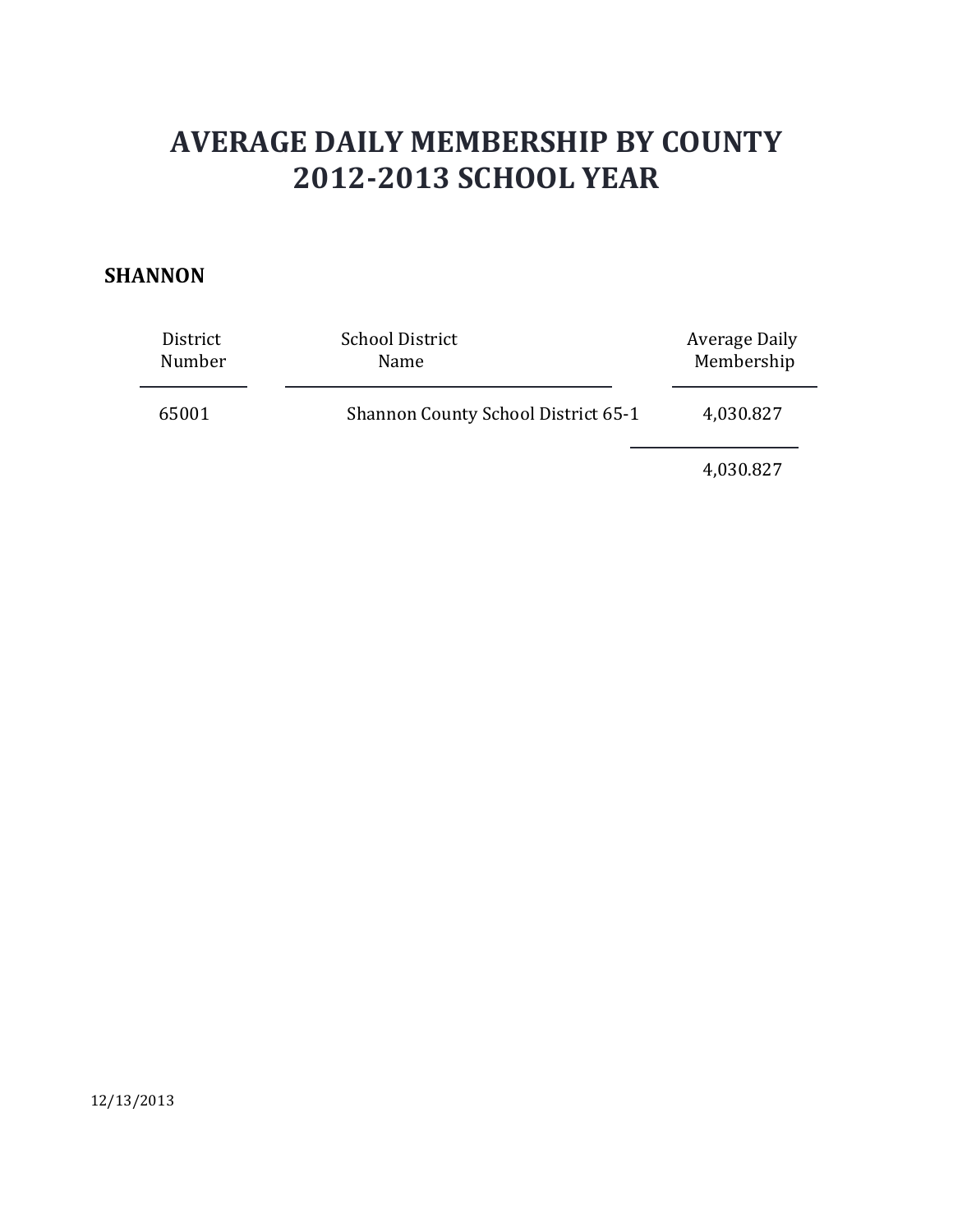### **SPINK**

| District<br>Number | School District<br>Name                | Average Daily<br>Membership |
|--------------------|----------------------------------------|-----------------------------|
| 12002              | Clark School District 12-2             | 0.000                       |
| 56002              | Doland School District 56-2            | 186.688                     |
| 6006               | Groton Area School District 06-6       | 1.000                       |
| 56006              | Hitchcock-Tulare School District 56-6  | 232.058                     |
| 56007              | Northwestern Area School District 56-7 | 312.674                     |
| 56004              | Redfield School District 56-4          | 613.084                     |
| 6005               | Warner School District 06-5            | 0.000                       |
| 12003              | Willow Lake School District 12-3       | 0.000                       |

1,345.504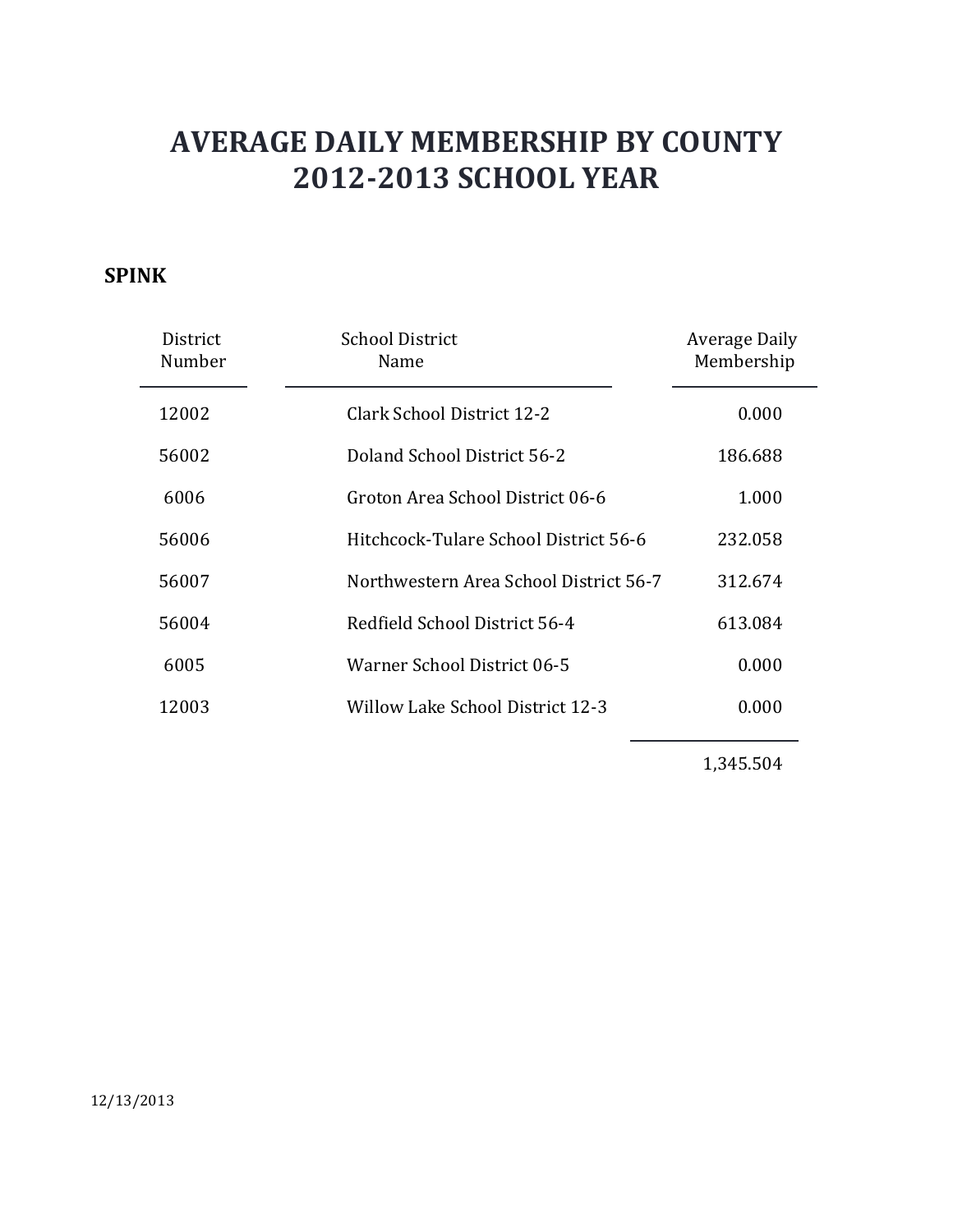### **STANLEY**

| District<br>Number | <b>School District</b><br>Name             | Average Daily<br>Membership |
|--------------------|--------------------------------------------|-----------------------------|
| 57001              | <b>Stanley County School District 57-1</b> | 549.711                     |
|                    |                                            | 549.711                     |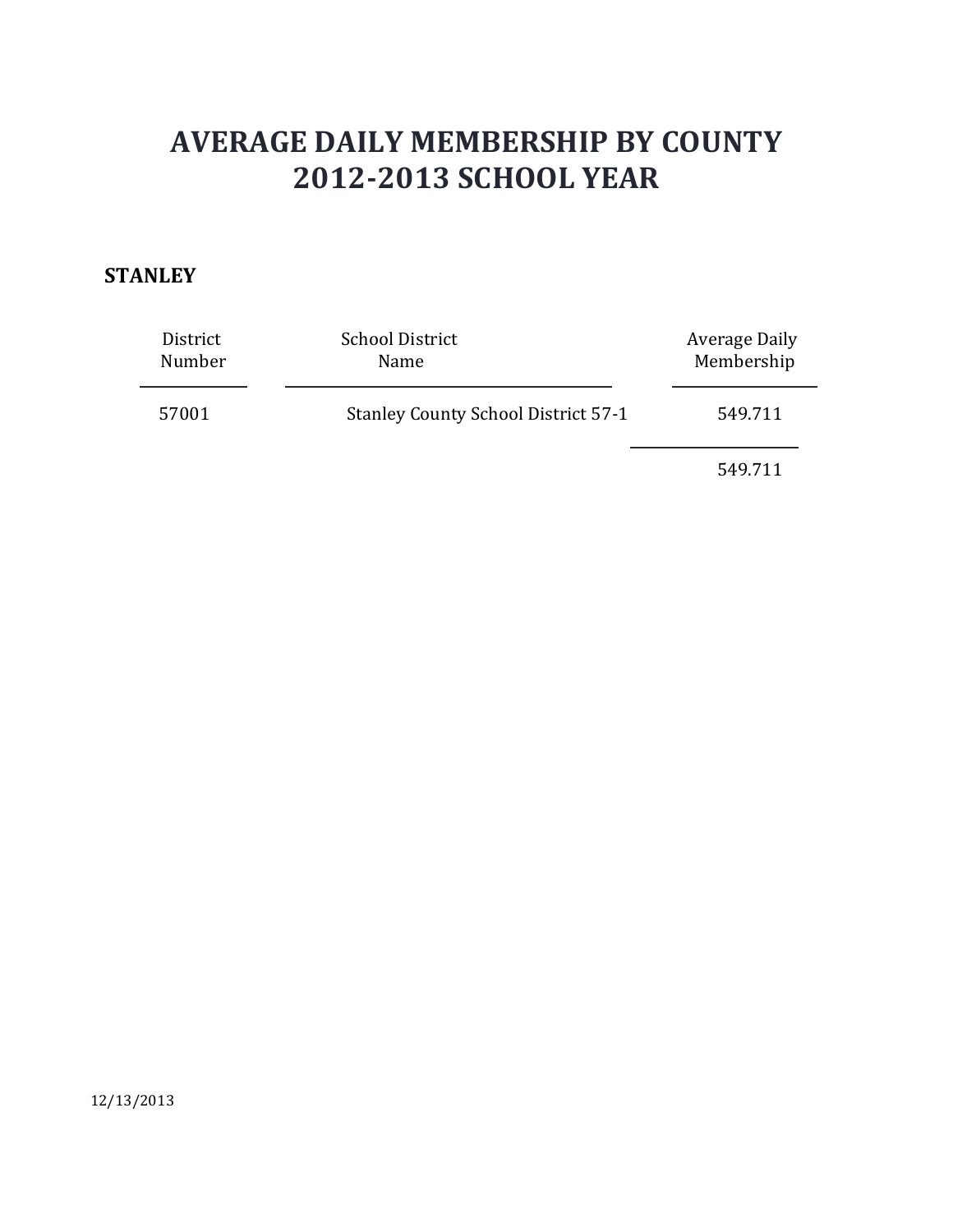### **SULLY**

| District<br>Number | <b>School District</b><br>Name        | Average Daily<br>Membership |
|--------------------|---------------------------------------|-----------------------------|
| 58003              | Agar-Blunt-Onida School District 58-3 | 227.504                     |
| 34002              | Highmore-Harrold School District 34-2 | 0.226                       |
|                    |                                       |                             |

227.730

12/13/2013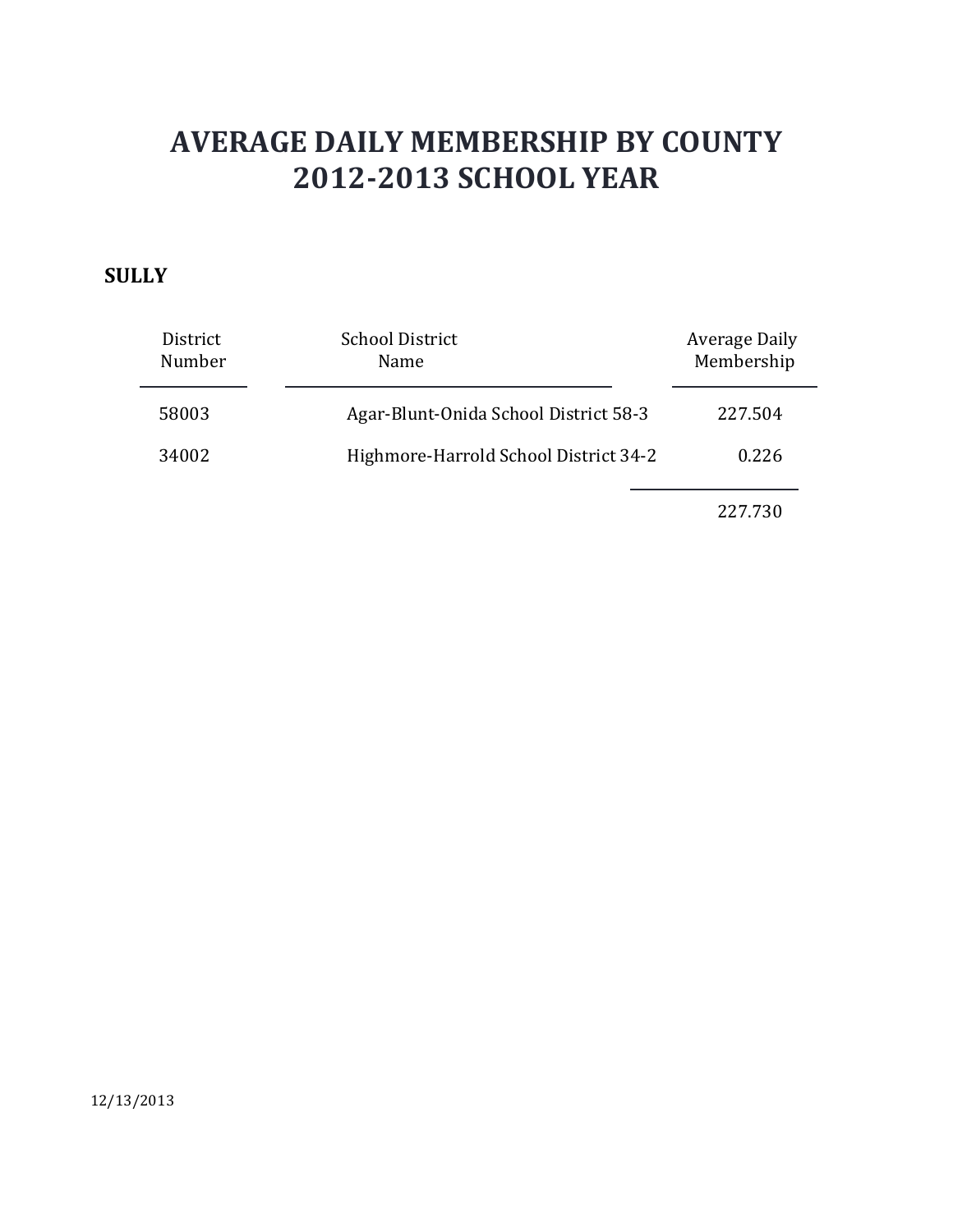#### **TODD**

| District<br>Number | <b>School District</b><br>Name   | Average Daily<br>Membership |
|--------------------|----------------------------------|-----------------------------|
| 66001              | Todd County School District 66-1 | 2,699.349                   |
|                    |                                  | 2,699.349                   |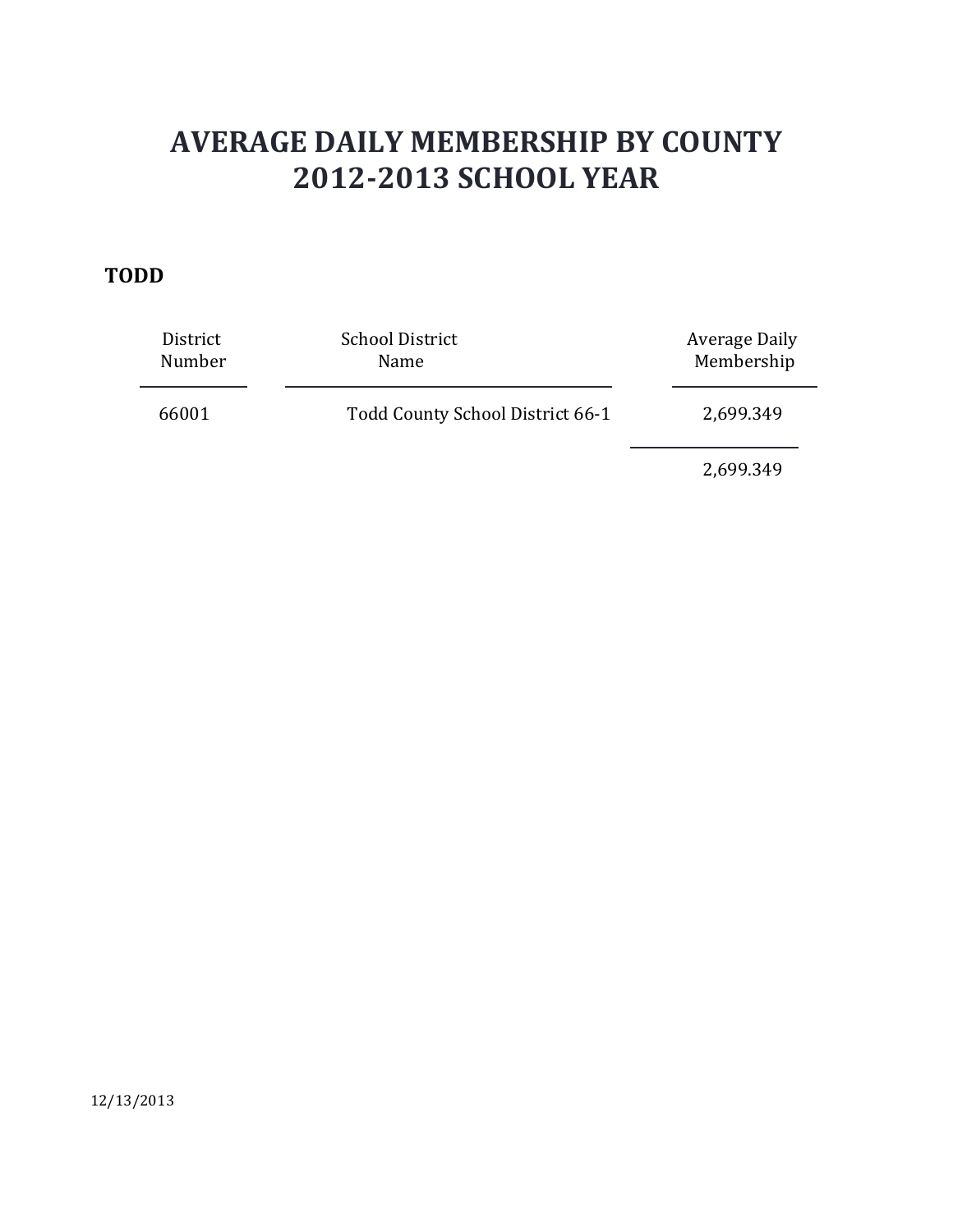#### **TRIPP**

| <b>District</b><br>Number | <b>School District</b><br>Name           | Average Daily<br>Membership |
|---------------------------|------------------------------------------|-----------------------------|
| 59003                     | Colome Consolidated School District 59-3 | 170.752                     |
| 26004                     | Gregory School District 26-4             | 0.000                       |
| 42001                     | Lyman School District 42-1               | 3.000                       |
| 59002                     | Winner School District 59-2              | 740.015                     |
|                           |                                          | 913.767                     |

12/13/2013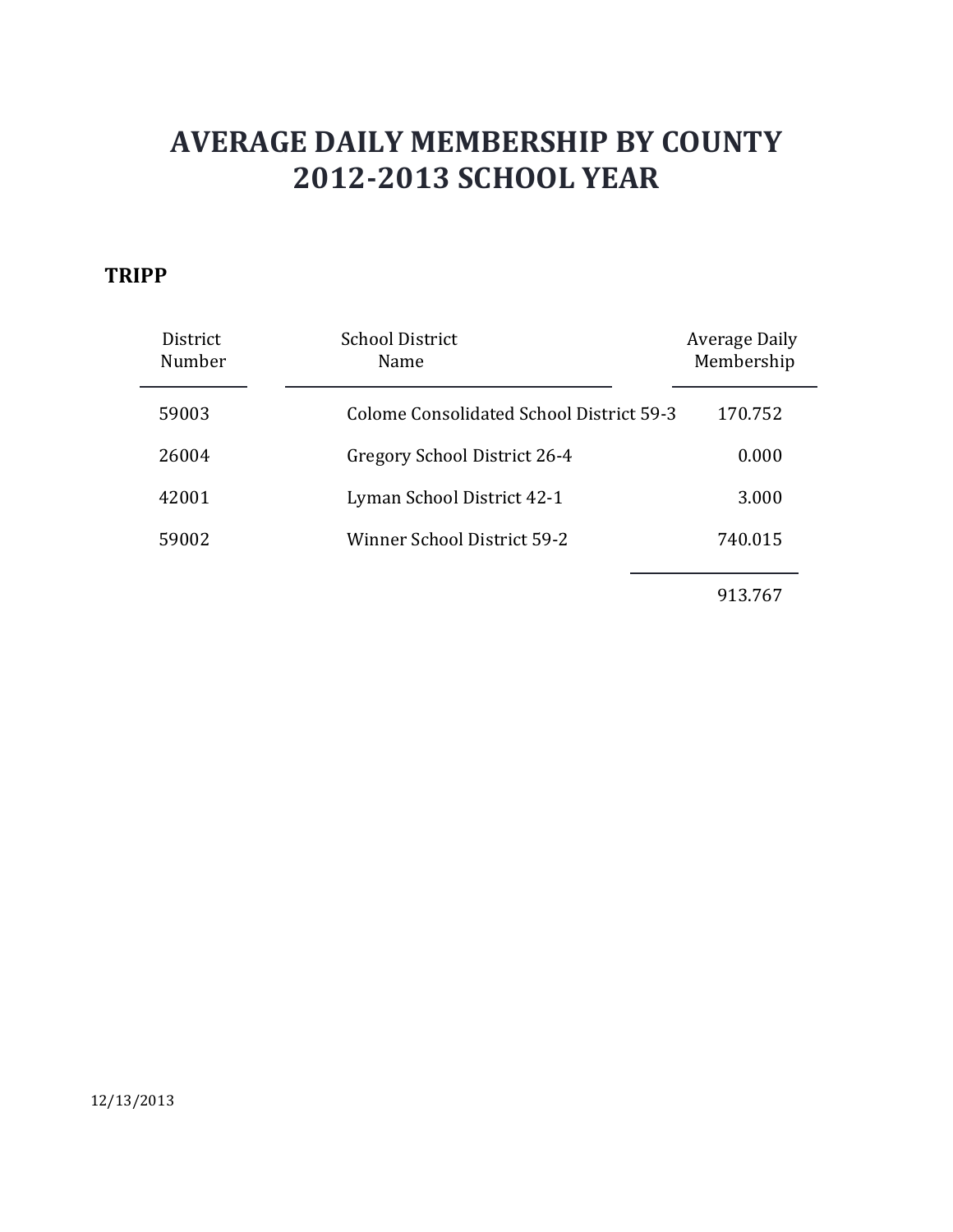### **TURNER**

| District<br>Number | <b>School District</b><br>Name     | Average Daily<br>Membership |
|--------------------|------------------------------------|-----------------------------|
| 60001              | Centerville School District 60-1   | 207.294                     |
| 33001              | Freeman School District 33-1       | 2.920                       |
| 13003              | Irene-Wakonda School District 13-3 | 23.753                      |
| 41004              | Lennox School District 41-4        | 134.858                     |
| 60003              | Marion School District 60-3        | 226.007                     |
| 33002              | Menno School District 33-2         | 0.000                       |
| 60004              | Parker School District 60-4        | 366.914                     |
| 60006              | Viborg-Hurley School District 60-6 | 354.818                     |

1,316.564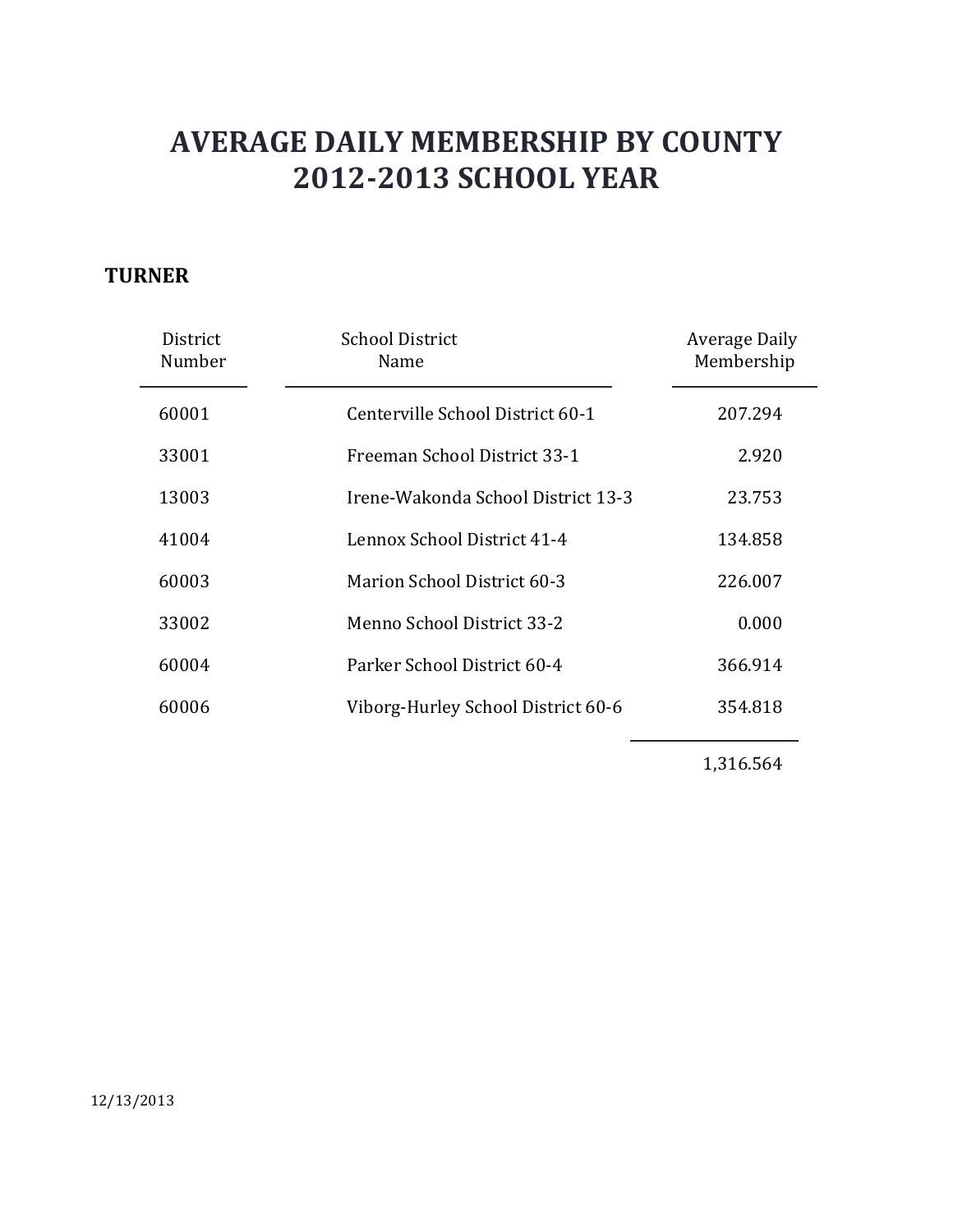#### **UNION**

| <b>District</b><br>Number | <b>School District</b><br>Name           | Average Daily<br>Membership |
|---------------------------|------------------------------------------|-----------------------------|
| 61001                     | Alcester-Hudson School District 61-1     | 292.364                     |
| 61002                     | Beresford School District 61-2           | 417.049                     |
| 61008                     | Dakota Valley School District 61-8       | 1,347.081                   |
| 61007                     | Elk Point-Jefferson School District 61-7 | 784.270                     |
| 13001                     | Vermillion School District 13-1          | 5.000                       |

2,845.764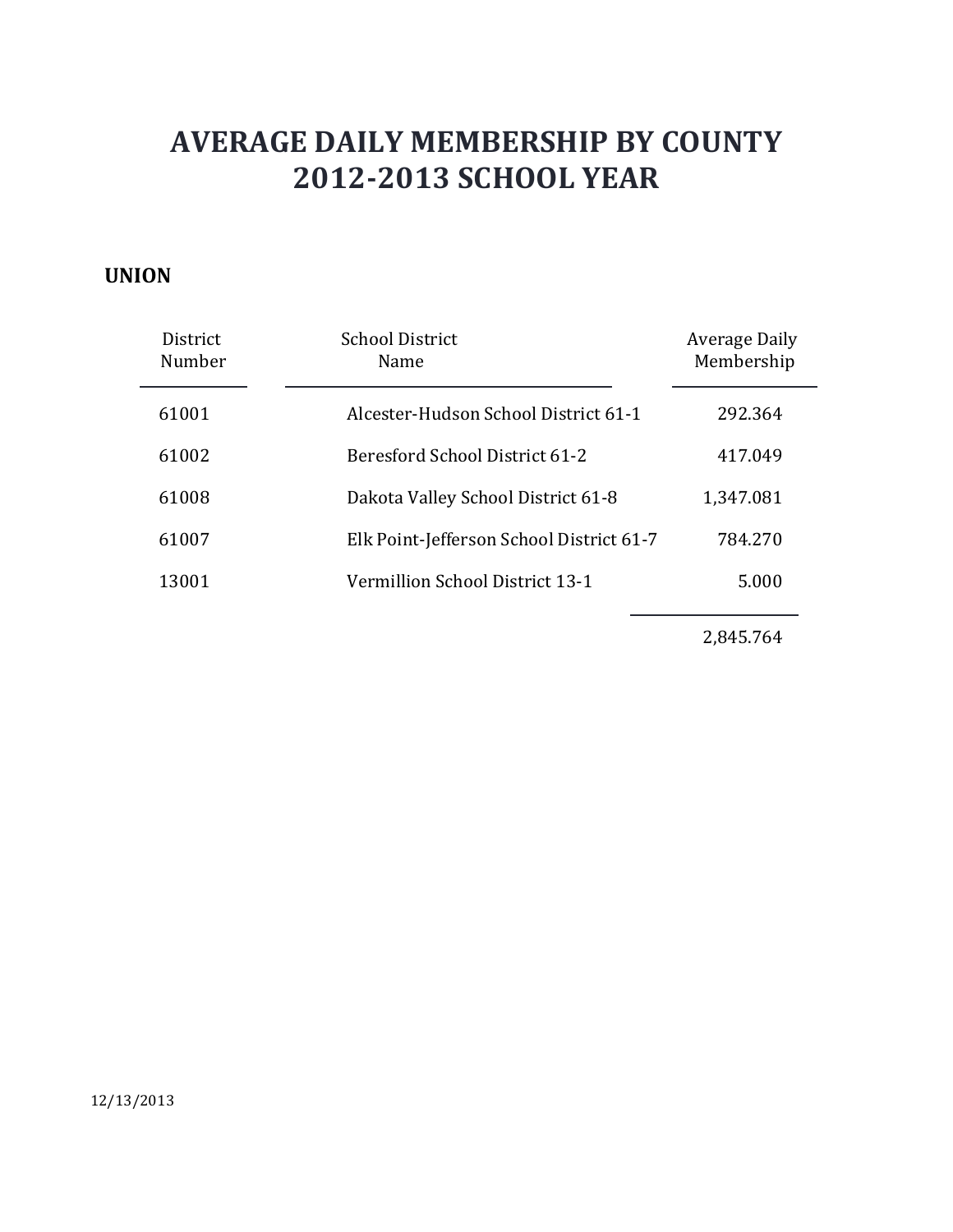#### **WALWORTH**

| District<br>Number | <b>School District</b><br>Name        | Average Daily<br>Membership |
|--------------------|---------------------------------------|-----------------------------|
| 22001              | <b>Bowdle School District 22-1</b>    | 6.000                       |
| 53002              | <b>Hoven School District 53-2</b>     | 2.000                       |
| 62006              | Mobridge-Pollock School District 62-6 | 662.749                     |
| 62005              | Selby Area School District 62-5       | 218.171                     |
|                    |                                       |                             |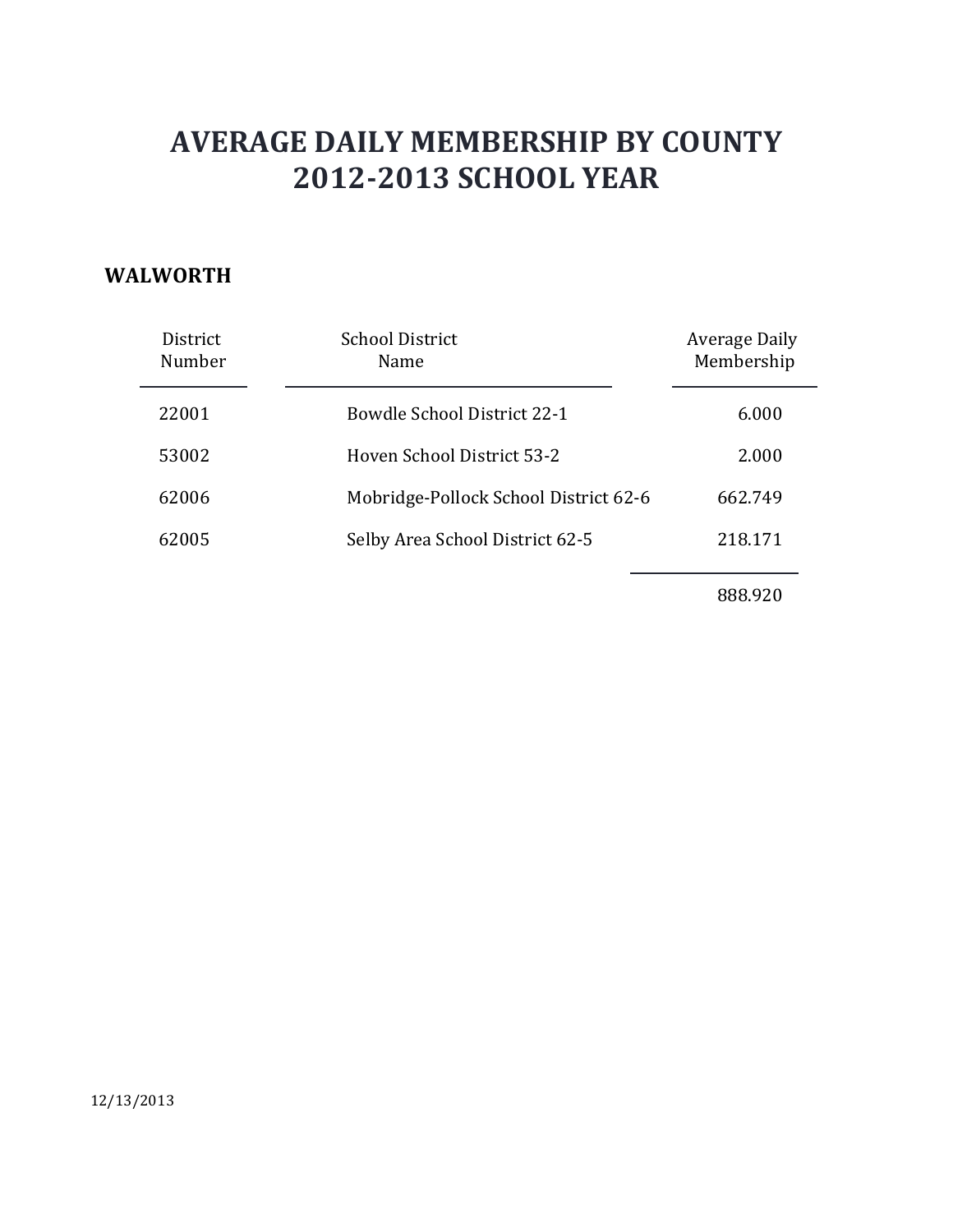#### **YANKTON**

| District<br>Number | <b>School District</b><br>Name        | Average Daily<br>Membership |
|--------------------|---------------------------------------|-----------------------------|
| 4002               | <b>Bon Homme School District 04-2</b> | 1.000                       |
| 63001              | Gayville-Volin School District 63-1   | 217.225                     |
| 13003              | Irene-Wakonda School District 13-3    | 44.592                      |
| 33002              | Menno School District 33-2            | 22.000                      |
| 4003               | Scotland School District 04-3         | 30.058                      |
| 60006              | Viborg-Hurley School District 60-6    | 21.000                      |
| 63003              | Yankton School District 63-3          | 3,124.910                   |

3,460.786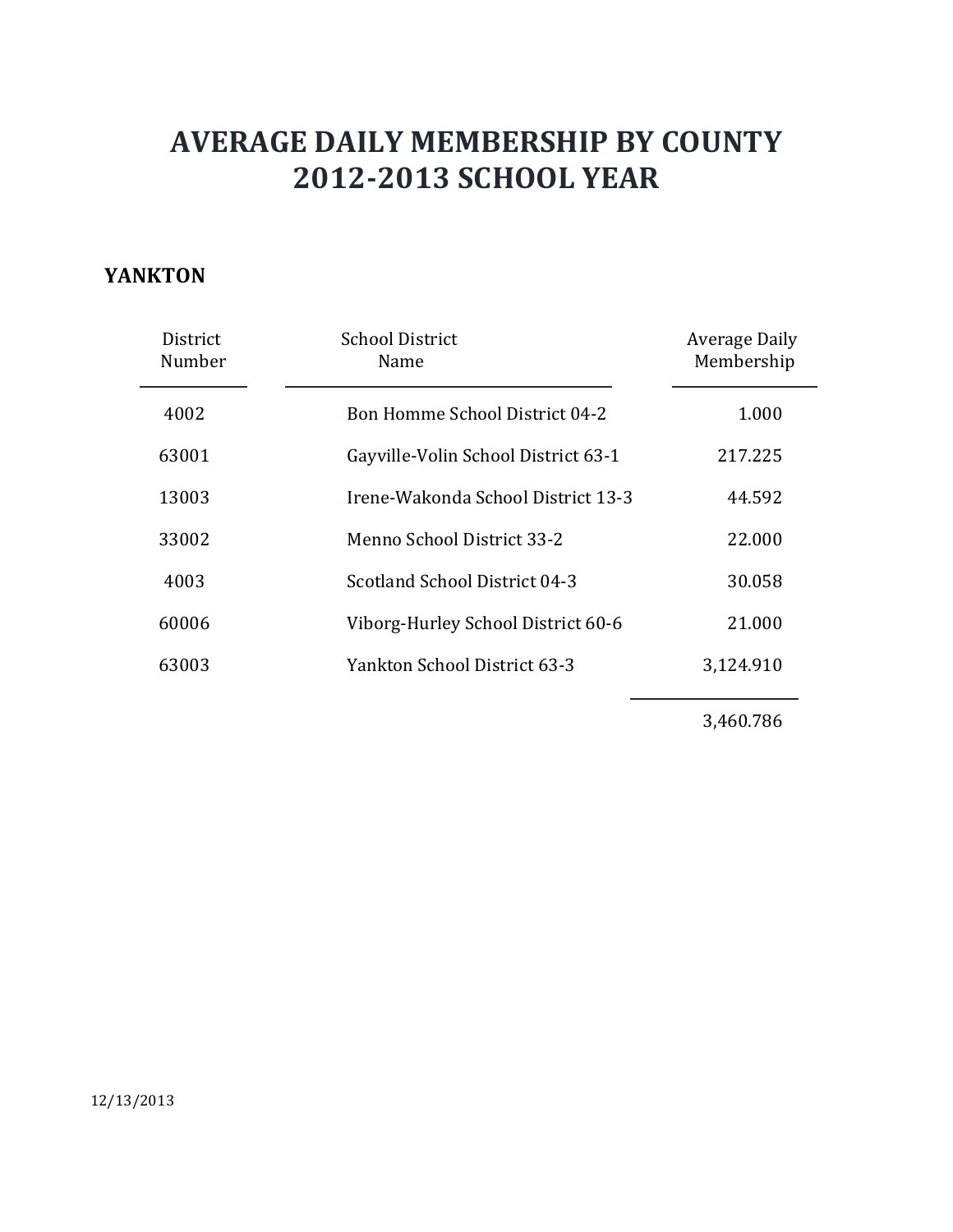### **ZIEBACH**

| District<br>Number | <b>School District</b><br>Name    | Average Daily<br>Membership |
|--------------------|-----------------------------------|-----------------------------|
| 64002              | Dupree School District 64-2       | 363.410                     |
| 20001              | Eagle Butte School District 20-1  | 159.269                     |
| 46002              | <b>Faith School District 46-2</b> | 12.000                      |
| 52004              | Lemmon School District 52-4       | 2.000                       |
| 20003              | Timber Lake School District 20-3  | 2.000                       |